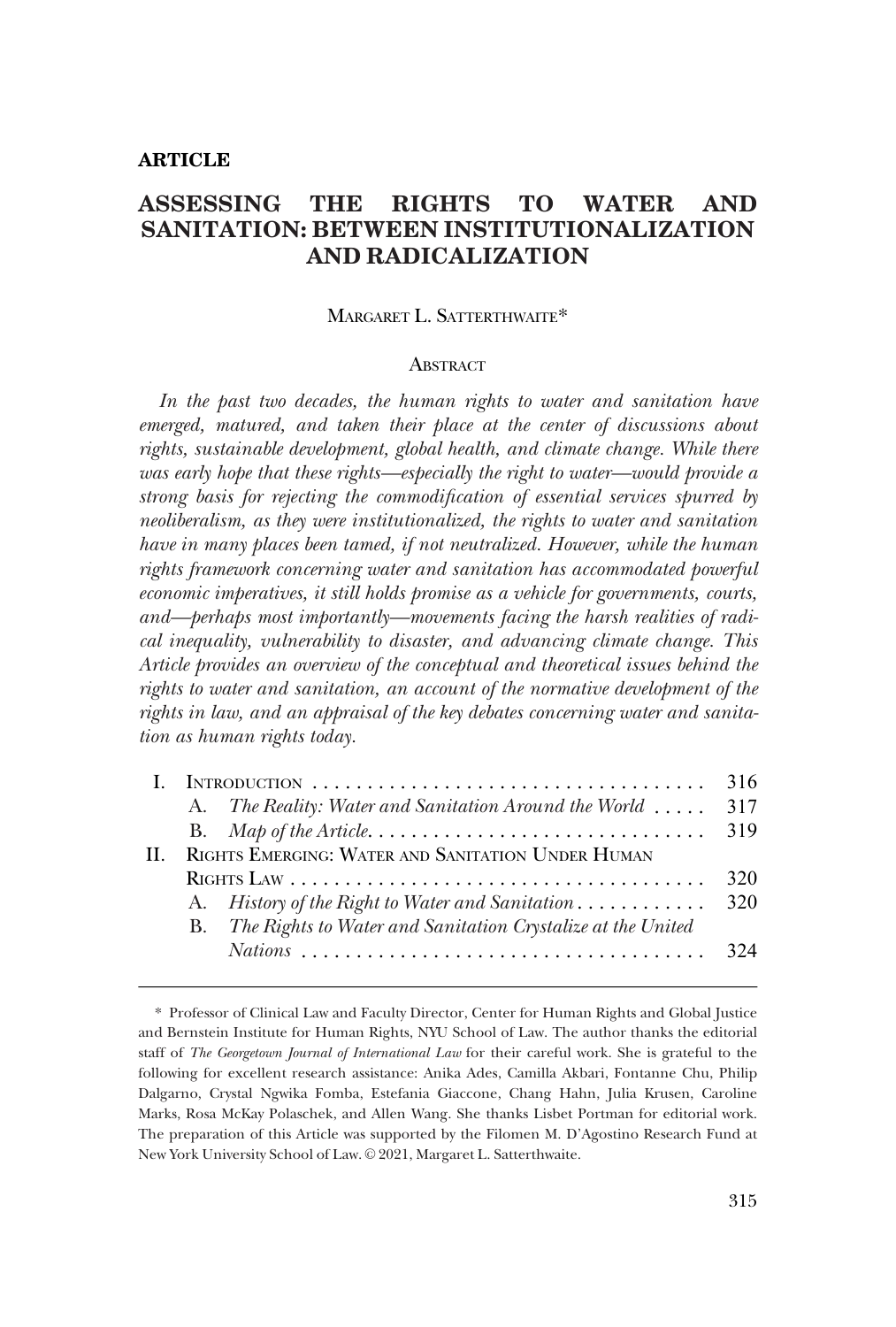<span id="page-1-0"></span>

|     | C. | The Normative Status of the Rights to Water and Sanitation                              |     |
|-----|----|-----------------------------------------------------------------------------------------|-----|
|     |    | Across the U.N. $\ldots \ldots \ldots \ldots \ldots \ldots \ldots \ldots \ldots \ldots$ | 331 |
|     |    | The Rights to Water and Sanitation under the<br>1.                                      |     |
|     |    |                                                                                         | 332 |
|     |    | The Rights to Water and Sanitation under the<br>2.                                      |     |
|     |    |                                                                                         | 341 |
|     |    | The Rights to Water and Sanitation under the CRC 345<br>3.                              |     |
|     |    | The Rights to Water and Sanitation under the<br>4.                                      |     |
|     |    |                                                                                         | 347 |
|     |    | The Rights to Water and Sanitation under the<br>5.                                      |     |
|     |    |                                                                                         | 349 |
|     |    | The Rights to Water and Sanitation under the CAT<br>6.                                  | 350 |
|     |    | 7.<br>The Rights to Water and Sanitation under the                                      |     |
|     |    |                                                                                         | 351 |
| Ш.  |    | THE RIGHTS TO WATER AND SANITATION IN WORLD                                             |     |
|     |    | CONSTITUTIONS                                                                           | 352 |
|     | A. | Constitutional Protection of the Rights to Water and                                    |     |
|     |    |                                                                                         | 353 |
|     |    | Explicit Recognition in National Constitutions<br>1.                                    | 354 |
|     |    | Implicit Recognition in National Constitutions<br>2.                                    | 362 |
|     | В. | The Effects of Constitutionalization $\ldots \ldots \ldots \ldots \ldots$               | 373 |
| IV. |    | CONCLUSION: RE-EMERGING RADICALIZATION?                                                 | 375 |
|     |    |                                                                                         |     |

#### I. INTRODUCTION

In the past two decades, the human rights to water and sanitation have emerged, matured, and taken their place at the center of discussions about rights, sustainable development, global health, and climate change. While there was early hope that these rights—especially the right to water—would provide a strong basis for rejecting the commodification of essential services spurred by neoliberalism, as they were institutionalized, the rights to water and sanitation have in many places been tamed, if not neutralized. However, while the human rights framework concerning water and sanitation has accommodated powerful economic imperatives, it still holds promise as a vehicle for governments, courts, and—perhaps most importantly movements facing the harsh realities of radical inequality, vulnerability to disaster, and advancing climate change. This Article provides an overview of the conceptual and theoretical issues behind the rights to water and sanitation, an account of the normative development of the rights in law, and an appraisal of the key debates concerning water and sanitation as human rights today.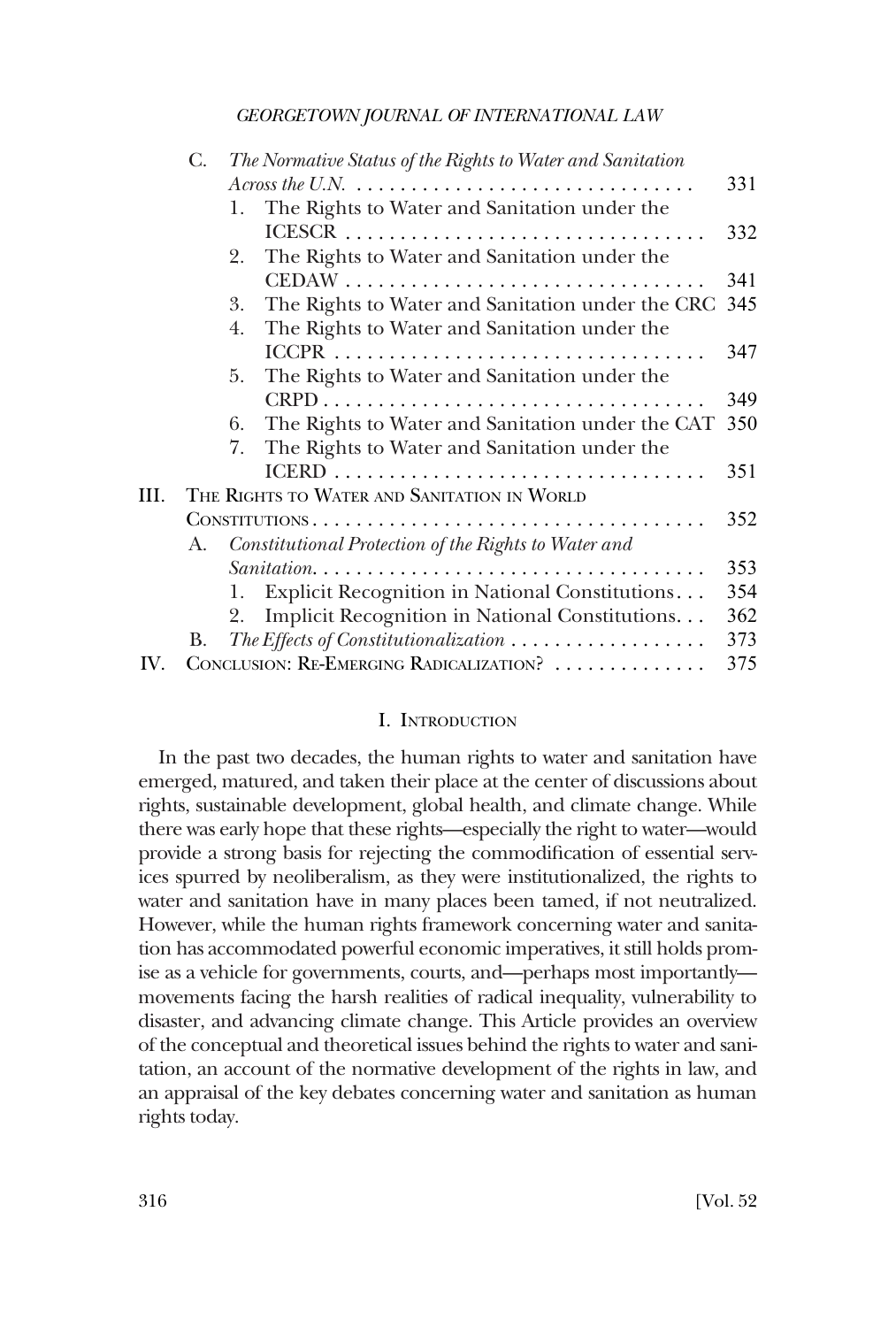#### A. *The Reality: Water and Sanitation Around the World*

<span id="page-2-0"></span>Potable water is essential for life, and safe sanitation is a pillar of public health.<sup>1</sup> As this Article is being written, the global coronavirus pandemic is laying bare the extreme vulnerability of those without reliable access to water, sanitation, and hygiene. For decades before the pandemic, water and sanitation had been recognized as drivers of sustainable development, and much effort had been placed behind improving access to water and sanitation to populations deprived of these imperatives. In 2019, the United Nations Joint Monitoring Programme reported that between 2000 and 2017, 1.8 billion people obtained access to "at least basic services," and by 2017, 71% of the world's population were using safely managed water and sanitation services—an improvement from  $61\%$  in  $2000.<sup>2</sup>$ 

While these changes are impressive, the gaps between the richest and the poorest groups in society, between urban and rural inhabitants, and between mainstream populations and those marginalized by racialization, stigma and discrimination, remain stark. These disparities exist both across and within countries. In colloquial terms, "[i]t is estimated that the water used on a typical United States golf course in a day could satisfy the daily water needs of 30,000 Africans."<sup>3</sup> In the poorest countries, only 35% of the population in 2017 had access to safely managed services, up only ten percentage points from  $25\%$  in  $2000$ .<sup>4</sup> While the gap between urban and rural areas did decrease, the difference remained significant, with eighty percent of those lacking basic services

<sup>1.</sup> As Langford et al. explain, "More than 150 years ago, a 'sanitary revolution' occurred in Europe as municipalities were pushed to make unprecedented investments in public drinking water and sanitation. The effect in controlling outbreaks of cholera, typhoid and other infectious diseases led to the *British Medical Journal,* after a 2007 survey, to crown sanitation as the most important medical advancement since 1840. However, the consequences of poor sanitation across the world remain devastating. The UNDP has noted that diarrhea has 'killed more children than all the people lost to armed conflict since the Second World War', while even in wealthier countries, access is not universal." INGA WINKLER, THE HUMAN RIGHT TO WATER: SIGNIFICANCE, LEGAL STATUS AND IMPLICATIONS FOR WATER ALLOCATION 394 (2012) [hereinafter WINKLER, THE HUMAN RIGHT TO WATER] (internal citations omitted).

<sup>2.</sup> UNICEF & WHO, Progress on Household Drinking Water, Sanitation and Hygiene 2000– 2017: Special Focus on Inequalities, at 7 (2019), [https://www.washdata.org/sites/default/files/](https://www.washdata.org/sites/default/files/documents/reports/2019-07/jmp-2019-wash-households.pdf) [documents/reports/2019-07/jmp-2019-wash-households.pdf.](https://www.washdata.org/sites/default/files/documents/reports/2019-07/jmp-2019-wash-households.pdf) [hereinafter UNICEF & WHO, *Progress on household drinking water, sanitation and hygiene*].

<sup>3.</sup> Joe Wills, *A Commodity or a Right? Evoking the Human Right to Water to Challenge Neo-Liberal Water Governance*, *in* CONTESTING WORLD ORDER? SOCIOECONOMIC RIGHTS AND GLOBAL JUSTICE MOVEMENTS 196, 197 (2017).

<sup>4.</sup> UNICEF & WHO, *Progress on household drinking water, sanitation and hygiene*, *supra* note 2, at 7.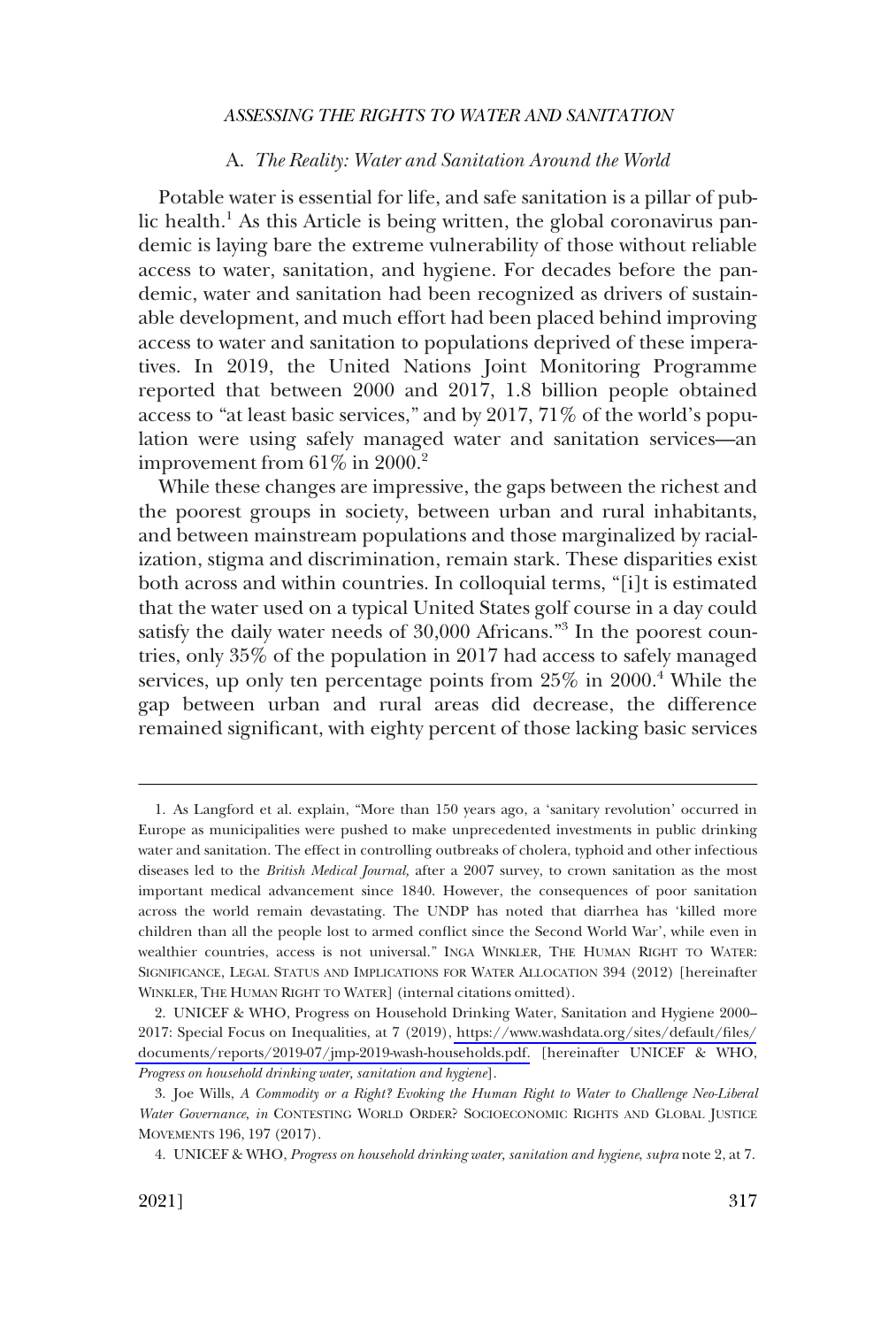living in rural parts of the globe.<sup>5</sup> An estimated 144 million people continued to use untreated surface water such as rivers, streams, or canals for drinking and other personal and household needs, and 673 million were forced to openly defecate because they still lacked even the most basic sanitation.<sup>6</sup>

Of the ninety countries for which data disaggregated by wealth was available, the richest quintile in twenty-four countries enjoyed basic water coverage at rates at least twice as high of the rates of the poorest quintile, and in forty-eight of the ninety countries, the richest quintile enjoyed basic sanitation rates at least twice as high as the poorest.<sup>7</sup> Women—and often girls—continue to commonly bear the burden of collecting water in households that do not have access to water on the premises,<sup>8</sup> and many women and adolescent girls still lack access to sanitation facilities that are safe, clean, and private enough to meet their menstrual hygiene management needs.9 While cross-country data concerning access to water and sanitation disagreeable along lines of group-based axes of discrimination is difficult to obtain, it is widely recognized that groups experiencing structural oppression commonly experience similar barriers in access to water and sanitation.<sup>10</sup> A recent study by the U.N. Economic and Social Commission for Asia and the Pacific found that household wealth was the most important factor in determining differential access to water and sanitation in nine Asian countries, but that marginalization along lines of ethnicity, religion, and caste also played a significant role.<sup>11</sup> Similar gaps in access are experienced by persons with disabilities and the elderly—especially in poorer countries.12 As the Inter-American Commission on Human Rights said in 2015:

<sup>5.</sup> *Id.* 

<sup>6.</sup> *Id.* at 7–8.

<sup>7.</sup> *Id.* 

<sup>8.</sup> *Id.* at 27 ("In 53 out of 73 countries with data available from multiple indicator cluster surveys (MICS) and demographic and health surveys (DHS), over half of households using sources located off premises relied on women to collect water.").

<sup>9.</sup> *Id.* at 42.

<sup>10.</sup> See MARGARET SATTERTHWAITE, JMP WORKING GROUP ON EQUITY AND NON-DISCRIMINATION (END) FINAL REPORT 5 (2012) (on file with author); *see also Eliminating Discrimination and Inequalities in Access to Water and Sanitation*, U.N. WATER (2015), [https://www.ohchr.org/](https://www.ohchr.org/Documents/Issues/Water/DiscriminationPolicy.pdf)  [Documents/Issues/Water/DiscriminationPolicy.pdf.](https://www.ohchr.org/Documents/Issues/Water/DiscriminationPolicy.pdf)

U.N. Econ. and Soc. Comm'n for Asia and the Pacific, Inequality of Opportunity in Asia 11. and the Pacific: Water and Sanitation, at 24–26 (2018), [https://www.unescap.org/sites/default/](https://www.unescap.org/sites/default/files/Water_Sanitation_report_20181122.pdf) [files/Water\\_Sanitation\\_report\\_20181122.pdf.](https://www.unescap.org/sites/default/files/Water_Sanitation_report_20181122.pdf)

<sup>12.</sup> *See* Jane Wilbur, Louisa Gosling & Hazel Jones*, Breaking the Barriers: Disability, Ageing and HIV in Inclusive WASH Programming, in* EQUALITY IN WATER AND SANITATION SERVICES 157–58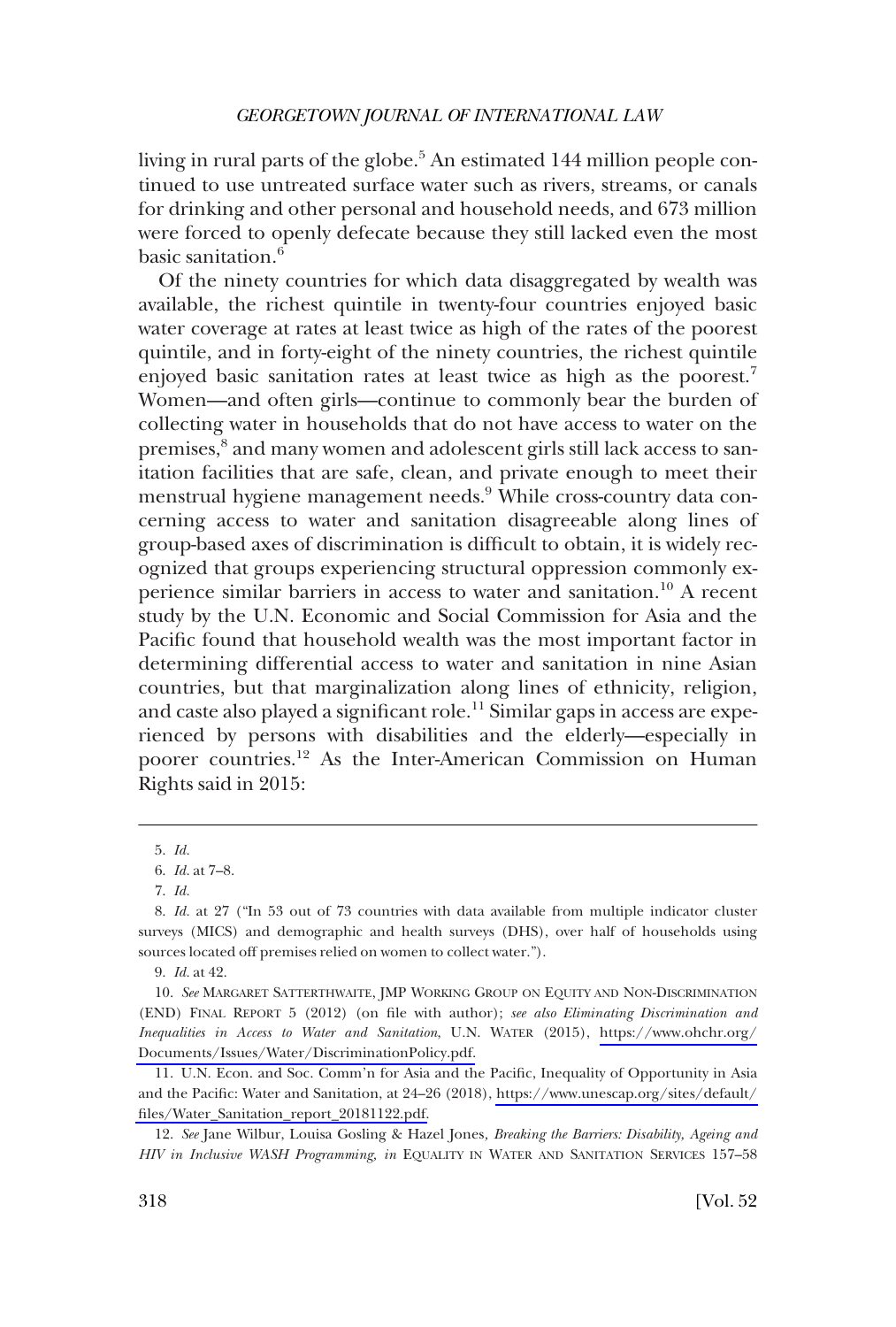<span id="page-4-0"></span>the Commission observes that the absence of access to water affects historically discriminated groups, persons, and communities, such as women, children, and adolescents, indigenous peoples and communities, people of African descent, rural populations and urban shantytowns, persons deprived of their liberty, persons with disabilities, the elderly, among others.<sup>13</sup>

In addition to issues of discrimination and marginalization, over-use, depletion of fresh water supplies and climate change will result in "severe pressure" concerning water for the majority of people on earth in the coming two generations.<sup>14</sup> Global health crises like the COVID-19 pandemic demonstrate vividly that water and sanitation are crucial to human health, and that inequalities in access multiply vulnerabilities created by systematic discrimination, marginalization, and stigma. In this context, the import of recognizing water and sanitation as human rights become clear. Rights call for action by governments, demand prioritization, and lend status to popular movements.

# B. *Map of the Article*

Following the context set out in Section I above, Section II describes some important milestones in the emergence of the rights to water and sanitation under international human rights law. Building on early formulations in political documents and studies by independent experts, the right to water was thrust into the limelight when it was taken up as a rallying cry by activists fighting the privatization of water services in the late 1990s and early 2000s. Seeing the writing on the wall, many corporate actors eventually accepted the existence of the right to water but advanced interpretations that limited its bite. U.N. human rights experts charted a middle path, avoiding categorical rules on privatization in favor of delving into the realities facing communities that have been excluded from access to water and sanitation for too long. Examining these realities led U.N. human rights bodies to articulate in detail what the rights to water and sanitation promise in substance,

<sup>(</sup>Oliver Cumming & Tom Slaymaker eds., 2018) [hereinafter Wilbur, Gosling & Jones, Breaking the Barriers].

*Annual Report 2015, Chapter IV.A. Access to Water in the Americas: An Introduction to the Human*  13. *Right to Water in the Inter-American System* INTER-AM. COMM'N H.R. ¶ 7, [http://www.oas.org/en/](http://www.oas.org/en/iachr/docs/annual/2015/doc-en/InformeAnual2015-cap4A-agua-EN.pdf)  [iachr/docs/annual/2015/doc-en/InformeAnual2015-cap4A-agua-EN.pdf](http://www.oas.org/en/iachr/docs/annual/2015/doc-en/InformeAnual2015-cap4A-agua-EN.pdf) (last visited Feb. 27, 2021).

<sup>14.</sup> Wills, *supra* note 3, at 197.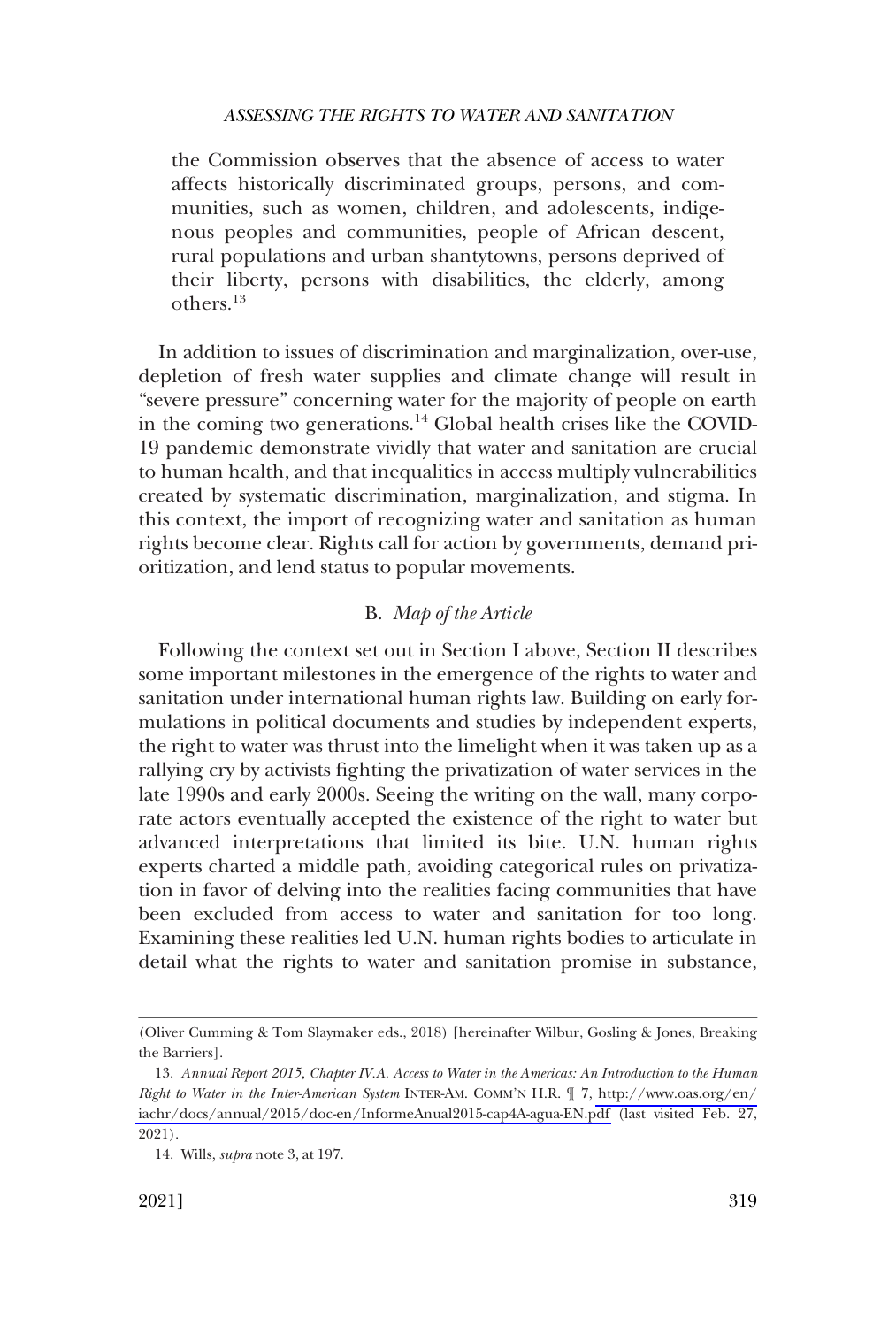<span id="page-5-0"></span>what states are concretely required to do to respect, protect, and fulfill these rights, and how the private sector must be regulated when playing a role in providing services. Section III examines the rights to water and sanitation in constitutions around the world, providing first an aggregate snapshot of the status of these rights, then examining both explicit and implicit protections of these rights in a variety of countries across the world. The Article concludes with Section IV, which asks whether the rights to water and sanitation are radicalizing in the face of extreme inequality, global pandemics, and advancing climate change.

II. RIGHTS EMERGING: WATER AND SANITATION UNDER HUMAN RIGHTS LAW

# A. *History of the Right to Water and Sanitation*

The 1977 Action Plan of the U.N. Water Conference in Mar Del Plata is frequently cited as the earliest international document recognizing the right to water.<sup>15</sup> The conference declared that "[a]ll peoples, whatever their stage of development and their social and economic conditions, have the right to have access to drinking water in quantities and of a quality equal to their basic needs."16 From this beginning, the international community continued to debate the existence of, framing for, and political commitments to advancing, the rights to water and sanitation. In 1979, the Convention on the Elimination of All Forms of Discrimination Against Women (CEDAW) was finalized; it included language that explicitly recognized the rights of rural women to "enjoy adequate living conditions, particularly in relation to housing, sanitation, electricity and water supply."17 The international community declared the 1980s the "International Drinking Water Supply and Sanitation Decade," setting ambitious targets for improvements in populations' access to water and sanitation and framing them in terms of "supply," which was consonant with the focus in the 1970s and 1980s including in CEDAW—on extending, improving, and upgrading (staterun) water infrastructures.<sup>18</sup> When these targets were not achieved, the 1990 Global Consultation on Safe Water and Sanitation and the 1992

<sup>15.</sup> *See, e.g.*, WINKLER, THE HUMAN RIGHT TO WATER, *supra* note 1, at 81 (referring to the "first document referring to a right to water").

<sup>16.</sup> U.N. Water Conference, *Report of the United Nations Water Conference, Community Water Supply Resolution*, at 66, U.N. Doc. E/CONF.70/29-EN (Mar. 1977).

<sup>17.</sup> United Nations Convention on the Elimination of All Forms of Discrimination Against Women art. 14, Dec. 18, 1979, 1249 U.N.T.S. 20378.

<sup>18.</sup> Joe Wills explains that international investments in water and sanitation focused on state systems until roughly 1990. *See* Wills, *supra* note 3, at 198–99.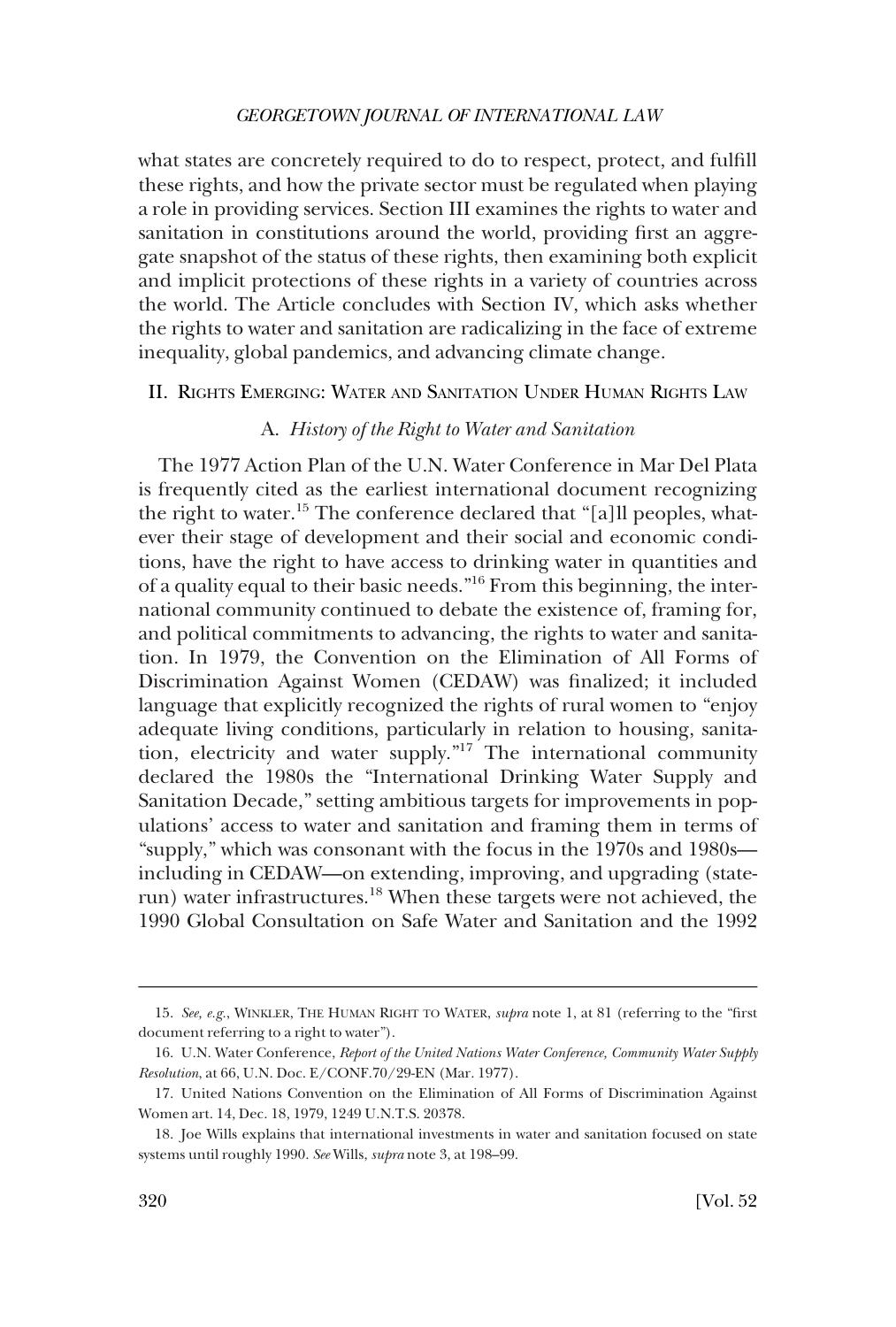Rio Declaration committed to global access by 2000.19 In 1989, the Convention on the Rights of the Child was adopted; Article 24.2(c) explicitly embraced "the provision of . . . clean drinking water" as crucial to the right to health of children.<sup>20</sup>

However, by 1992, the international community was beginning to set more cabined goals, sometimes using rights language mixed with references to the market: the Dublin Statement of the International Conference on Water and the Environment "recognize[d] first the basic right of all human beings to have access to clean water and sanitation at an affordable price."<sup>21</sup> The appearance of "price" and "affordability" in this context is telling. By the early 1990s, market forces—led by multinational corporations based in the U.K. and France—were increasingly active in the water and sanitation sector, and by 1996, the World Water Council (WWC), sponsor of the World Water Forum, was born.<sup>22</sup> Founded by representatives of government, industry, and development agencies,<sup>23</sup> the WWC was established as "a common umbrella organization to unite the disparate, fragmented, and ineffectual efforts in global water management."<sup>24</sup> The ineffectiveness the WWC identified was based on the "belief that the state alone is unable to provide the infrastructure and management required for effective and equitable water and

International Conference on Water and the Environment, *The Dublin Statement on Water*  21. *and Sustainable Development*, Principle No. 4 (Jan. 16, 1992), [https://www.ircwash.org/sites/](https://www.ircwash.org/sites/default/files/71-ICWE92-9739.pdf) [default/files/71-ICWE92-9739.pdf.](https://www.ircwash.org/sites/default/files/71-ICWE92-9739.pdf)

22. For a discussion, see Bronwen Morgan, *Introduction: The Field of Global Water Policy: Struggles Over Redistribution and Recognition, in* WATER ON TAP: RIGHTS AND REGULATION IN THE TRANSNATIONAL GOVERNANCE OF URBAN WATER SERVICES 1, 4–9 (2011) (finding that 1997 was the "unprecedented peak in private sector investment in water and sanitation").

23. Constitution and By-Laws, WORLD WATER COUNCIL 7(2018), https://www. [worldwatercouncil.org/sites/default/files/2019-01/Constitution\\_By-Laws\\_2019\\_2021\\_EN.](https://www.worldwatercouncil.org/sites/default/files/2019-01/Constitution_By-Laws_2019_2021_EN.pdf)  [pdf.](https://www.worldwatercouncil.org/sites/default/files/2019-01/Constitution_By-Laws_2019_2021_EN.pdf)

24. History, WORLD WATER COUNCIL, <https://www.worldwatercouncil.org/en/history>(last visited Oct. 31, 2020). The WWC is now comprised of inter-governmental organizations, government and government-promoted organizations, commercial organizations, civil society organizations, and professional and academic organizations. *See Constitution and By-Laws*, WORLD WATER COUNCIL 17 (2018), [https://www.worldwatercouncil.org/sites/default/files/2019-01/](https://www.worldwatercouncil.org/sites/default/files/2019-01/Constitution_By-Laws_2019_2021_EN.pdf) [Constitution\\_By-Laws\\_2019\\_2021\\_EN.pdf](https://www.worldwatercouncil.org/sites/default/files/2019-01/Constitution_By-Laws_2019_2021_EN.pdf).

<sup>19.</sup> Sharmila L. Murthy, *Translating Legal Norms into Quantitative Indicators: Lessons from the Global Water, Sanitation, and Hygiene Sector*, 42 WM. & MARY ENV'T L. & POL'Y REV. 385, 409 (2018) (internal citations omitted).

<sup>20.</sup> *See* Convention on the Rights of the Child art. 24(2)(c), Nov. 20, 1989, 1577 U.N.T.S. 3 [hereinafter Convention on the Rights of the Child] ("To combat disease and malnutrition, including within the framework of primary health care, through, inter alia, the application of readily available technology and through the provision of adequate nutritious foods and clean drinking-water, taking into consideration the dangers and risks of environmental pollution").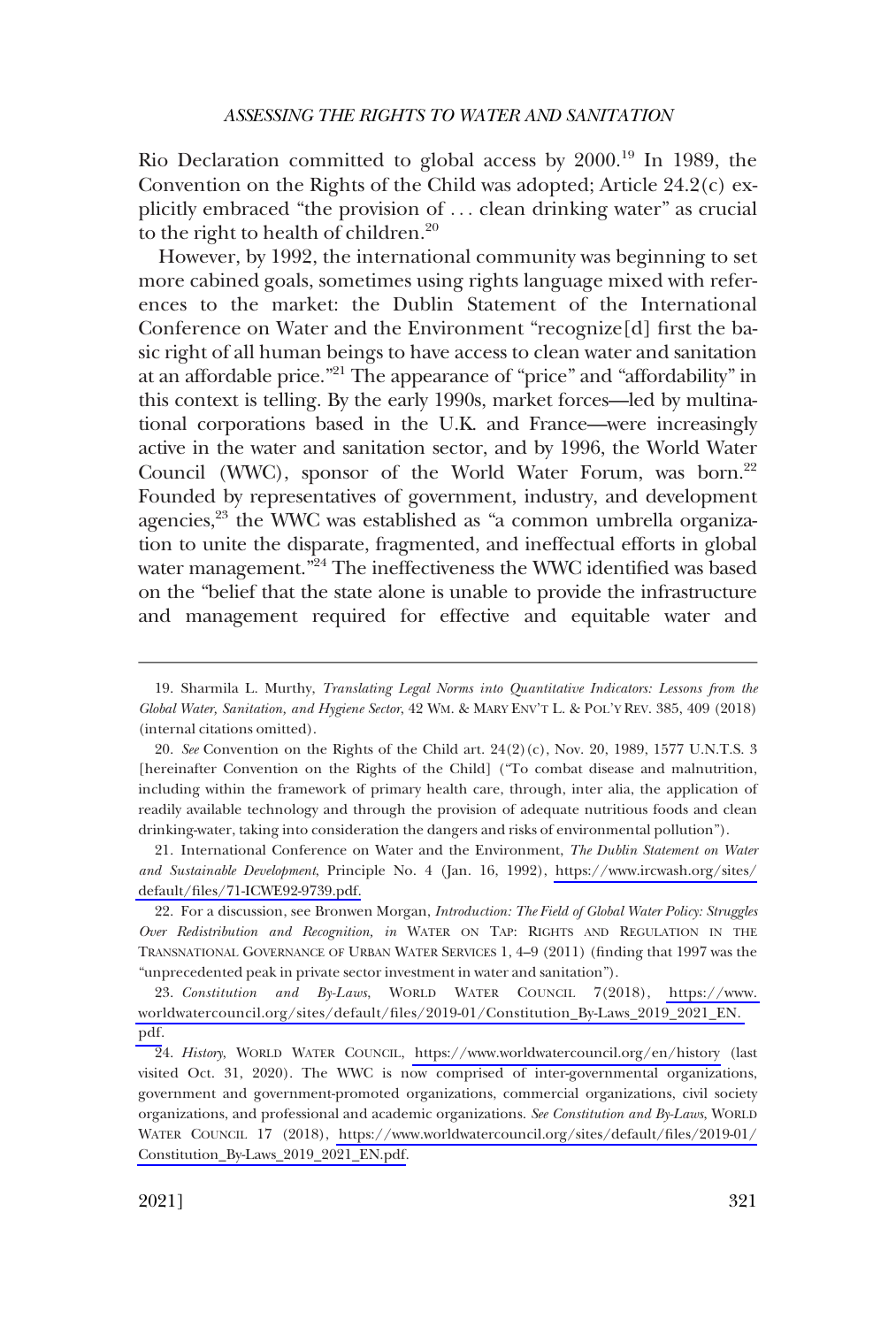sanitation services due to its inefficiency, corruption, and lack of capital."25 Embedded in the broader context of structural adjustment, integration of the private sector into government efforts—through privatization of services, public-private investments in infrastructure, or broad divestiture by the state—was offered as a solution to these problems, and soon market-led "reforms" were instituted in the water and sanitation sector, with the ideas of cost recovery and profitability proliferating.<sup>26</sup> The idea was that the private sector could improve services to all through "full cost recovery"—meaning that consumers would be made to pay for the water and sanitation that they needed and valued.27 By the end of 2000, "at least ninety-three countries had private sector involvement in their piped water services, a transformation that affected over 2000 water and sewage projects, and made more than 460 million people dependent upon global firms for their water supply."28

When U.N. member states adopted the Millennium Declaration in 2000, they promised not universal access but instead "to halve the proportion of people who are unable to reach or to afford safe drinking water" by 2015.29 As Murthy has written, "[t]his shift away from universal water access reflected the international community's embrace of more realistic time-bound goals that could be measured" using indicators, $30$  but this early formulation also integrated the market-based language of affordability into these targets. By the time the Declaration's promises were translated into final goals, targets, and indicators, the global community had moved away from explicit reference to affordability and embraced sanitation as well as water, committing to "halv[ing] by 2015, the proportion of the population without sustainable access to safe drinking water and basic sanitation."<sup>31</sup> However, "the actual indicators used to measure progress with this Millennium Development Goal (MDG) target did not consider sustainability, safety, or affordability."<sup>32</sup> Instead, debates over how best to

<sup>25.</sup> Wills, *supra* note 3, at 200 (internal citations omitted).

<sup>26.</sup> *Id.*; Alex Loftus, Hug March & Thomas F. Purcell, *The Political Economy of Infrastructure: An Introduction to Financialization,* 6 WIRES WATER 1, 3–4 (2019) [hereinafter Loftus, March & Purcell, The Political Economy of Infrastructure] (internal citations omitted).

<sup>27.</sup> Cristy Clark, *Of What Use Is a Deradicalized Human Right to Water?*, 17 HUM. RTS. L. REV. 231, 235–36 (2017).

<sup>28.</sup> Wills, *supra* note 3, at 198–99 (internal citations omitted).

<sup>29.</sup> *See* G.A. Res. 55/2, United Nations Millennium Declaration (Sept. 18, 2000).

<sup>30.</sup> Murthy, *supra* note 19, at 409–10 (internal citations omitted).

*Millennium Development Goals (MDGs)*, WHO (Feb. 19, 2018), [https://www.who.int/news-](https://www.who.int/news-room/fact-sheets/detail/millennium-development-goals-(mdgs))31.

[room/fact-sheets/detail/millennium-development-goals-\(mdgs\).](https://www.who.int/news-room/fact-sheets/detail/millennium-development-goals-(mdgs))

<sup>32.</sup> Murthy, *supra* note 19, at 410 (internal citations omitted).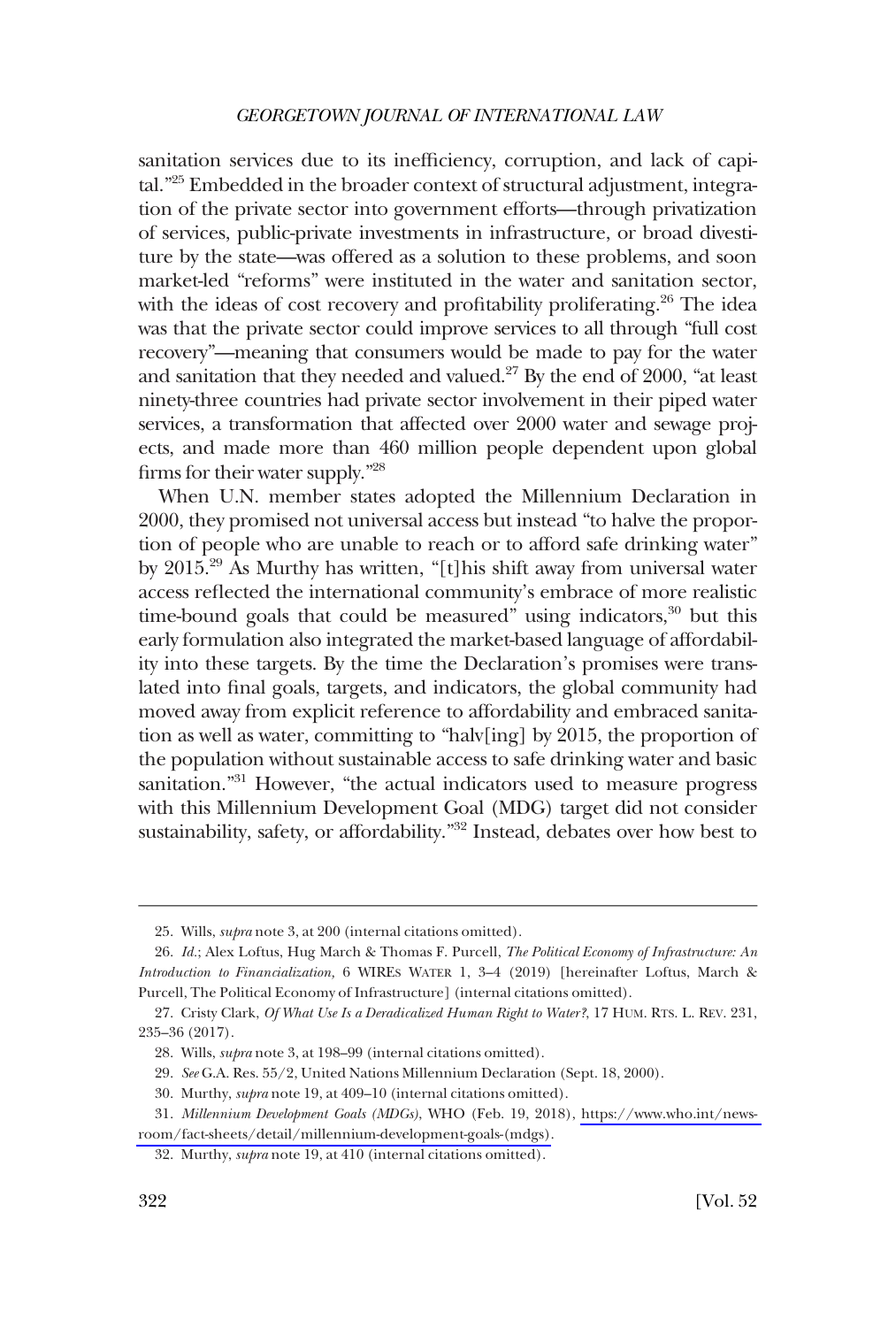understand the entitlements to water and sanitation, and the private sector's role in ensuring access, would shift to the human rights arena, where the emerging rights became the site for intense struggle over neoliberal policies concerning water and sanitation.

Indeed, the wave of privatization had gone too far, and cost recovery was not solving the exclusion of the poor from services.<sup>33</sup> As Morgan explains, the 1990s saw a flowering of "sustained political protest" in countries from rich to poor against privatization of water and sanitation.34 At the beginning of 2000, a joint venture involving multinational U.S.-based infrastructure giant Bechtel Corporation raised water prices in Cochabamba, Bolivia's third largest city.<sup>35</sup> The population—already fed up with the privatization of other major state-run enterprises, the informalization of work, and increasing urbanization—flooded into the streets to reject the newly exorbitant water prices.<sup>36</sup> The Water Wars had started, and—following city-wide strikes, popular protests, and crackdown by security forces—the population emerged victorious, forcing the government of Bolivia to cancel its contract with the joint venture.<sup>37</sup> In the midst of this struggle, demonstrators formulated the "Declaration of Cochabamba" in December 2000, which stated that "[w]ater is a fundamental human right and a public trust to be guarded by all levels of government, therefore it should not be commodified, privatized or traded for commercial purposes."38 This early invocation of the right to water conceptualized the right in opposition to privatization and marketization.<sup>39</sup> As movements embraced this right,<sup>40</sup> the U.N. worked to advance a more consensus formulation.

<sup>33.</sup> *See* Clark, *supra* note 27, at 234–37.

<sup>34.</sup> *See* Morgan, *supra* note 22, at 10–12.

The joint venture had taken over the municipal water system in late 1999 and, due to 35. World Bank-imposed privatization rules, was required to seek cost recovery for extension of services from users. *See* Susan Spronk, *Roots of Resistance to Urban Water Privatization in Bolivia: The "New Working Class," the Crisis of Neoliberalism, and Public Services*, 71 INT'L LAB'Y & WORKING-CLASS HIST. 8, 14–15 (2007), [https://www.jstor.org/stable/27673068.](https://www.jstor.org/stable/27673068)

<sup>36.</sup> *See id.* at 16–17.

*See id.* at 11–18; *see also* Clark, *supra* note 27, at 234–36. Although Bechtel and its partners 37. brought a complaint seeking \$50 million from Bolivia before the International Centre for Settlement of Investment Disputes (ICSID), the companies ultimately withdrew their complaint for a nominal amount following global campaigns aimed at the companies. *See Bechtel Surrenders in Bolivia Water Revolt Case,* EARTHJUSTICE (Jan. 19, 2006), [https://earthjustice.org/news/press/](https://earthjustice.org/news/press/2006/bechtel-surrenders-in-bolivia-water-revolt-case) [2006/bechtel-surrenders-in-bolivia-water-revolt-case;](https://earthjustice.org/news/press/2006/bechtel-surrenders-in-bolivia-water-revolt-case) *see also* Morgan, *supra* note 22, at 19.

<sup>38.</sup> As quoted in Wills, *supra* note 3, at 215 (internal citations omitted).

<sup>39.</sup> *See* Clark, *supra* note 27, at 238 (describing the "rights vs commodification approach"); *see also* Morgan, *supra* note 22, at 10–11.

<sup>40.</sup> *See* Morgan, *supra* note 22, at 10–11.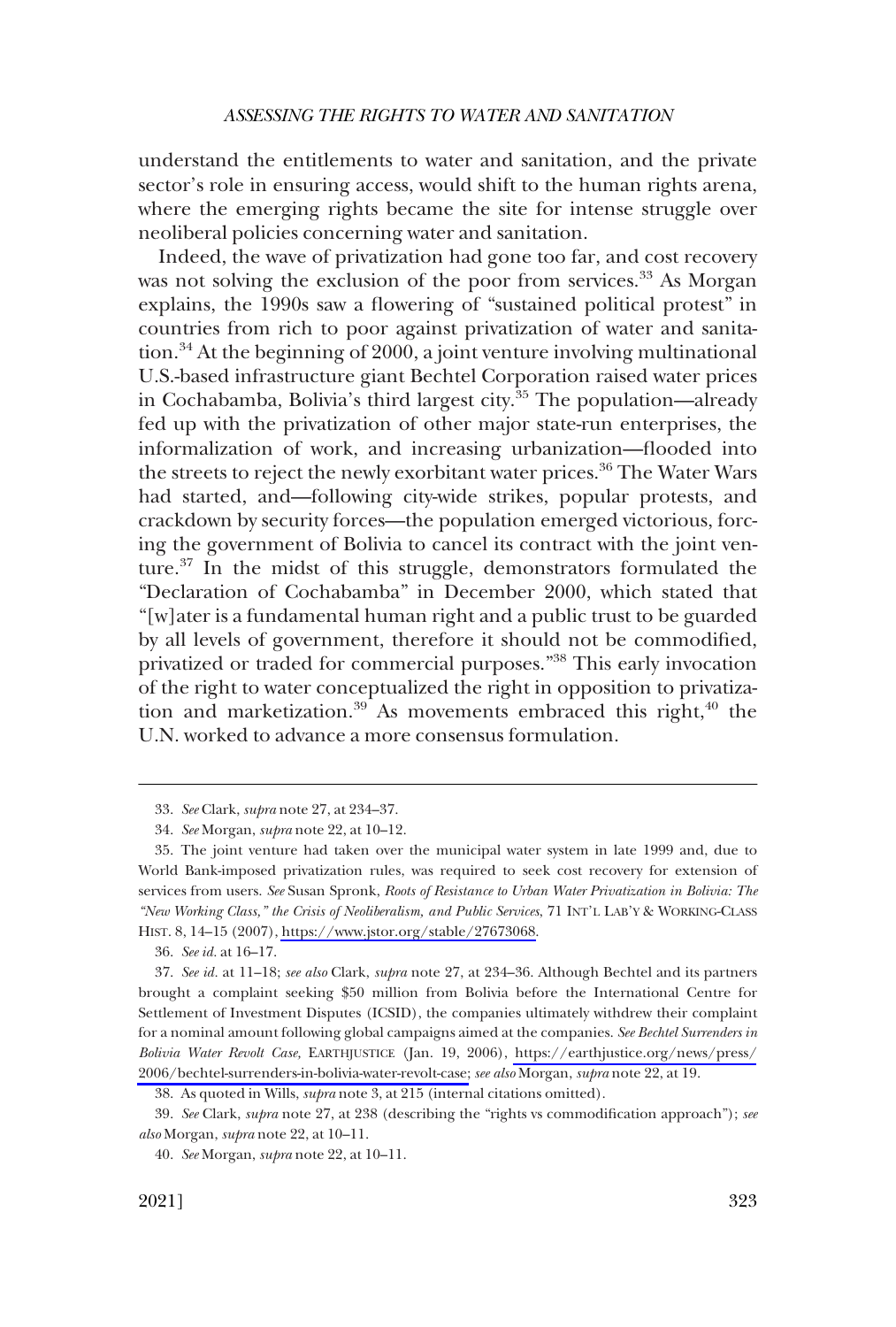#### <span id="page-9-0"></span>B. *The Rights to Water and Sanitation Crystalize at the United Nations*

In 1998, the U.N. Sub-Commission on Prevention of Discrimination and Protection of Minorities—an expert human rights body under the auspices of the then-Commission on Human Rights—debated and approved a working paper on—and then a resolution to create—an expert mandate on the "right of access of everyone to drinking water supply and sanitation services."<sup>41</sup> However, the Commission on Human Rights was not prepared to move forward on the issue, deciding to postpone the appointment of the expert on the basis that the right "remained undefined."42 In 2001, the Commission did approve appointment of a Special Rapporteur on the "Relationship between the Enjoyment of Economic, Social and Cultural Rights and the Promotion of the Realization of the Right to Drinking Water Supply and Sanitation."43 In his preliminary report, Special Rapporteur El Hadji Guissé alternated between descriptive and normative modes, concluding that:

In a few industrialized countries very recently, such rights have emerged as guaranteeing, within a liberal system, the access for all users, even the poorest, to a minimum supply of drinking water in areas covered by a distribution network, for a reasonable price. While water is undoubtedly an economic good, it would be absolutely wrong and harmful to subject it entirely to market conditions, which are basically geared to profit. States must take all necessary measures to enable the poorest people to enjoy this right, which is vital for all human beings. The right to drinking water must be considered as a non-derogable right.<sup>44</sup>

<sup>41.</sup> Subcomm'n on Prevention of Discrimination & Prot. of Minorities, Working Paper on the Right of Access of Everyone to Drinking Water Supply and Sanitation Services, U.N. Doc. E/ CN.4/Sub.2/1998/7 (1998); Subcomm'n on Prevention of Discrimination & Prot. of Minorities Res. 1998/7 (Aug. 20,1998) (appointing Mr. El Hadji Guissé as Special Rapporteur).

<sup>42.</sup> *See* U.N. Comm'n on Hum. Rts., Preliminary Rep. Submitted by Mr. El Hadji Guisse´ in Pursuance of Decision 2002/105 of the Comm'n on Human Rights and Resolution 2001/2 of the Sub-Comm'n on the Promotion and Protection of Human Rights on the Relationship Between the Enjoyment of Economic, Social and Cultural Rights and the Promotion of the Realization of the Rright to Drinking Water Supply and Sanitation, ¶ 1, U.N. Doc. E/CN.4/Sub.2/2002/10 (June 25, 2002) (citing U.N. Commission on Human Rights decision 1999/108).

<sup>43.</sup> *See id.* ¶¶ 1–2.

<sup>44.</sup> *See id.* ¶ 48. In his final report in 2004, the Special Rapporteur found that the right to water was more commonly recognized than the right to sanitation. *See* U.N. Comm'n on Hum. Rts., Final Rep. of the Special Rapporteur on the Relationship Between the Enjoyment of Economic,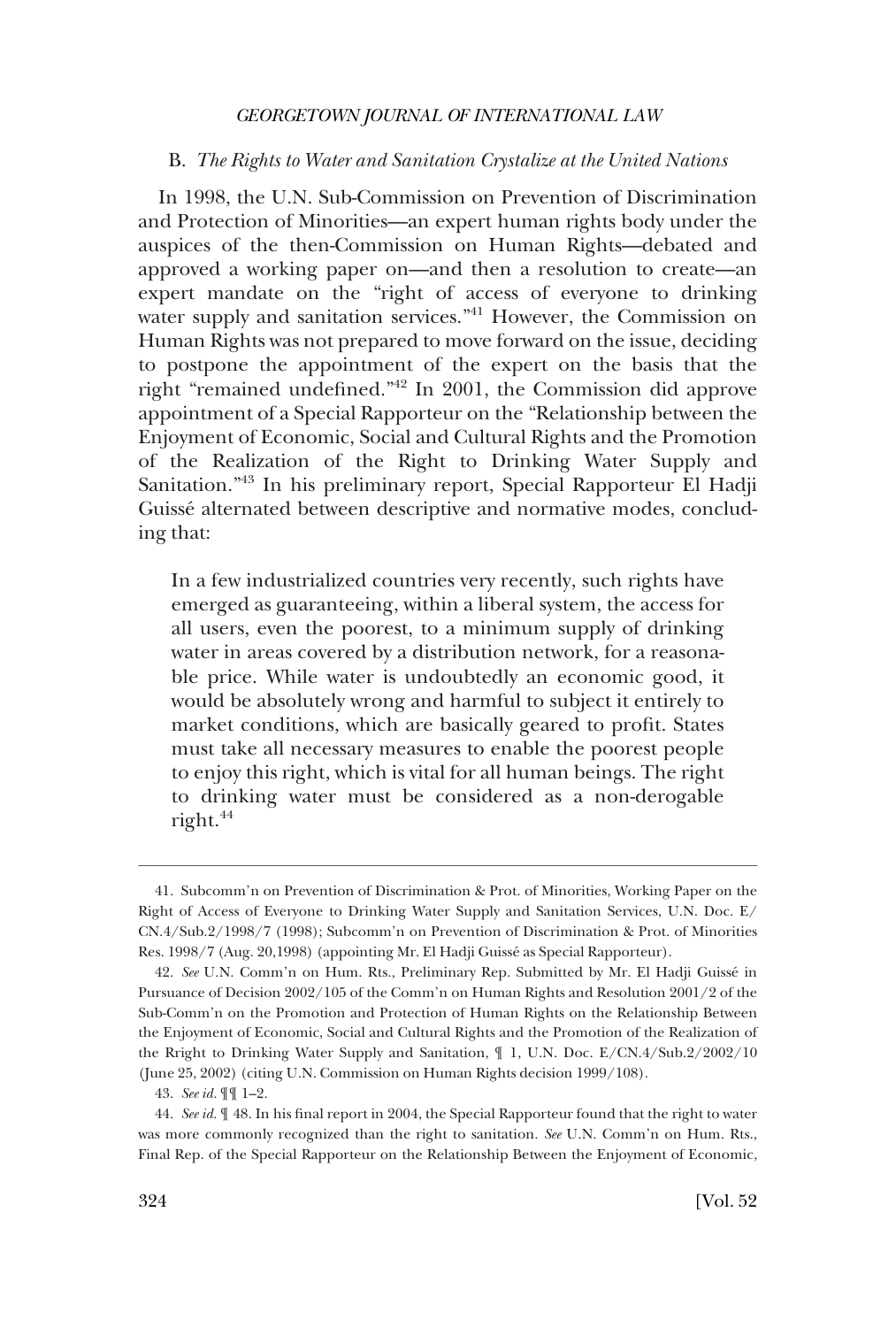This passage is fascinating for its descriptive and normative work. It suggested that the right to water had "emerged" in rich countries and was relevant only to those living in areas already covered by water infrastructure. At the same time, it rejected commodification and argued that the right should be recognized as incapable of limitation during times of public emergency. To be meaningful to those who needed it, the report suggested, the right should be formulated in a manner that made clear that water services should be affordable and extended to those outside the reach of existing networks.

In this terrain, the Committee on Economic, Social, and Cultural Rights (CESCR) released its General Comment No. 15 on the Right to Water (GC 15) in 2002, clarifying the legal status, content, and scope of obligations of the emerging human right to water.<sup>45</sup> The legal contours of GC 15 will be discussed in Section II.C.1, below. For the purpose of this Section, it is important to note a few things. First, the right to water—encompassing water for "consumption, cooking, personal and domestic hygienic requirements"—was found to be implicit in Article 11(1) on the right to adequate food and housing and 12(1) on the right to health.<sup>46</sup> Second, no mention was made of the right to sanitation apart from the role of sanitation in ensuring safe access to water, despite pressure by some NGOs and international health experts for its inclusion.47 And finally, the CESCR worked hard to thread the commodity versus right needle in GC 15, articulating a vision that theoretically allowed for government-led water supply, privatization, or something in between—so long as the poor and marginalized were able to access "sufficient, safe, acceptable, physically accessible and affordable water for personal and domestic uses."48 Indeed, GC 15 specified that states could choose from a menu of options for ensuring the poor and marginalized could access water, from "appropriate lowcost techniques and technologies" to "pricing policies such as free or low-cost water" and "income supplements."49 As Langford has written,

Social and Cultural Rights and the Promotion of the Realization of the Right to Drinking Water Supply and Sanitation, ¶ 23, U.N. Doc. E/CN.4/Sub.2/2004/20 (July 14, 2004).

<sup>45.</sup> Comm. on Econ., Soc. and Cultural Rts., General Comment No. 15: The Right to Water (Articles 11 and 12 of the Covenant), U.N. Doc E/C.12/2002/11 (Jan. 20, 2003) [hereinafter CESCR, GC 15].

<sup>46.</sup> *Id.* ¶¶ 2–3.

<sup>47.</sup> *See* Inga Winkler, *The Human Right to Sanitation*, 37 U. PA. J. INT'L. L. 1351, 1354–56 (2016).

<sup>48.</sup> CESCR, GC 15, *supra* note 45, ¶ 2. Many hoped the balance struck by the CESCR would ensure that the poor and marginalized could use the right to correct the excesses of privatization and neoliberal "reforms." *See, e.g.*, Odeh Al Jayyousi, *Water as a Human Right: Towards Civil Society Globalization*, 23 INT'L J. WATER RES. DEV. 329, 331 (2007).

<sup>49.</sup> CESCR, GC 15, *supra* note 45, ¶ 27.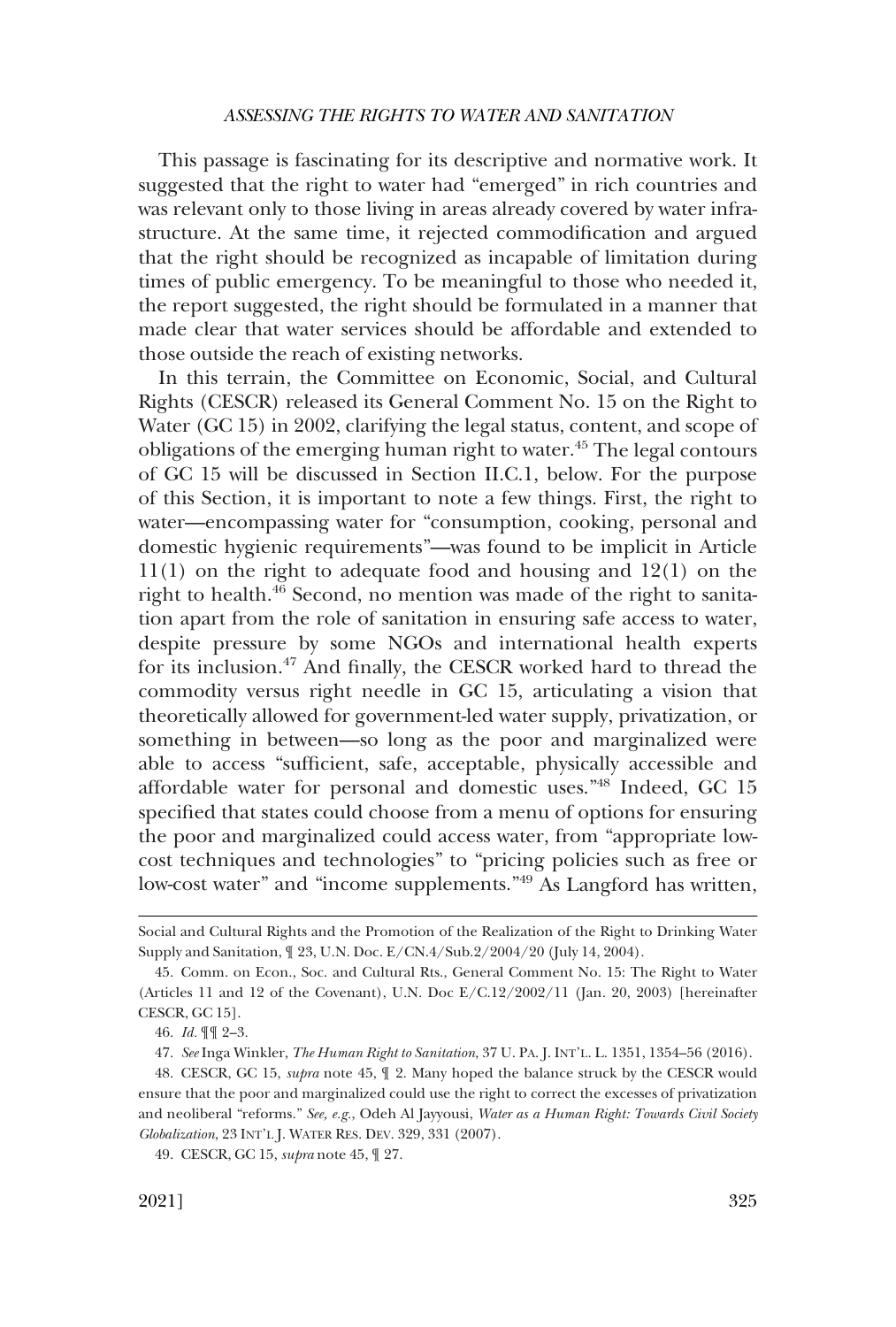GC 15 walked a "careful middle road" on privatization.<sup>50</sup> Perhaps in part because of this approach, GC 15 was subsequently "embraced" by the WWC and transnational water corporations.<sup>51</sup>

A few years after the adoption of GC 15, the U.N. Sub-Commission asked El Hadji Guissé to prepare a set of guidelines on the right to water and sanitation. In 2006, as the Sub-Commission's Special Rapporteur, Guissé released guidelines that were designed to help states make sense of their obligations concerning water and sanitation arising under the major human rights treaties, as well as their duties encompassed in the Millennium Development Goals.<sup>52</sup> The guidelines were consonant with GC 15 and "highlight[ed] the main and most urgent components of the right to water and sanitation" that states, international agencies, and civil society should prioritize when working to make both water and sanitation a reality for all.<sup>53</sup>

While the expert bodies established the conceptual and legal aspects of the right to water, multilateral and political bodies advanced the issue as well. The Fourth World Water Forum in Mexico City in 2006 was the site of intense debate about the meaning of the right to water. The synthesis report asserted that all stakeholders—including, in particular, the private sector—recognized the right to water, but the Ministerial Declaration did not include such language.<sup>54</sup> In 2007, the Office of the High Commissioner for Human Rights called for the recognition of the right to water and sanitation and decried the dearth of "[s]pecific, dedicated and sustained attention to safe drinking water and sanitation" at the international level.55 Partially in response to this report, in 2008, the Human Rights Council appointed Catarina de Albuquerque as the Independent Expert on the Issue of Human Rights Obligations Related to Access to Safe Drinking Water and Sanitation, requesting that she prepare a report examining both water and sanitation, noting specifically "that certain aspects of human rights obligations related to the access to safe drinking water and sanitation have yet

<sup>50.</sup> Wills, *supra* note 3, at 220 (quoting and citing Langford).

<sup>51.</sup> *See* Morgan, *supra* note 22, at 11.

<sup>52.</sup> El Hadji Guisse´ (Special Rapporteur on the Right to Water), *Realization of the Right to Drinking Water and Sanitation*, ¶¶ 1–3, U.N. Doc. E/CN.4/Sub.2/2005/25 (July 11, 2005).

<sup>53.</sup> *Id.* ¶ 3.

<sup>54.</sup> Synthesis of the Fourth World Water Forum, WORLD WATER COUNCIL 87-97 (2006), [https://](https://www.worldwatercouncil.org/sites/default/files/World_Water_Forum_04/synthesis_sept06.pdf) [www.worldwatercouncil.org/sites/default/files/World\\_Water\\_Forum\\_04/synthesis\\_sept06.pdf.](https://www.worldwatercouncil.org/sites/default/files/World_Water_Forum_04/synthesis_sept06.pdf)

<sup>55.</sup> Off. of the High Comm'r for Hum. Rts., Rep. of the U.N. High Commissioner for Human Rights on the Scope and Content of the Relevant Human Rights Obligations Related to Equitable Access to Drinking Water and Sanitation Under International Human Rights Instruments*,* ¶¶ 66– 69, U.N. Doc. A/HRC/6/3 (Aug. 16, 2007).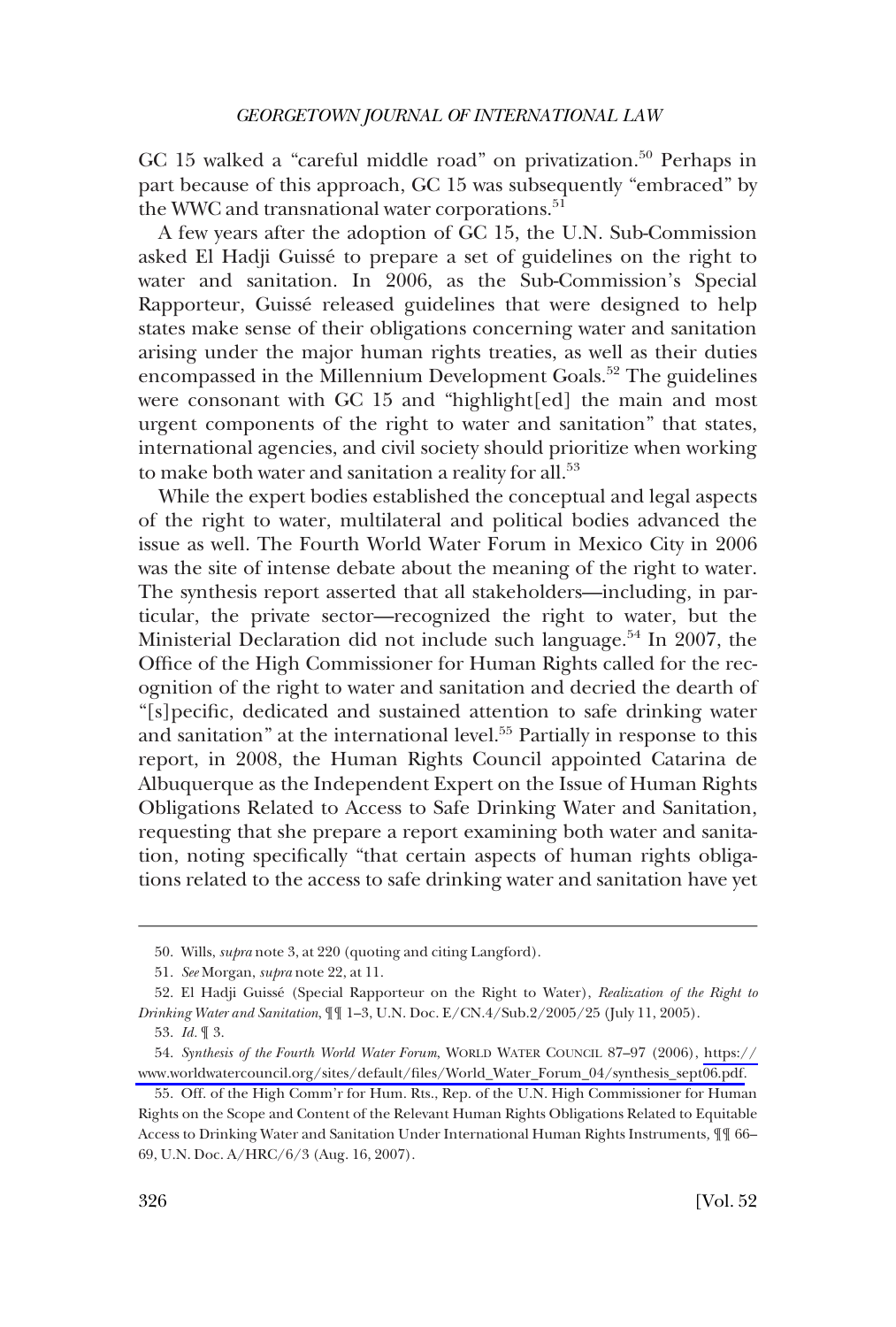to be further studied."56 The Independent Expert was also tasked with ensuring a gender lens and advancing dialogue among states and other key actors on "best practices related to access to safe drinking water and sanitation."<sup>57</sup>

The Independent Expert's first report focused on access to sanitation, finding—and supporting—a trend toward recognition of the right to sanitation as a "distinct right."58 Noting that GC 15 provided little guidance on the content of the right to sanitation, she explained that sanitation had been a taboo subject for too long.<sup>59</sup> She opined that the close links between sanitation, human dignity, and the enjoyment of other rights, as well as the fact that lack of access to sanitation is "frequently a consequence of larger societal discrimination, inequality and exclusion" meant it must be a core priority for her mandate. $60$ 

Much attention was focused on what position Catarina de Albuquerque would take on the privatization debate. She hosted a consultation on the topic and solicited written submissions; business submissions asserted that corporations were key to fulfilling the right to water, while many NGO submissions argued against privatization—either in whole or on the basis that, in reality, privatization had led to exclusion of the poor and marginalized from water services.<sup>61</sup> In 2010, the Independent Expert released her report rejecting the terms of the rights versus market controversy:

While the debate surrounding private sector participation has often been polarizing, the independent expert observes that concrete situations are rarely "black or white", but instead are characterized by varying shades of grey.<sup>62</sup>

<sup>56.</sup> U.N. Hum. Rts. Council Res. 7/22, Human Rights and Access to Safe Drinking Water and Sanitation (Mar. 28, 2008).

<sup>57.</sup> *Id.* ¶ 2(a).

<sup>58.</sup> U.N. Hum. Rts. Council, Rep. by Independent Expert on the Issue of Human Rights Obligations Related to Access to Safe Drinking Water and Sanitation: Rep. on Sanitation, ¶ 59, U.N. Doc. A/HRC/12/24, (July 1, 2009).

<sup>59.</sup> U.N. Hum. Rts. Council, Rep. by Independent Expert on the Issue of Human Rights Obligations Related to Access to Safe Drinking Water and Sanitation: Rep. on Sanitation, ¶¶ 27–33, U.N. Doc. A/HRC/10/6, (Feb. 25, 2009).

<sup>60.</sup> *Id.* 

*Written Contributions—Private Sector Participation*, OFF. U.N. HIGH COMM'R HUM. RTS., 61. [https://www.ohchr.org/EN/Issues/WaterAndSanitation/SRWater/Pages/ContributionsPSP.](https://www.ohchr.org/EN/Issues/WaterAndSanitation/SRWater/Pages/ContributionsPSP.aspx)  [aspx](https://www.ohchr.org/EN/Issues/WaterAndSanitation/SRWater/Pages/ContributionsPSP.aspx).

<sup>62.</sup> U.N. Hum. Rts. Council, Rep by Independent Expert on the Issue of Human Rights Obligations Related to Access to Safe Drinking Water and Sanitation: Rep. on Sanitation, ¶ 2, U.N. Doc. A/HRC/15/31, (June 29, 2010) [hereinafter UNHRC, REPORT ON SANITATION].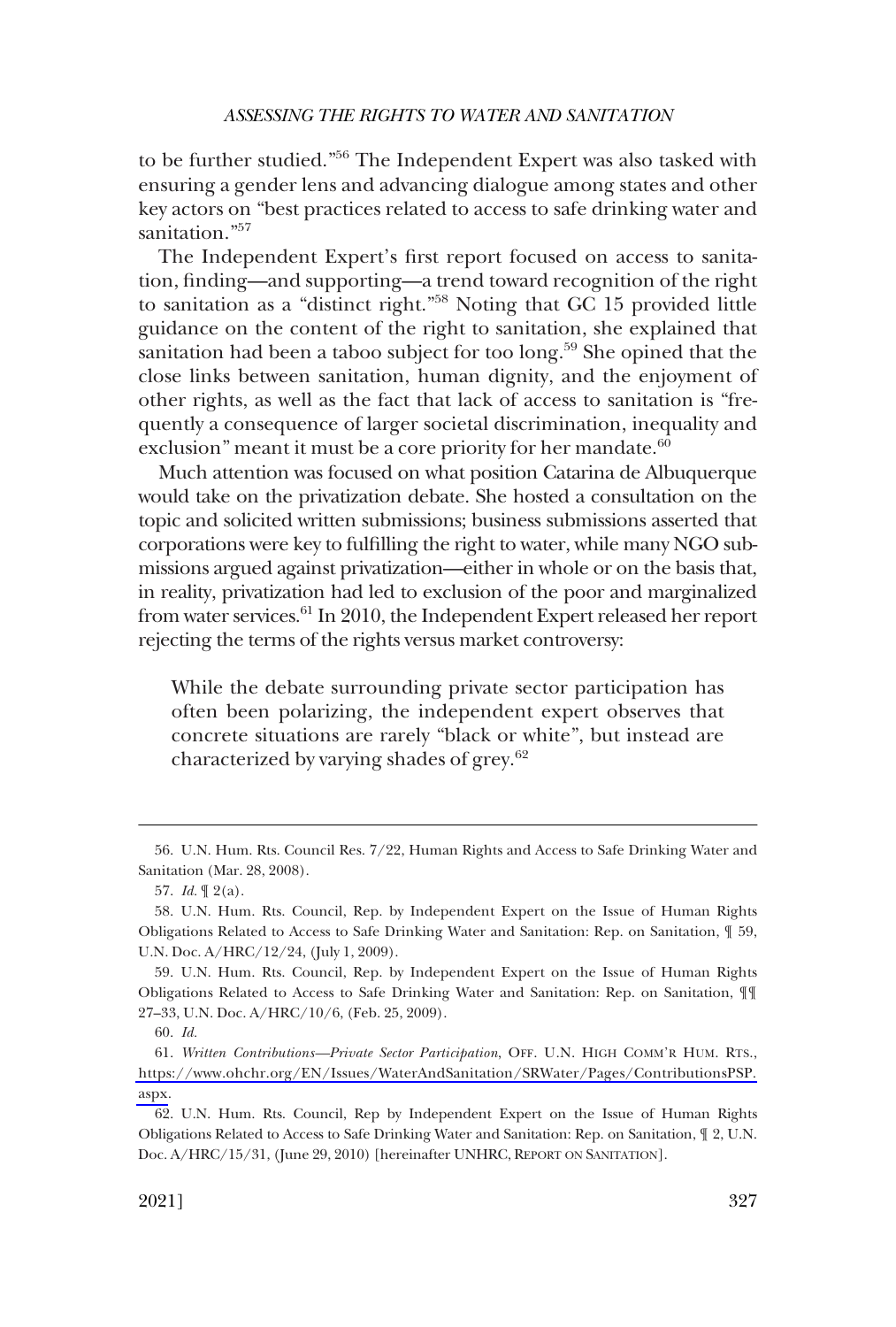Zooming in on the reality of the private sector's engagement in service delivery, the Independent Expert explained that, although the debate focused mostly on state provision of services or services sold by businesses pursuant to a contract with the state, informal or "de facto" provision of services was also common, especially in places where the need was not met by either the state or formal businesses.63 This focus on informal water and sanitation services—including water hawkers, operators of shared sanitation facilities, as well as non-governmental organizations—was a major contribution by the mandate to understanding the realities facing very poor countries and underserved communities more broadly. In many places, the state had entirely abandoned the population, not only allowing water and sanitation to be commodified, but also failing to regulate NGOs and small-scale providers, a situation that could have dire consequences when those organizations were incompetent or unaccountable to communities. The report noted that the role of the formal private sector was comparatively small—and declining—with "only 5 per cent of world's population . . . being served by the formal private sector."64 On the other hand, "up to 25 per cent of the urban population in Latin America and almost 50 per cent of the urban population in Africa rely on small-scale providers to some extent," with the goods and services offered by these actors typically expensive and often inferior and even unsafe.65

Having painted a more complex picture than that conjured in the polarized debate, the Independent Expert then asserted that "[h]uman rights are neutral as to economic models in general, and models of service provision more specifically."66 Human rights make clear that the state retains the obligation to respect, protect, and fulfill the rights to water and sanitation—no matter whether it provides services directly, contracts with businesses, or delegates in a "de facto" manner by failing to regulate private provision in the absence of public services. $67$ 

As for the direct obligations on non-state actors, the Independent Expert referred to the obligation to act with due diligence (in line with the Ruggie Principles), developing the meaning of this obligation in the context of water and sanitation at some length.<sup>68</sup> She also set out a series of specific ways that service providers—including through

66. *Id.* ¶ 15.

68. *Id.* ¶¶ 22–28.

<sup>63.</sup> *Id.* ¶ 4.

<sup>64.</sup> *Id.* ¶ 8.

<sup>65.</sup> *Id.* ¶ 11.

<sup>67.</sup> *Id.* ¶¶ 18–21.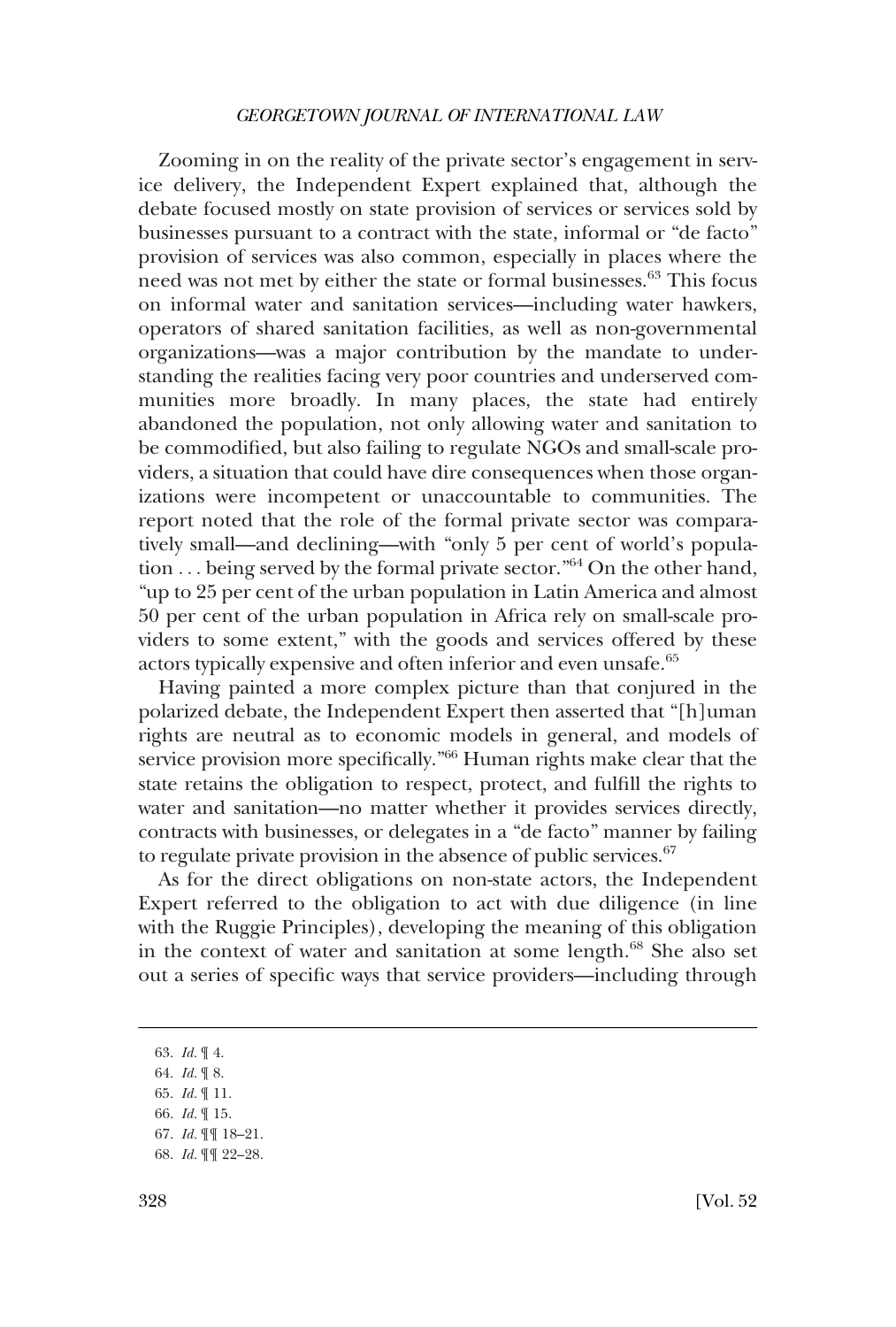compliance with regulations, in the case of private provision—must comply with both the substantive content of the right to water and sanitation and rights-based principles such as participation, accountability, and non-discrimination and equality.69 This report was especially striking in its handling of informal small-scale providers: acknowledging that they "often provide poor quality services at exorbitant prices," the Independent Expert also recognized that "many people would be far worse off without their services."<sup>70</sup> Ultimately, the state must find ways to ensure that all populations have access to water and sanitation, and cannot eliminate informal providers until other services are in place.<sup>71</sup>

Despite this nuanced analysis, many in the water justice movement heard the headline and not the details—or believed that governments and private actors would do so. As Farhana Sultana and Alex Loftus note, many were concerned that this approach could "open[] the floodgates to further commercialization." $\frac{7}{2}$  To avoid such a turn, water justice advocates worked with the government of Bolivia to push for recognition of the right to water by the U.N.'s universal political body, the General Assembly. In June 2010, the Bolivian government presented a draft resolution; Maude Barlow explains that although the draft was met with "intensive criticism," Bolivia's U.N. Ambassador Pablo Solón stood strong, rebuffing calls to dilute the language by adding the phrase "access to" water.<sup>73</sup> When she saw the first draft, the Independent Expert recommended adding sanitation throughout the resolution; this recommendation was enthusiastically taken up.74 The final draft was presented by Bolivia and thirty-eight other countries on July 28; the United States called for a vote: 122 countries supported the resolution's passage—including China, Russia, Germany, France, Spain, and Brazil; the remaining forty-one

<sup>69.</sup> *Id.* ¶¶ 29–60.

<sup>70.</sup> *Id.* ¶ 53.

<sup>71.</sup> *Id.* ¶¶ 53–54.

<sup>72.</sup> Farhana Sultana & Alex Loftus, *The Right to Water: Prospects and Possibilities, in* THE RIGHT TO WATER: POLITICS, GOVERNANCE AND SOCIAL STRUGGLES 1, 3 (Farhana Sultana & Alex Loftus eds., Routledge 1st ed., 2012).

<sup>73.</sup> MAUDE BARLOW, BLUE FUTURE: PROTECTING WATER FOR PEOPLE AND THE PLANET FOREVER 29–31 (2014) [hereinafter BARLOW, BLUE FUTURE].

<sup>74.</sup> Inga T. Winkler & Catarina de Albuquerque, *Doing It All and Doing It Well? A Mandate's Challenges in Terms of Cooperation, Fundraising and Maintaining Independence*, *in* THE UNITED NATIONS SPECIAL PROCEDURES SYSTEM 194–95 (Nolan, Freedman & Murphy eds., 2017).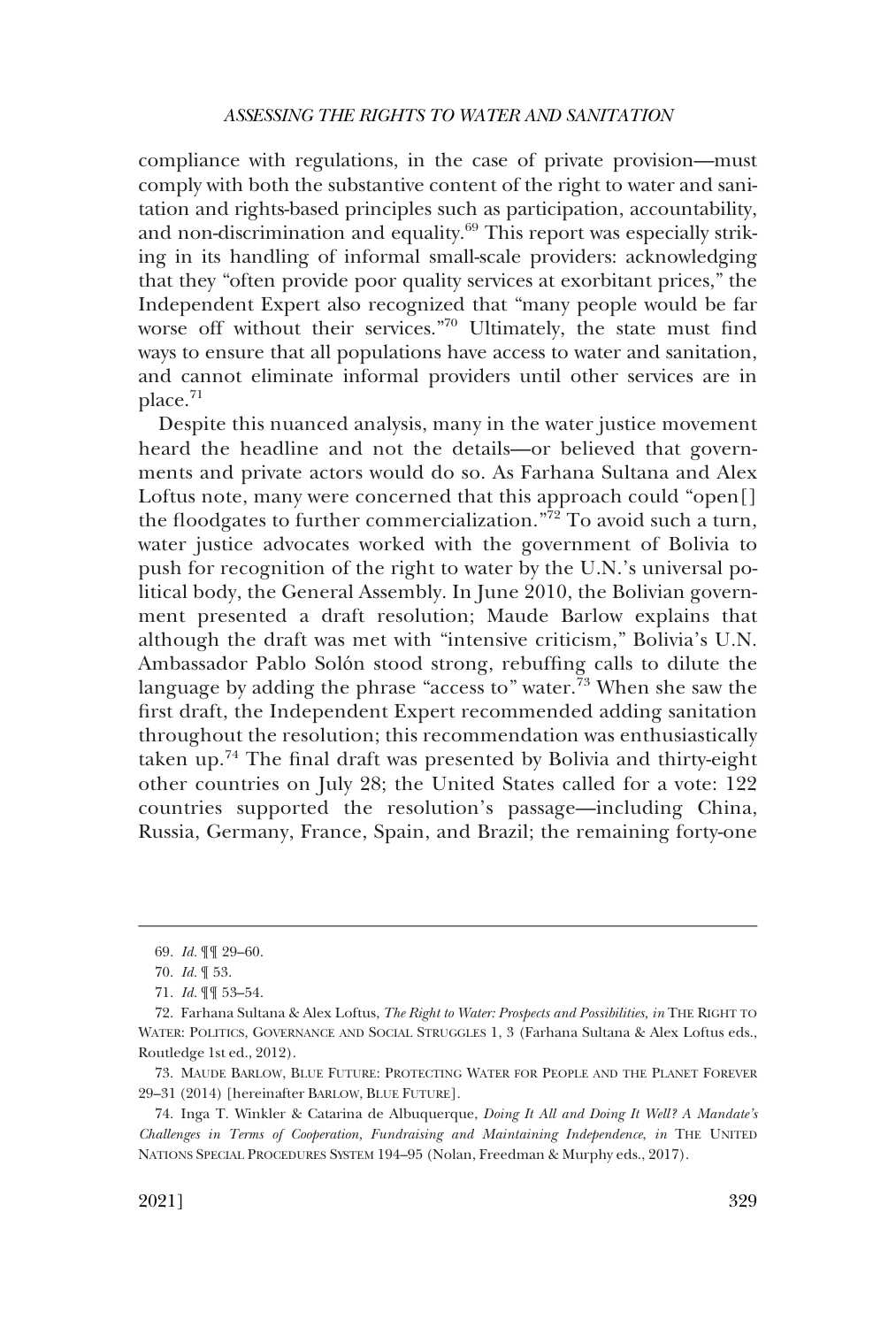states—including Australia, Canada, the Netherlands, the United Kingdom, and the United States<sup>75</sup>—abstained.<sup>76</sup>

Containing no legal grounding for the right, this resolution was mostly symbolic. To ensure the binding nature of the right was firmly recognized, Germany and Spain, along with fifty co-sponsors $^{77}$ , introduced a resolution before the Human Rights Council, which was adopted on September 30, 2010. The resolution affirmed by consensus that the right to water and sanitation "is derived from the right to an adequate standard of living and inextricably related to the right to the highest attainable standard of physical and mental health, as well as the right to life and human dignity."78 While the resolution recognized that states may allow "third parties" to play a part in fulfilling the right to water and sanitation, it also reaffirmed the state obligation to effectively regulate the private sector.79 The United States—to the surprise of many—declared that it was "proud" to join the consensus set out in the resolution.<sup>80</sup>

Some felt that a bit of clean-up work was needed to ensure the right to sanitation was recognized with the same force as the right to water. In November 2010, the Committee on Economic, Social and Cultural Rights—instead of amending GC 15—issued a formal statement clarifying that "since sanitation is fundamental for human survival and for leading a life in dignity, the right to sanitation is an essential component of the right to an adequate standard of living" and that the right is "integrally related" to the rights to health, housing, and water, all protected by the International Covenant on Economic, Social, and Cultural Rights (ICESCR).<sup>81</sup> With the right to water and sanitation now firmly entrenched, the Human Rights Council decided in 2011 to

<sup>75.</sup> The U.K. abstained because sanitation was included in the resolution. *See* Malcolm Langford, Jamie Bartram & Virginia Roaf, *The Human Right to Sanitation*, *in* THE HUMAN RIGHT TO WATER: THEORY, PRACTICE AND PROSPECTS 345, 357 (Malcolm Langford & Anna F. S. Russell eds., 2017).

<sup>76.</sup> Press Release, United Nations Press Off., G.A. Adopts Resolution Recognizing Access to Clean Water, Sanitation as Human Right, by Recorded Vote of 122 in Favour, None against, 41 Abstentions (July 28, 2010),<https://www.un.org/press/en/2010/ga10967.doc.htm>(transcribing the United States' representative's statement explaining its abstention on the basis that the resolution was not adequately supported in international law).

<sup>77.</sup> WINKLER, THE HUMAN RIGHT TO WATER, *supra* note 1, at 80.

<sup>78.</sup> U.N. Hum. Rts. Council, *Human Rights and Access to Safe Drinking Water and Sanitation*, ¶ 3, U.N. Doc. A/HRC/RES/15/9 (Oct. 6, 2010).

<sup>79.</sup> *Id.* ¶¶ 6–7.

<sup>80.</sup> BARLOW, BLUE FUTURE, *supra* note 73, at 32.

<sup>81.</sup> U.N. Comm. on Econ., Soc. & Cultural Rts., Statement on the Right to Sanitation, ¶ 7, U. N. Doc. E/C.12/2010/1 (Mar. 18, 2011).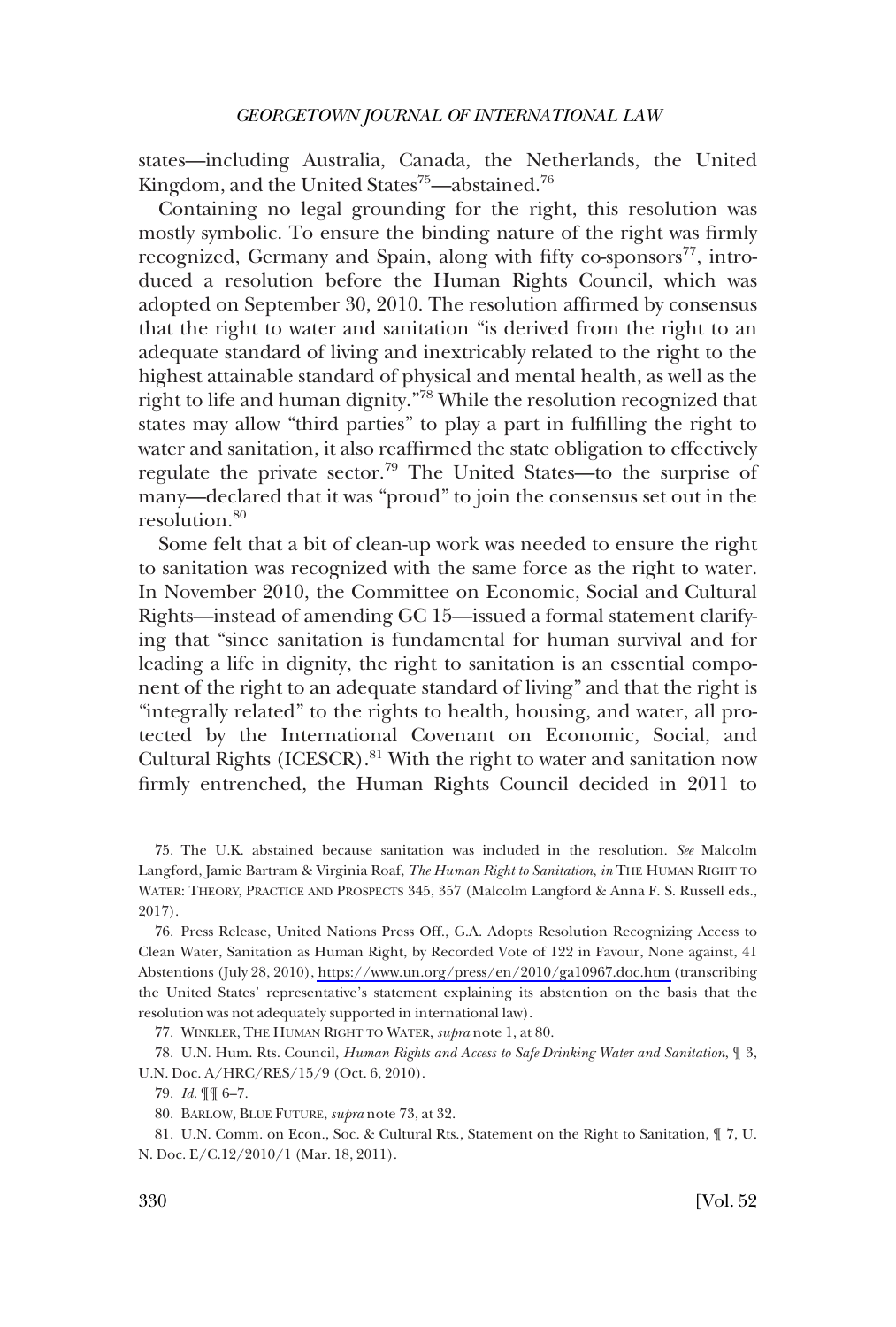<span id="page-16-0"></span>appoint the then-serving Independent Expert as the first Special Rapporteur on the Right to Safe Drinking Water and Sanitation.<sup>82</sup> In 2013, the General Assembly adopted—this time by consensus—a resolution recognizing the right to water and sanitation under international law.<sup>83</sup> In 2014, the Human Rights Council's right to water resolution underscored the importance of menstrual hygiene management to gender equality.84 In 2015, the General Assembly's consensus resolution recognized the "rights" to water and sanitation—thus recognizing the separate and distinct status of the two rights under international  $law.<sup>85</sup>$ 

### C. *The Normative Status of the Rights to Water and Sanitation Across the U.N.*

While the difference between civil and political rights on one side, and economic, social, and cultural rights on the other was once seen as a sharp difference of kind, over the past several decades this divide has softened significantly. In time, theories and doctrines relevant to one side of the divide have come to be used in understanding the other, and the understanding of the nature of obligations has developed in a more harmonious manner. The rights to water and sanitation have emerged during this slow process of mutual cross-fertilization, and elements of the rights are now recognized as essential to rights on both sides of the old divide. By now, it is understood that all rights have "positive" and "negative" aspects, as well as immediate and more progressive elements,<sup>86</sup> and that all rights impose obligations on the state to

<sup>82.</sup> U.N. Hum. Rts. Council Res. 16/2, The Human Right to Safe Drinking Water and Sanitation, ¶ 4 (Apr. 8, 2011).

<sup>83.</sup> G.A. Res. 68/157, The Human Right to Safe Drinking Water and Sanitation 2014 (Feb. 12, 2014). See discussion in Vale´rie Bernaud, *La Consécration d'un Droit Fondamental à l'Eau est Possible. E´tude de Droit Comparé le Démontrant*, 110 REVUE FRANC¸ AISE DE DROIT CONSTITUTIONNEL 317, 319 (2017).

<sup>84.</sup> U.N. Hum Rits Council Res. 27/7, The Human Right to Safe Drinking Water and Sanitation (Oct. 2, 2014).

<sup>85.</sup> G.A. Res. 70/169, The Human Rights to Safe Drinking Water and Sanitation 2016 (Feb. 22, 2016). For a discussion, *see generally* Inga Winkler, *The Human Right to Sanitation*, *supra* note 47, at 1365.

<sup>86.</sup> For example, the right to water imposes an immediate obligation of non-discrimination and equality—which may require special attention to certain groups that experience discrimination in access to water. *See* U.N. Comm. on Econ., Soc. & Cultural Rts., General Comment No. 15: The Right to Water (Articles 11 and 12 of the Covenant), U.N. Doc E/C.12/2002/11 (Jan. 20, 2003). States' obligations are understood to vary according to their resources, whether under the explicit "progressive realization" standard in the ICESCR, or through de facto limits under the ICCPR.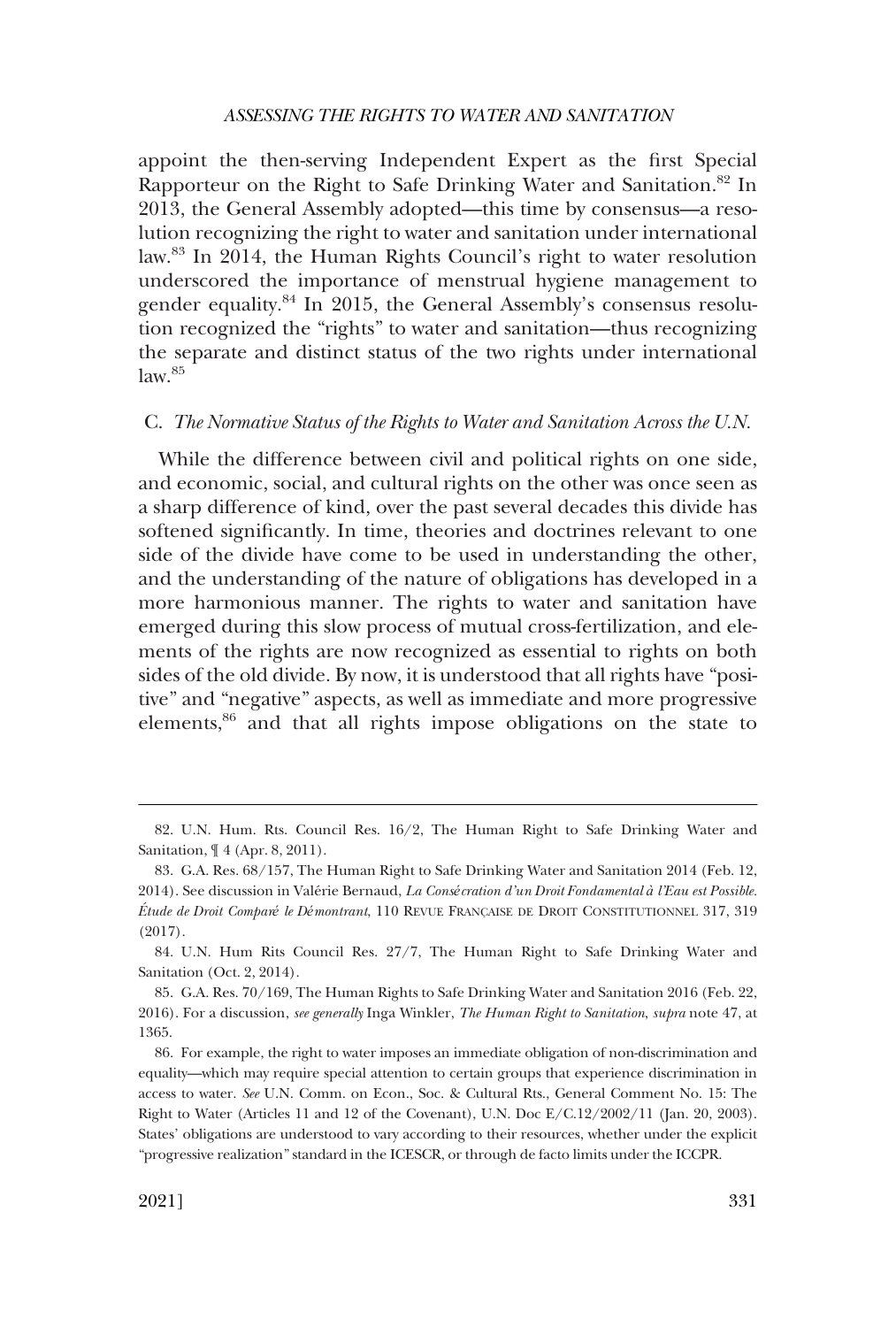<span id="page-17-0"></span>respect, protect, and fulfill—though this set of obligations is articulated differently under various treaties.<sup>87</sup> The core minimum content of some economic and social rights can be seen as forming part of the irreducible nucleus of some civil and political rights. The minimum core of the right to water, for example, which "encompasses a minimum standard that is indispensable for human survival and dignity,"88 also forms part of the right to life under the International Covenant on Civil and Political Rights (ICCPR).<sup>89</sup>

Thus, while the Committee on Economic, Social, and Cultural Rights has been the leading force in articulating the rights to water and sanitation under treaty law, the treaty bodies interpreting CEDAW, the ICCPR, the Convention on the Rights of the Child (CRC), and the Convention on the Elimination of All Forms of Racial Discrimination (CERD)have all had a role to play. The extent to which different states may be bound to uphold these rights will certainly depend on what treaties they have ratified, but even those states that have only ratified treaties concerning civil and political rights have obligations to ensure water and sanitation sufficient for human survival, to ensure that those detained have water and sanitary conditions that respect their dignity, and that withholding water is not used as a means to deprive groups of their right to enjoy their culture. This Section will briefly examine the status of these rights under each relevant treaty.

1. The Rights to Water and Sanitation under the ICESCR

As discussed above, the rights to water and sanitation are not explicitly protected in the text of the International Covenant on Economic, Social, and Cultural Rights (ICESCR). As Winkler notes, it is striking that the right to an adequate standard of living set out in Article 11(1) explicitly mentions food but not water. However, as she explains, an examination of the object and purpose of this provision demonstrates

<sup>87.</sup> Winkler points out that Shue's original tripartite framing in 1980 was clarified and furthered by Eide in 1989 via the "respect, protect, fulfill" typology we know today. *See* WINKLER, THE HUMAN RIGHT TO WATER, *supra* note 1, at 107. Concerning the right to water, the obligation to respect means that, for example, states must not pollute drinking water or arbitrarily disconnect water services for failure to pay. The obligation to protect requires states to protect drinking water from pollution, e.g., by corporations and means that they must regulate third parties in the sector to ensure non-discriminatory access. States must also fulfill the rights by ensuring that infrastructure is built in unserved or underserved areas and must provide water in emergency situations or to those experiencing extreme poverty.

<sup>88.</sup> WINKLER, THE HUMAN RIGHT TO WATER, *supra* note 1, at 121.

<sup>89.</sup> *See* discussion *infra.*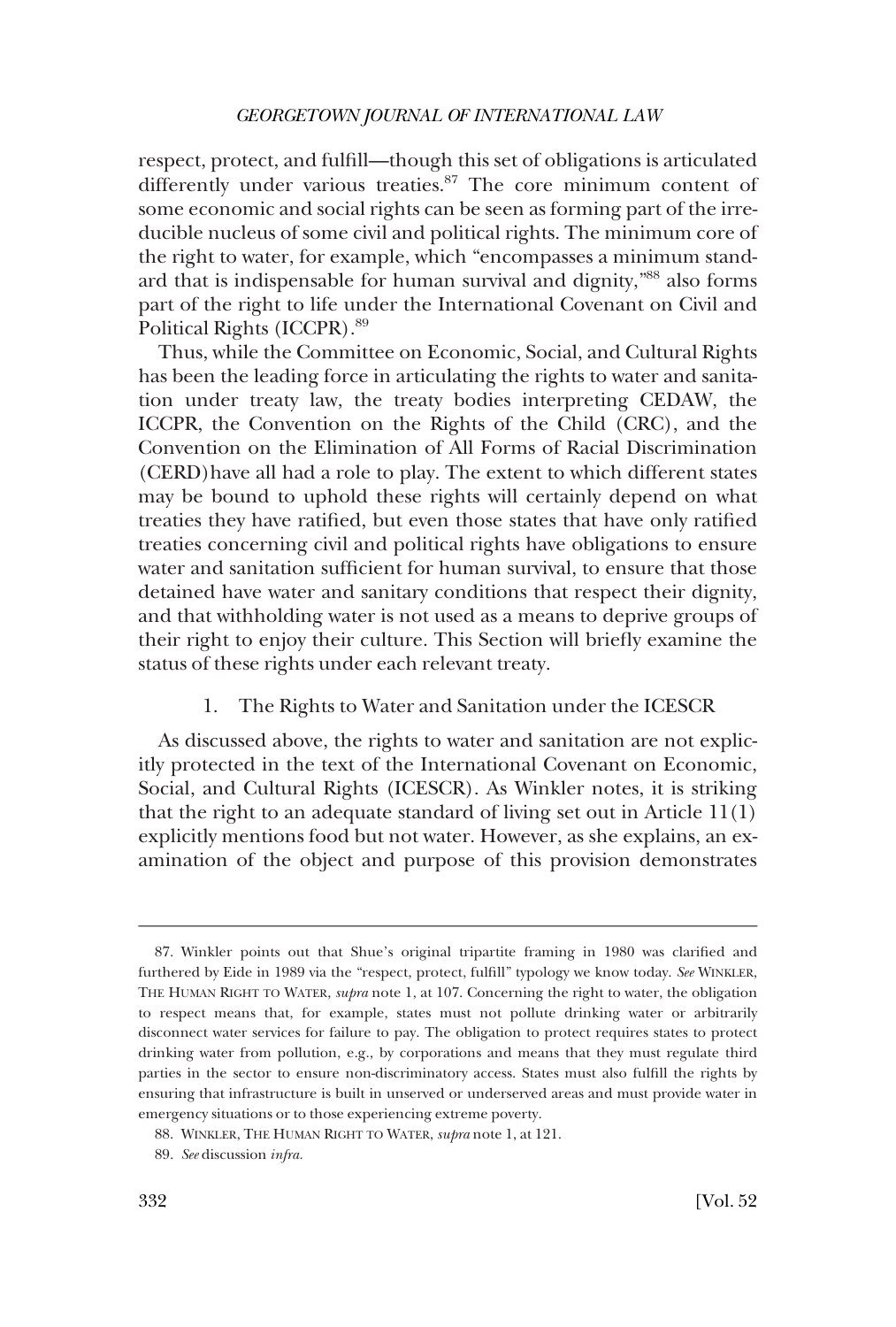that the things listed as part of an "adequate standard of living" food, clothing, and housing—are illustrative and not exhaustive. $90$ Examining the *travaux préparatoires* allows Winkler to conclude that, although there was brief consideration of including water explicitly in the treaty text, "the importance of [water] was overlooked rather than deliberately left out."91 As Takele Saboka Bulto explains, articulating the full content of the right to water has been "more a discovery than an invention."<sup>92</sup>

Indeed, before the rights to water and sanitation were firmly established as separate rights, some aspects of these rights were recognized as inherent to other rights set out in the ICESCR. For example, the former Special Rapporteur on the Right to Food, Jean Ziegler, opined that the right to water is implicit as "liquid food" in the right to food under Article  $11(1)$ .<sup>93</sup> The Committee on Economic, Social, and Cultural Rights (CESCR) identified "safe drinking water" and "sanitation and washing facilities" as elements of the right to adequate housing set out in Article 11(1) in its General Comment on the Right to Adequate Housing in 1992.<sup>94</sup> The Committee also made clear that "access to safe and potable water and adequate sanitation" is an underlying determinant of health, implicit in the right to health set out in Article 12 of the Covenant.<sup>95</sup> However, these early observations were too "limited" to encompass the full content of the rights to water and sanitation, leaving out such crucial aspects as access to water and sanitation away from the home and quantities of water above that needed for basic human health.96

<sup>90.</sup> WINKLER, THE HUMAN RIGHT TO WATER, *supra* note 1, at 42–43.

<sup>91.</sup> *Id.* at 42.

<sup>92.</sup> Takele Saboka Bulto, *The Emergence of the Human Right to Water in International Human Rights Law: Invention or Discovery?*, 12 MELBOURNE J. INT'L L. 290, 314 (2011).

<sup>93.</sup> *See* WINKLER, THE HUMAN RIGHT TO WATER, *supra* note 1, at 45–47 (noting that Ziegler suggested water should be treated as "liquid food"). Interestingly, the CESCR did not include mention of water and sanitation in its General Comment on the Right to Adequate Food in 1999, though it did mention "environmental hygiene" as necessary in safe food handling. U.N. Comm. on Econ., Soc. & Cultural Rts., General Comment No. 12: The Right to Adequate Food (Article 11 of the Covenant), ¶ 10, U.N. Doc. E/C.12/1999/5 (May 12, 1999).

<sup>94.</sup> U.N. Comm. on Econ., Soc. & Cultural Rts., General Comment No. 4: The Right to Adequate Housing (Article 11(1) of the Covenant), ¶ 8(b), U.N. Doc. E/1992/23, Annex III (Dec. 13, 1991).

<sup>95.</sup> U.N. Comm. on Econ., Soc. & Cultural Rts., General Comment No. 14: The Right to the Highest Attainable Standard of Health (Article 12) of the Covenant), ¶ 11, U.N. Doc. E/C.12/ 2000/4 (Aug. 11, 2000).

<sup>96.</sup> WINKLER, THE HUMAN RIGHT TO WATER, *supra* note 1, at 45–49.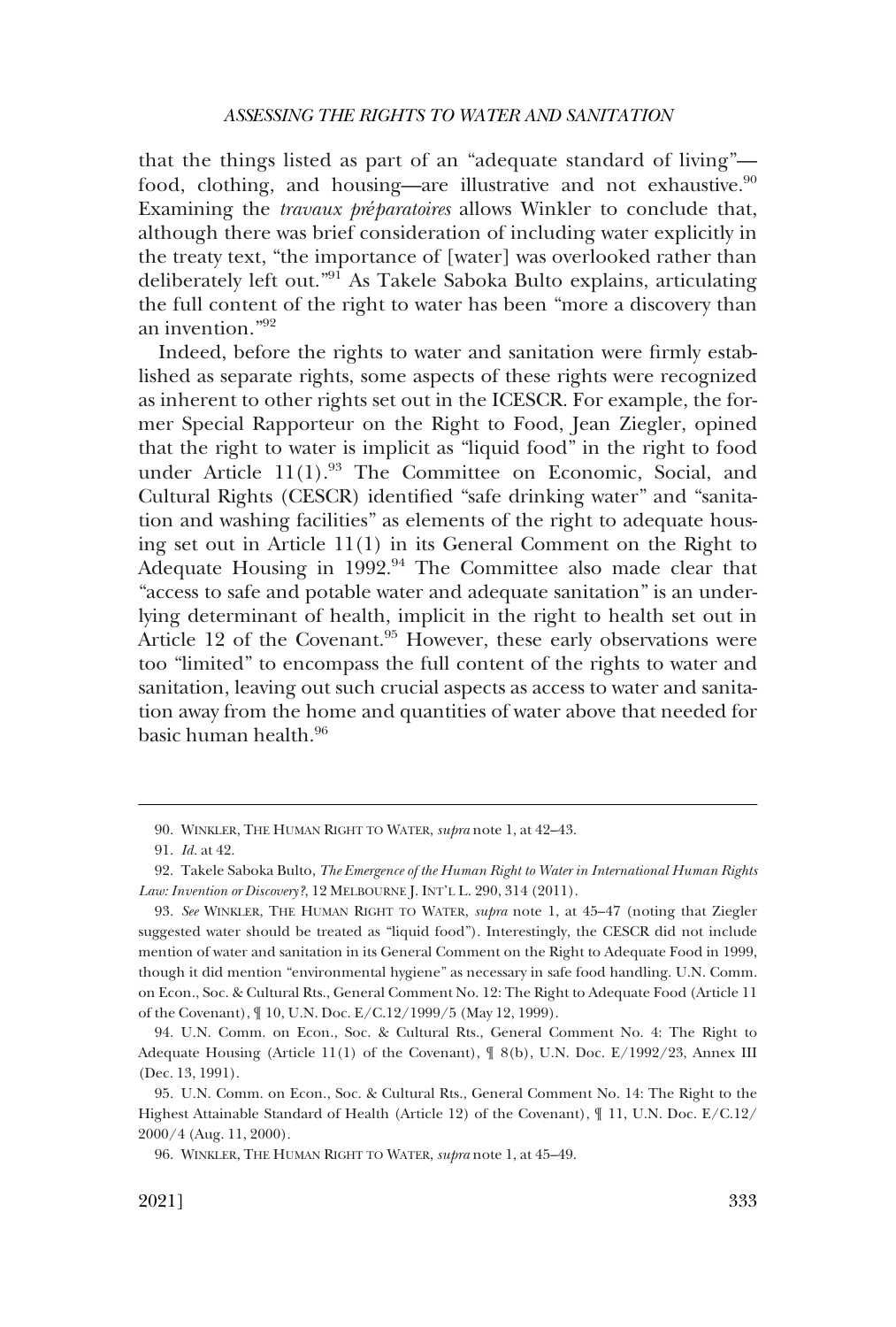Almost two decades after its publication, GC 15 remains the leading formulation of the human right to water, carrying "significant legal and political weight."97 In brief, GC 15 articulated the right to water using a version of the AAAQ framework, which the Committee had adapted from the public health field in its work on the right to health. $^{98}$  GC 15 explains that water must be:

- *Available*: water must be available in sufficient quantities<sup>99</sup> for "personal and domestic uses" including "drinking, personal sanitation, washing of clothes, food preparation, personal and household hygiene," as well as in key institutions like schools, workplaces, and hospitals.<sup>100</sup>
- *Acceptable*: water must be an acceptable color, odor, and � taste. $101$
- *Accessible*: water must be *physically* accessible (inside or in the � immediate surroundings of dwellings)<sup>102</sup> in sufficient quantities in schools, workplaces, hospitals, etc. Water must also be economically accessible: while GC 15 makes clear that human rights law does not necessarily require that water be free, it does need to be affordable for all.<sup>103</sup>
- *Quality*: water must be of a quality that ensures it is safe, and � does not pose a threat to human health.<sup>104</sup>

<sup>97.</sup> *Id.* at 41.

<sup>98.</sup> *See* ALICIA ELY YAMIN, POWER, SUFFERING, AND THE STRUGGLE FOR DIGNITY: HUMAN RIGHTS FRAMEWORKS FOR HEALTH AND WHY THEY MATTER 107 (2015).

<sup>99.</sup> CESCR, GC 15, *supra* note 45, ¶ 12. Winkler explains that while "sufficient" quantities will vary greatly depending on a variety of factors, it is reasonable to understand this amount as roughly 25 liters per person per day at minimum (and as suggested by the WHO) and 100 per person per day for complete fulfillment of the right. *See* WINKLER, THE HUMAN RIGHT TO WATER, *supra* note 1, at 131–34.

<sup>100.</sup> CESCR, GC 15, *supra* note 45, ¶ 12(a). Winkler notes that personal hygiene includes handwashing, anal and genital cleansing, and menstrual health management. *See* WINKLER, THE HUMAN RIGHT TO WATER, *supra* note 1, at 131–33.

<sup>101.</sup> CESCR, GC 15, *supra* note 45, ¶ 12.

<sup>102.</sup> *Id.* 

<sup>103.</sup> *Id.* Winkler notes that three to five percent of household income "seems to have crystallised as a common indicator" of affordability for water. *See* WINKLER, THE HUMAN RIGHT TO WATER, *supra* note 1, at 137.

<sup>104.</sup> CESCR, GC 15, *supra* note 45, ¶ 12. GC 15 points to the WHO Guidelines for Drinking Water Quality as a good reference point for microbial, chemical, and radiological aspects of water for consumption.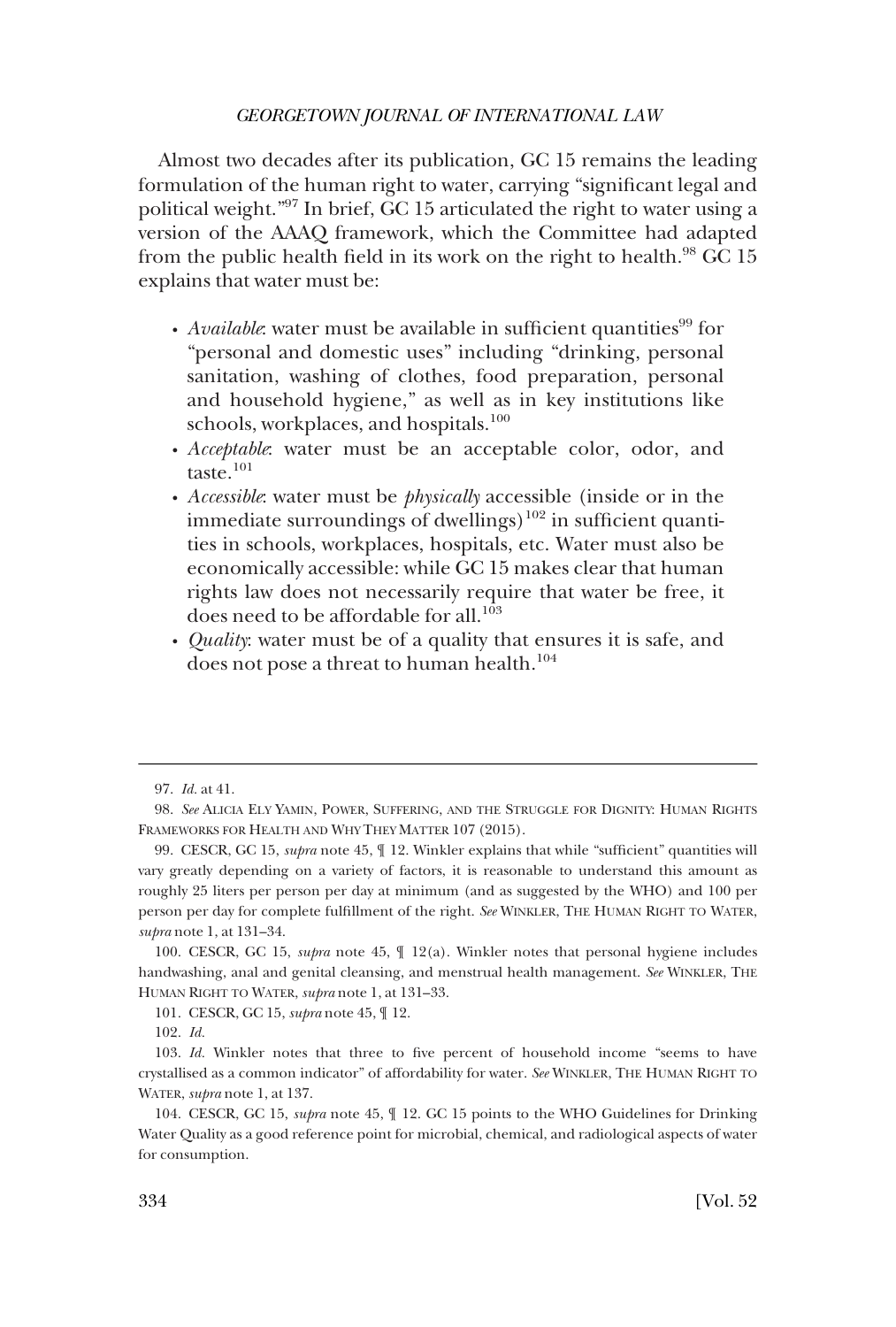Of note, GC 15 emphasizes that to ensure that the right to water is available without discrimination and on a basis of equality, states must extend "special attention to those individuals and groups who have traditionally faced difficulties in exercising this right, including women, children, minority groups, indigenous peoples, refugees, asylumseekers, internally displaced persons, migrant workers, prisoners and detainees."105 GC 15 makes clear that, due to the discrimination and marginalization that these groups face, states may need to take specific and additional steps to ensure the right to water is protected. For example, states should ensure that women's common and extra burden of collecting water is "alleviated," and that Indigenous peoples can enjoy their right to "access to water resources on their ancestral lands," which must be "protected from encroachment and unlawful pollution."<sup>106</sup>

GC 15 makes clear that while the right to water must be respected, protected, and fulfilled in relation to all within their jurisdiction, states also have international obligations concerning the right to water.<sup>107</sup> Specifically, the Committee explained that:

- � States must *respect* "the enjoyment of the right in other countries," which means that states are obligated to "refrain from actions that interfere, directly or indirectly, with the enjoyment of the right to water in other countries."<sup>108</sup>
- States may never use water as a tool of statecraft and cannot � impose embargoes or sanctions that interfere with the right to water in other countries.<sup>109</sup>
- States should adopt measures "to prevent their own citizens � and companies from violating the right to water of individuals and communities in other countries."<sup>110</sup>
- States that enjoy adequate resources—specifically "economi-� cally developed States parties"—should "facilitate realization of the right to water in other countries" (especially "poor" countries) through assistance and aid.<sup>111</sup>

<sup>105.</sup> *Id.* ¶ 16.

<sup>106.</sup> *Id.* Note that the right of Indigenous peoples to ancestral water resources is not limited to water for personal and domestic use.

<sup>107.</sup> *Id.* ¶¶ 20–29, 44.

<sup>108.</sup> *Id.* ¶ 31.

<sup>109.</sup> *Id.* ¶ 32.

<sup>110.</sup> *Id.* ¶ 33.

<sup>111.</sup> *Id.* ¶ 34.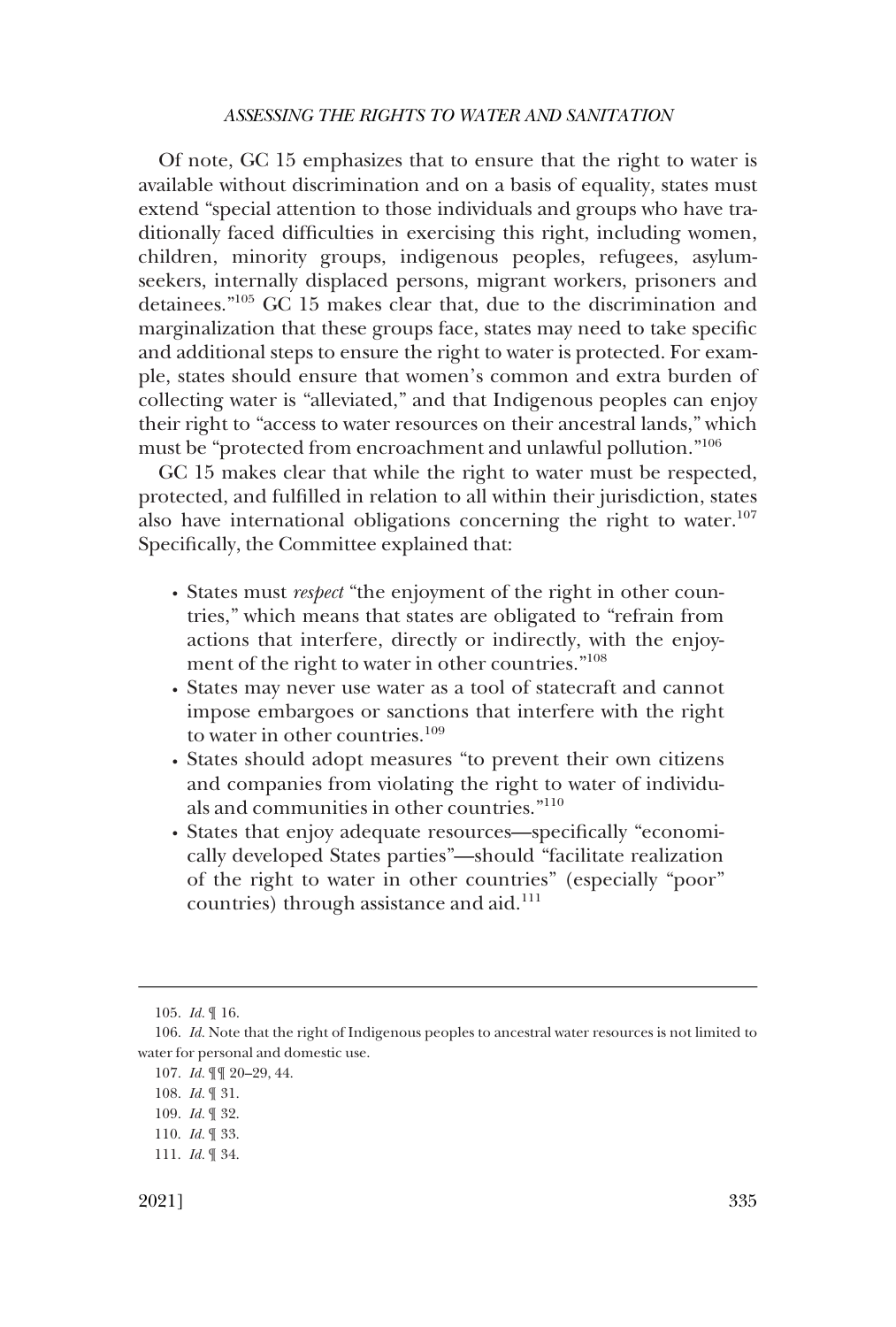- � States must consider impacts on the right to water when concluding international agreements, especially those "concerning trade liberalization."<sup>112</sup>
- States should ensure that their actions as part of international � financial institutions (IFIs)—such as the IMF and the World Bank—are consistent with the right to water and do not hinder states' ability to fulfill that right.<sup>113</sup>

With respect to the right to sanitation,  $114$  state obligations have been more difficult to specify as compared to water, but have emerged more clearly in the past decade.115 Until recently, the right was both tied to the right to water and seen as implicit in a range of rights, including the rights to an adequate standard of living, adequate housing, and health.116 The CESCR's 2010 *Statement on the Right to Sanitation*  advanced the discussion significantly by setting out the right to sanitation as a "distinct and separate right"<sup>117</sup> rooted in human dignity, "integrally related" to the right to water, while also being an underlying determinant of the right to health and inherent in the right to adequate standard of living and the right to adequate housing.118 The CESCR adopted the definition of sanitation set out by Catarina de Albuquerque, as "a system for the collection, transport, treatment and

115. *See* Ibarrola, *Right to Sanitation, supra* note 114.

118. Comm. on Econ. Soc. & Cultural Rts., Statement on the Right to Sanitation, ¶ 7, U.N. Doc. E/C.12/2010/1 (Jan. 24, 2011) [hereinafter CESCR, *Statement*].

<sup>112.</sup> *Id.* ¶ 35.

<sup>113.</sup> *Id.* ¶ 36.

<sup>114.</sup> Definition proposed by Langford et al. (attempting to overcome shortcomings of the other frequently used definitions): "sanitation constitutes the ability to effectively access space and facilities (whenever and wherever needed), that afford privacy, dignity and safety, in which to urinate, defecate and practice related hygiene, including menstrual hygiene, in a culturally acceptable manner, by which virtue of their design, management, and accompanying services protect the user, the locality (e.g., households, school, workplace, hospital or community) and wider population from the adverse consequences of contamination from the process." THE HUMAN RIGHT TO WATER: THEORY, PRACTICE AND PROSPECTS, *supra* note 75, at 345, 348–49 (italics removed). See also WHO definition of sanitation as "the provision, access, and use of facilities and services for the safe disposal of human urine and faeces that provides privacy and dignity, and the maintenance of hygienic conditions, including though services such as garbage collection and wastewater disposal." *See* Jimena Sua´rez Ibarrola, *Right to Sanitation,* MAX PLANCK ENCYCLOPEDIA OF COMPAR. CONST. L., <https://oxcon.ouplaw.com/view/10.1093/law-mpeccol/law-mpeccol-e168> (last updated Sept. 2018).

<sup>116.</sup> *Id.* 

<sup>117.</sup> THE HUMAN RIGHT TO WATER: THEORY, PRACTICE AND PROSPECTS, *supra* note 75, at 347.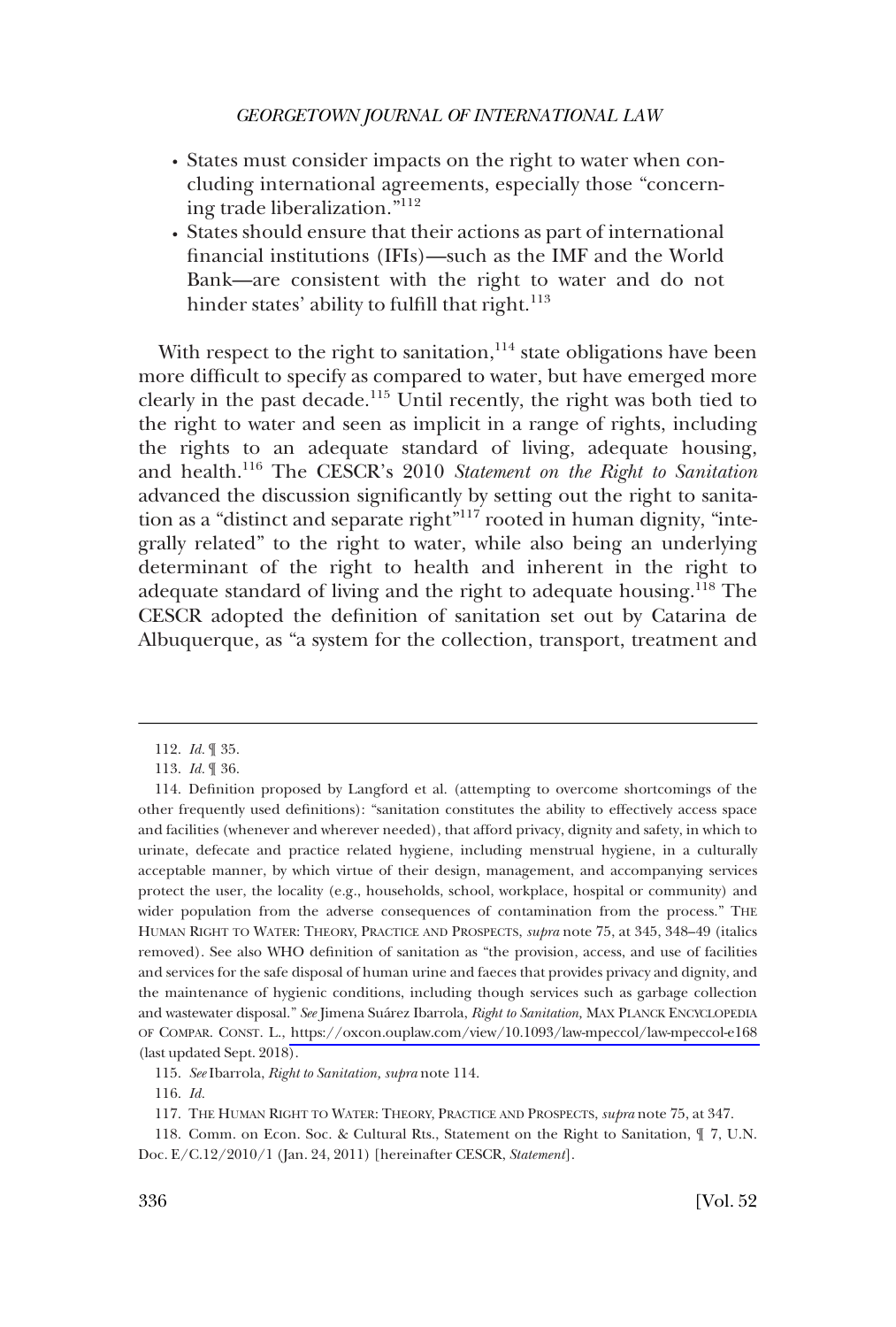disposal or re-use of human excreta and associated hygiene,"119 and used the AAAQ framework to identify state obligations, specifying that:

States must ensure that everyone, without discrimination, has physical and affordable access to sanitation in all spheres of life, which is safe, hygienic, secure, socially and culturally acceptable, provides privacy and ensures dignity. The Committee is of the view that the right to sanitation requires full recognition by States parties in compliance with the human rights principles related to non-discrimination, gender equality, participation and accountability.<sup>120</sup>

Providing further clarification of the contents of the right, the former Special Rapporteur on Water and Sanitation has explained that the availability element means that individuals should be able to access to a "safe" and "proximate" sanitation facility, though she concluded that this does not necessarily mean that everyone must have a toilet inside their home.<sup>121</sup> Langford, Bartram, and Roaf reason that "[p]ersonal dignity and freedom from harassment point in the direction of urgently making sanitation accessible within the home . . . unless a country's resources or natural environment do not permit."<sup>122</sup> Concerning the quality element, Langford et al. explain that sanitation facilities "must be hygienically safe to use" and include water or other facilities for genital, anal, and hand washing, as well as menstrual hygiene.<sup>123</sup> At the collective level, sanitation facilities must be available in health, educational, and public institutions, as well as workplaces; they should be regularly cleaned, with pits emptied and well maintained.124 As for physical accessibility, sanitation facilities should be available round the clock, and must ensure they are usable by all portions of the population, including children, the elderly, and persons with disabilities.<sup>125</sup> Sanitation must also be economically accessible (affordable)—not necessarily free of charge—but at a price that will not force households to limit other "basic goods and services," including water, food, housing, healthcare, etc.<sup>126</sup> Finally, sanitation facilities

<sup>119.</sup> *Id.* ¶ 8.

<sup>120.</sup> *Id.* (internal quotations and citations omitted).

<sup>121.</sup> *See* THE HUMAN RIGHT TO WATER: THEORY, PRACTICE AND PROSPECTS, *supra* note 75, at 372–73.

<sup>122.</sup> *See id.* at 373 (internal citations omitted).

<sup>123.</sup> *See id.* at 374.

<sup>124.</sup> *See id.* at 374–75 (quoting and citing SR Report).

<sup>125.</sup> *See id.* at 375 (quoting and citing SR Report).

<sup>126.</sup> *See id.*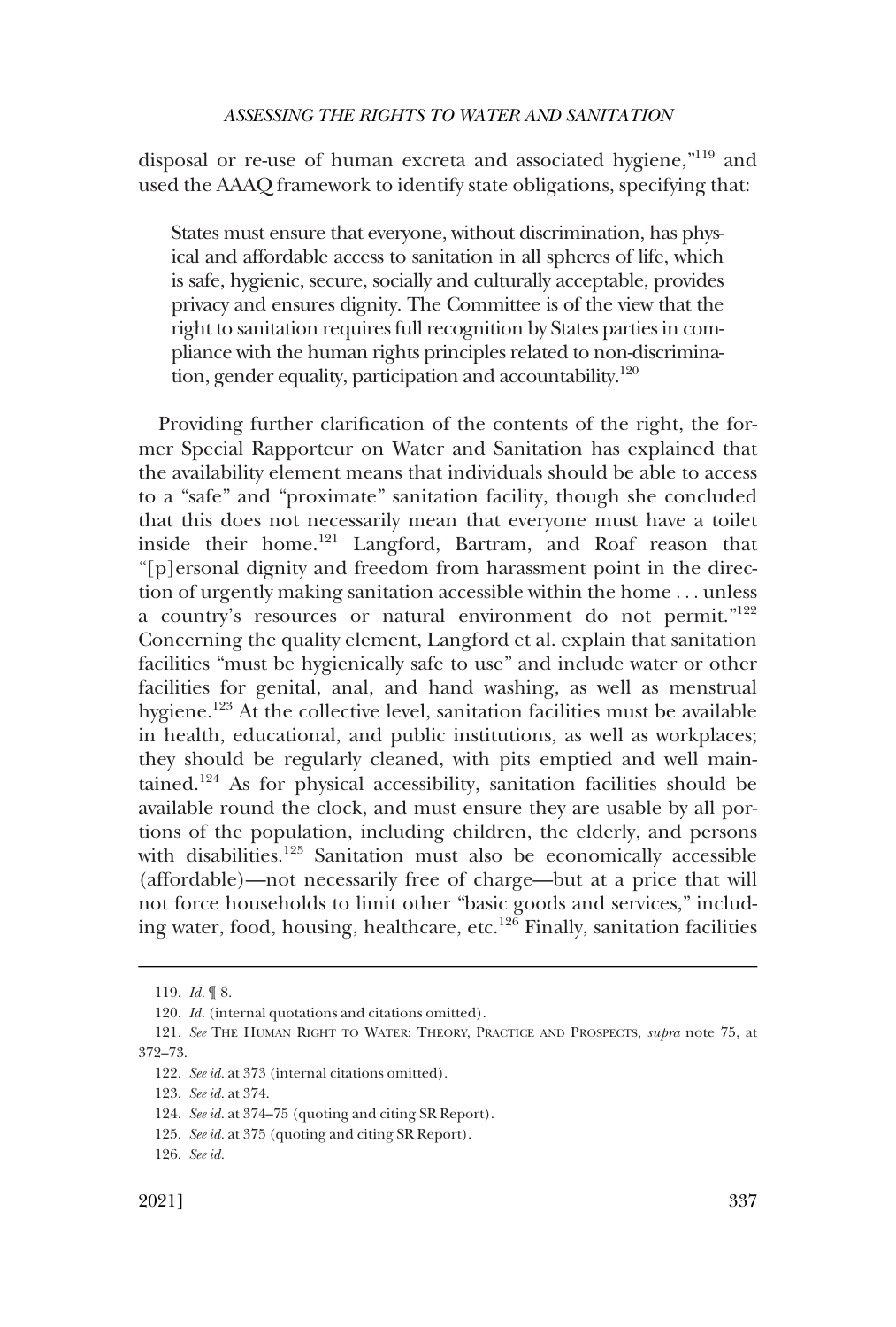should be constructed in line with local customs and beliefs, including those concerning privacy. $127$ 

While the right to sanitation has now been well established at the international level, conceptual issues remain, including the status of the right as an "individual, group, or hybrid right."128 Langford et al. point out that it is hard to see sanitation as solely an individual right, suggesting that it would be incoherent to "argue that a *single individual's*  interest in sanitation services being universally provided would be sufficient to justify the creation of an entire sanitation system."129 They conclude instead that the right to sanitation is a "hybrid right, with individual and group components."130 Ultimately, although the group elements are often prominent in practice, individuals have the right to access quality sanitation services, and the state is responsible for ensuring this right is met—through public or private provision—and must construct and maintain such facilities in specific situations (e.g., in places of detention; in crisis and emergency settings; and, sometimes, when populations are too poor to afford such services).

In a systematic review of the CESCR's concluding observations concerning water and sanitation between 2003 and 2018, Satterthwaite found that the Committee referred to the rights to water and sanitation in the concluding observations following about 68% of the country reviews. The CESCR was especially concerned about the issue of equality and non-discrimination in access to water and sanitation.<sup>131</sup> Further, the Committee has expanded its focus of concern from the household to include schools, workplaces, and prison facilities. The Committee also examined environmental concerns, mentioning mining and extraction as specific threats to water in many countries. Finally, although there have been calls for the use of quantitative data in the review of states' performance under the ICESCR, the Committee made use of quantitative data in a relatively small portion of its state reviews concerning water and sanitation (about 22%).

Concerning non-discrimination and equality, during the past eighteen years, the CESCR has commonly recommended that states take steps to ensure that specific groups have equal access to water and sanitation. In this connection, the Committee has specifically mentioned,

<sup>127.</sup> *See id.* at 376.

<sup>128.</sup> *See id.* at 361–65.

<sup>129.</sup> *See id.* at 362–63.

<sup>130.</sup> *See id.* at 364 (quoting and citing Sub-Commission Guidelines Principle 1.2).

<sup>131.</sup> *See* Margaret L. Satterthwaite, *The Seductions of Quantification Rebuffed? The Curious Failure of UN Treaty Bodies to Engage Human Rights Data*, *in* FESTSCHRIFT IN HONOR OF SALLY MERRY (P. Alston, ed., forthcoming 2021) (manuscript at 16) (on file with author).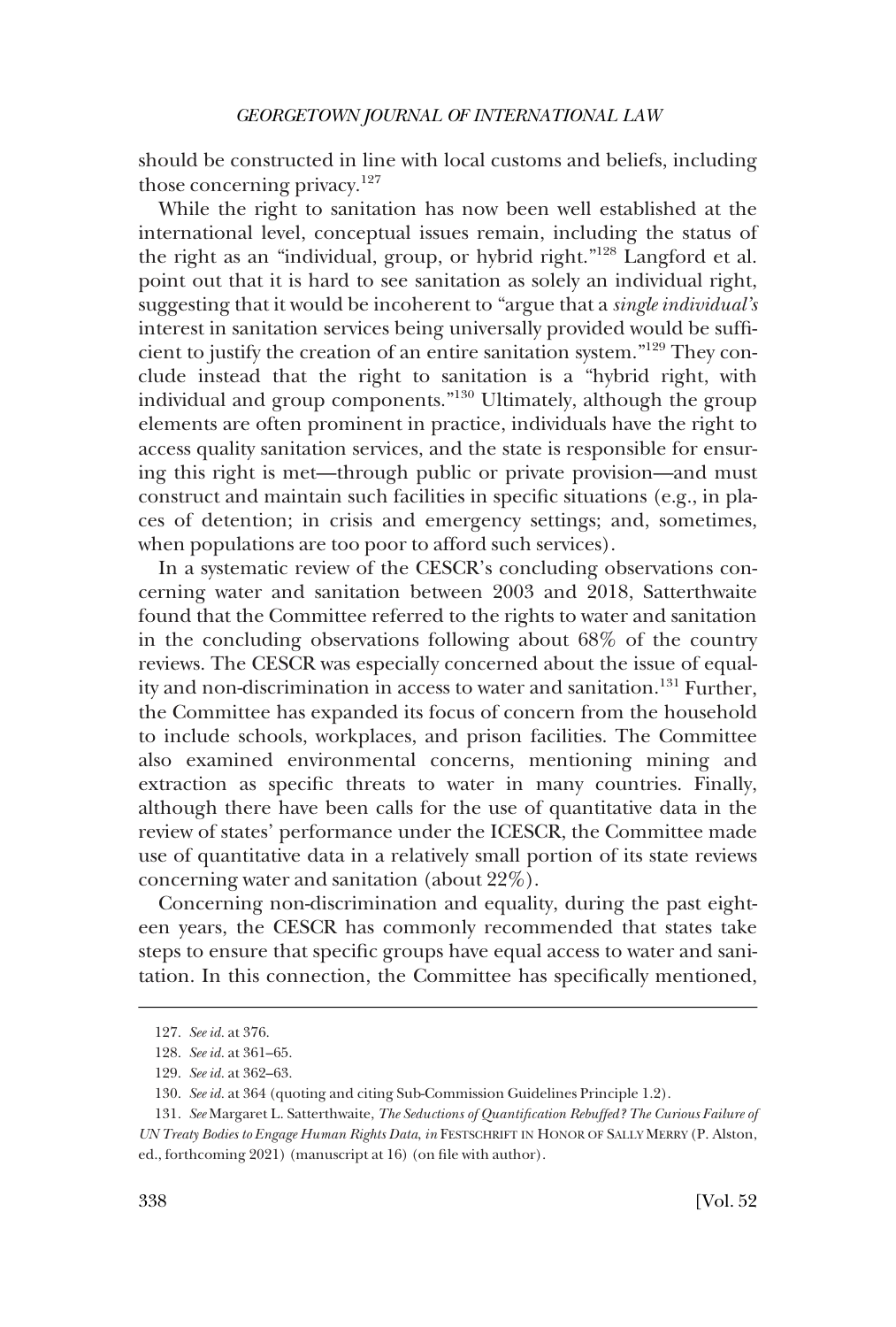*inter alia,* women,<sup>132</sup> migrants (including refugees,<sup>133</sup> asylum-seekers,<sup>134</sup> migrant workers, $135$  internally displaced persons, $136$  and "illegal immigrants"<sup>137</sup>), persons with disabilities,<sup>138</sup> Indigenous peoples,<sup>139</sup> homeless persons,<sup>140</sup> those living in informal settlements<sup>141</sup> and rural areas<sup>142</sup>, smallholder farmers and agro-pastoralists, $143$  religious and ethnic minorities (including Roma, $144$ Bedouins,<sup>145</sup> the Amazigh population of Libya,<sup>146</sup> nomadic herders<sup>147</sup>),

135. *See, e.g.*, Comm. on Econ. Soc. & Cultural Rts., Concluding Observations re Viet Nam, ¶ 14, U.N. Doc. E/C.12/VNM/CO/2-4 (Dec. 15, 2014).

136. *See, e.g.*, Comm. on Econ. Soc. & Cultural Rts., Concluding Observations re Iraq, ¶ 47, U.N. Doc. E/C.12/IRQ/CO/4 (Oct. 27, 2015); Comm. on Econ. Soc. & Cultural Rts., Concluding Observations re Kenya, ¶ 11, U.N. Doc. E/C.12/KEN/CO/2-5 (Apr. 6, 2016).

137. *See, e.g.*, Comm. on Econ. Soc. & Cultural Rts., Concluding Observations re Italy, ¶ 10, U.N. Doc. E/C.12/1/Add.103 (Dec. 14, 2004).

138. *See, e.g.*, Comm. on Econ. Soc. & Cultural Rts., Concluding Observations re Central African Republic, ¶ 11, U.N. Doc. E/C.12/CAF/CO/1 (May 4, 2018).

139. *See, e.g.*, Comm. on Econ. Soc. & Cultural Rts., Concluding Observations re Canada, ¶ 43, U.N. Doc. E/C.12/CAN/CO/6 (Mar. 23, 2016).

140. *See, e.g.*, Comm. on Econ. Soc. & Cultural Rts., Concluding Observations re Chad, ¶ 27, U.N. Doc. E/C.12/TCD/CO/3 (Dec. 16, 2009).

141. *See, e.g.*, Comm. on Econ. Soc. & Cultural Rts., Concluding Observations re Brazil, ¶ 33, U.N. Doc. E/C.12/1/Add.87 (June 26, 2003); Comm. on Econ. Soc. & Cultural Rts., Concluding Observations re Thailand, ¶ 27, U.N. Doc. E/C.12/THA/CO/1-2 (June 19, 2015).

142. *See, e.g.*, Comm. on Econ. Soc. & Cultural Rts., Concluding Observations re Chile, ¶ 27, U.N. Doc. E/C.12/CHL/CO/4 (July 7, 2015).

143. *See, e.g.*, Comm. on Econ. Soc. & Cultural Rts., Concluding Observations re Niger, ¶ 17, U.N. Doc. E/C.12/NER/CO/1 (June 4, 2018).

144. *See, e.g.*, Comm. on Econ. Soc. & Cultural Rts., Concluding Observations re Serbia and Montenegro, ¶ 30, U.N. Doc. E/C.12/1/Add.108 (June 23, 2005); Comm. on Econ. Soc. & Cultural Rts., Concluding Observations re Slovenia, ¶ 21, U.N. Doc. E/C.12/SVN/CO/2 (Dec. 15, 2014). Comm. on Econ. Soc. & Cultural Rts., Concluding Observations re Montenegro, ¶ 22, U.N. Doc. E/C.12/MNE/CO/1 (Dec. 15, 2014). Comm. on Econ. Soc. & Cultural Rts., Concluding Observations re Greece, ¶ 33, U.N. Doc. E/C.12/GRC/CO/2 (Oct. 27, 2015).

145. *See, e.g.*, Comm. on Econ. Soc. & Cultural Rts., Concluding Observations re Israel, ¶¶ 16, 27, U.N. Doc. E/C.12/1/Add.90 (May 23, 2003).

146. *See, e.g.*, Comm. on Econ. Soc. & Cultural Rts., Concluding Observations re Libyan Arab Jamahirya, ¶¶ 18, 35, U.N. Doc. E/C.12/LYB/CO/2 (Jan. 25, 2006).

147. *See, e.g.*, Comm. on Econ. Soc. & Cultural Rts., Concluding Observations re Mongolia, ¶ 8, U.N. Doc. E/C.12/MNG/CO/4 (July 7, 2015).

<sup>132.</sup> *See, e.g.*, Comm. on Econ. Soc. & Cultural Rts., Concluding Observations re Niger, ¶¶ 17, 58, U.N. Doc. E/C.12/NER/CO/1 (June 4, 2018).

<sup>133.</sup> *See, e.g.*, Comm. on Econ. Soc. & Cultural Rts., Concluding Observations re Lebanon, ¶ 8, U.N. Doc. E/C.12/LBN/CO/2 (Oct. 24, 2016).

<sup>134.</sup> *See, e.g.*, Comm. on Econ. Soc. & Cultural Rts., Concluding Observations re Ukraine, ¶ 49, U.N. Doc. E/C.12/UKR/CO/5 (Jan. 4, 2008).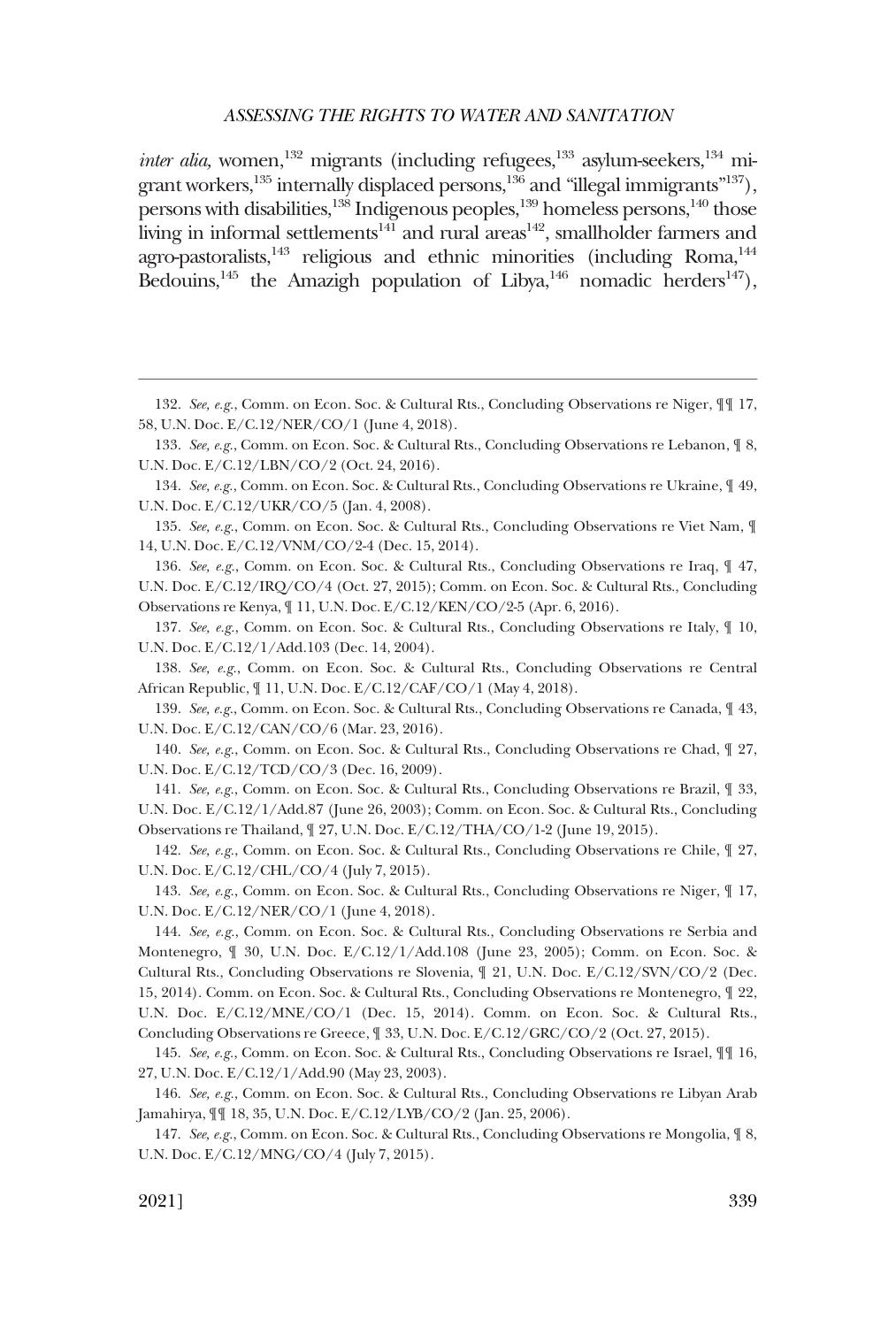prisoners and other detainees,<sup>148</sup> as well as "underprivileged and marginalized individuals and groups."149 Expanding its focus beyond only the household, the Committee expressed concern about access to water, sanitation, and hygiene in schools, $150$  workplaces, $151$  and places of detention.152 Following the adoption of the CESCR's *Statement on the Right to Sanitation* in 2010, the Committee began to refer to the statement in its concluding observations on the issue of sanitation.<sup>153</sup> The CESCR also expressed concern about the impact of large-scale development and industrial projects<sup>154</sup> and extractive industries<sup>155</sup> on the rights

151. *See, e.g.*, Comm. on Econ. Soc. & Cultural Rts., Concluding Observations re Dominican Republic, ¶¶ 51–52, U.N. Doc. E/C.12/DOM/CO/4 (Oct. 21, 2016) (discussing the lack of water and sanitation in rural areas and substandard housing at sugarcane encampments); Comm. on Econ. Soc. & Cultural Rts., Concluding Observations re South Africa, ¶¶ 37–38, U.N. Doc. E/ C.12/ZAF/CO/1 (Nov. 29, 2018) (expressing concern about lack of water and sanitation for mineworkers and the dangers this poses, especially to women workers).

152. *See, e.g.*, Comm. on Econ. Soc. & Cultural Rts., Concluding Observations re Ukraine, ¶¶ 26, 49, U.N. Doc. E/C.12/UKR/CO/5 (Jan. 4, 2008); Comm. on Econ. Soc. & Cultural Rts., Concluding Observations re Kyrgyzstan, ¶ 18, U.N. Doc. E/C.12/KGZ/CO/2-3 (July 7, 2015).

153. *See, e.g.*, Comm. on Econ. Soc. & Cultural Rts., Concluding Observations re Yemen, ¶ 26, U.N. Doc. E/C.12/YEM/CO/2 (June 22, 2011); Comm. on Econ. Soc. & Cultural Rts., Concluding Observations re Cameroon, ¶ 29, U.N. Doc. E/C.12/CMR/CO/2-3 (Jan. 23, 2012); Comm. on Econ. Soc. & Cultural Rts., Concluding Observations re Mauritania, ¶ 29, U.N. Doc. E/C.12/MRT/CO/1 (Dec. 10, 2012); Comm. on Econ. Soc. & Cultural Rts., Concluding Observations re Romania, ¶ 20, U.N. Doc. E/C.12/ROU/CO/3-5 (Dec. 9, 2014).

154. *See, e.g.*, Comm. on Econ. Soc. & Cultural Rts., Concluding Observations re Mexico, at 2, 3, U.N. Doc. E/C.12/MEX/CO/4(June 9, 2006) (expressing concern about the impact of planned hydroelectric dam on the rights of Indigenous peoples to water); Comm. on Econ. Soc. & Cultural Rts., Concluding Observations re Kazakhstan, ¶ 35, U.N. Doc. E/C.12/KAZ/CO/1 (June 7, 2010) (expressing concern about impact on water of industrial waste).

155. *See, e.g.*, Comm. on Econ. Soc. & Cultural Rts., Concluding Observations re Argentina, ¶ 9, U. N. Doc. E/C.12/ARG/CO/3 (Dec. 14, 2011) (expressing concern about the exploitation of lithium on the right to water of Indigenous peoples); Comm. on Econ. Soc. & Cultural Rts., Concluding Observations re Peru, ¶ 22, U.N. Doc. E/C.12/PER/CO/2-4 (May 30, 2012) (expressing concern about the impact of extractive industry activities on the right to health and water).

<sup>148.</sup> *See, e.g.*, Comm. on Econ. Soc. & Cultural Rts., Concluding Observations re Yemen, ¶¶ 18, 37, U.N. Doc. E/C.12/1/Add.92 (Dec. 12, 2003); Comm. on Econ. Soc. & Cultural Rts., Concluding Observations re Kyrgyzstan, ¶ 18, U.N. Doc. E/C.12/KGZ/CO/2-3 (July 7, 2015).

<sup>149.</sup> *See, e.g.*, Comm. on Econ. Soc. & Cultural Rts., Concluding Observations re Paraguay, ¶ 24, U.N. Doc. E/C.12/PRY/CO/4 (Mar. 20, 2015).

<sup>150.</sup> *See, e.g.*, Comm. on Econ. Soc. & Cultural Rts., Rep. on the Thirty-Sixth and Thirty-Seventh Sessions, ¶ 481, U.N. Doc. E/2007/22 and E/C.12/2006/1 (2007); Comm. on Econ. Soc. & Cultural Rts., Concluding Observations re Sri Lanka, ¶ 36, U.N. Doc. E/C.12/LKA/CO/2- 4 (Dec. 9, 2010) (expressing concern about lack of "water, sanitation and electricity facilities" in rural schools); Comm. on Econ. Soc. & Cultural Rts., Concluding Observations re Djibouti, ¶ 35, U.N. Doc. E/C.12/DJI/CO/1-2 (Dec. 30, 2013) (calling on the state to ensure water and sanitation services are available in schools).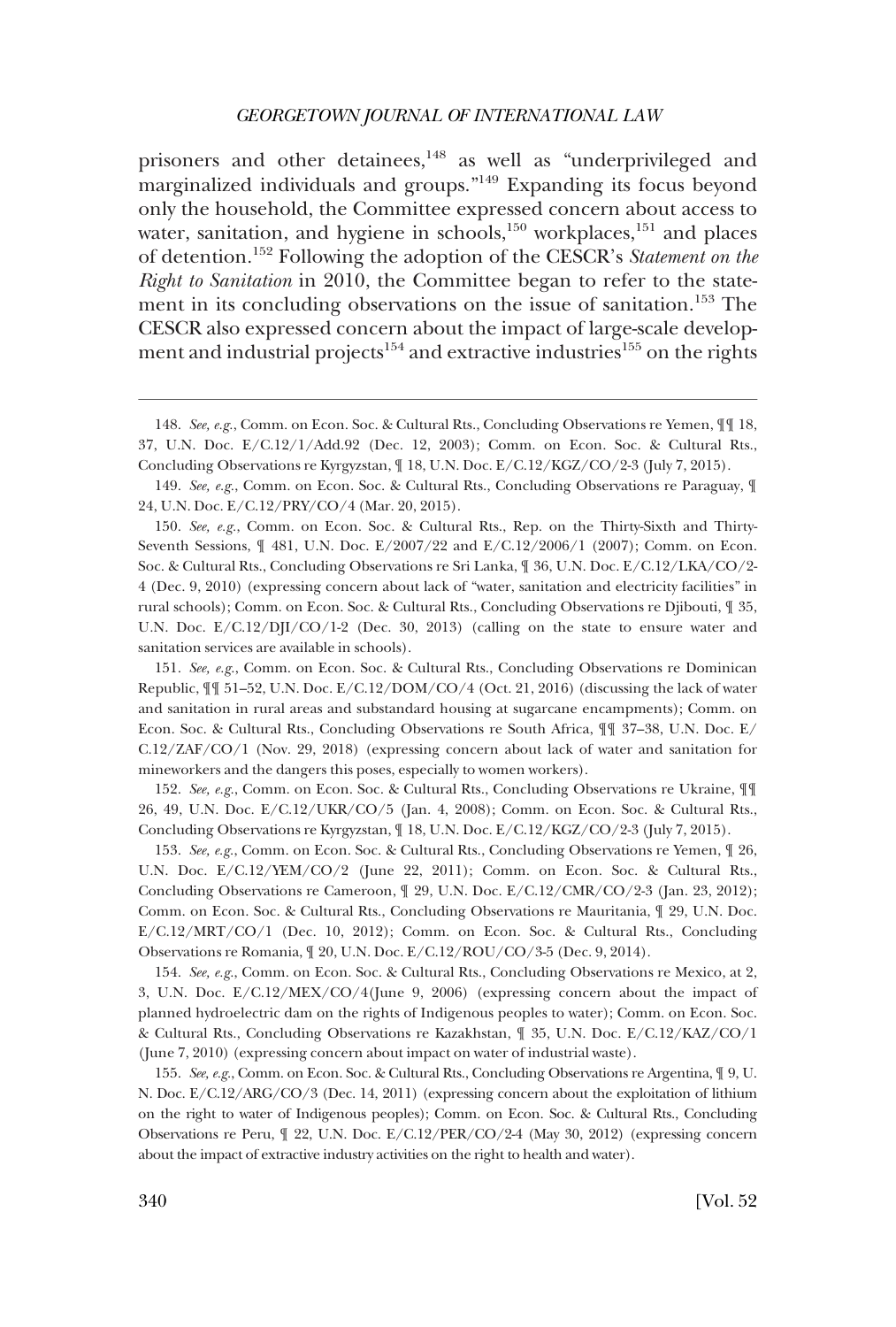<span id="page-26-0"></span>to water and sanitation. The Committee has begun to address the human rights impacts of climate change as well, including on the right to water.156

Some elements of the rights to water and sanitation are among the rights most amenable to quantification. Despite this—and despite the CESCR calling on states to provide relevant data—the Committee itself refers to water and sanitation data relatively rarely.157 Out of more than 100 country reviews between 2003 and 2018, the CESCR referred to quantitative indicators only fifteen times in relation to water and/or sanitation. It cited a specific statistic only twenty-two times. Satterthwaite concludes that the Committee has not articulated a clear set of criteria for indicators or tied norms to specific indicators, nor has it articulated a clear set of recommendations for disaggregation beyond generic exhortations to "disaggregate by prohibited grounds of discrimination" or mention of specific groups.

# 2. The Rights to Water and Sanitation under the CEDAW

It is unsurprising that the rights to water and sanitation are explicitly protected in the Convention on the Elimination of All Forms of Discrimination Against Women (CEDAW), which was completed in 1979 and is now one of the most widely ratified treaties in the world.<sup>158</sup> After all, women and girls are acknowledged worldwide to shoulder disproportionately the burden of collecting and managing household water.<sup>159</sup> Further, women are the most common household caregivers, frequently responsible not only for cooking and cleaning, but also for family hygiene.<sup>160</sup> Women of reproductive age also need access to

<sup>156.</sup> *See, e.g.*, Comm. on Econ. Soc. & Cultural Rts., Concluding Observations re Cabo Verde, ¶ 8, U.N. Doc. E/C.12/CPV/CO/1 (Nov. 27, 2018) (noting with concern the impact of droughts caused by climate change).

<sup>157.</sup> The quantitative findings in this paragraph are further explained in Satterthwaite, *supra*  note 131, at 21.

<sup>158.</sup> Off. U.N. High Comm'r Hum. Rts., Convention on the Elimination of All Forms of Discrimination Against Women (June 20, 2016), [https://treaties.un.org/Pages/ViewDetails.](https://treaties.un.org/Pages/ViewDetails.aspx?src=IND&mtdsg_no=IV-8&chapter=4&lang=en) [aspx?src=IND&mtdsg\\_no=IV-8&chapter=4&lang=en](https://treaties.un.org/Pages/ViewDetails.aspx?src=IND&mtdsg_no=IV-8&chapter=4&lang=en) (listing 189 States Parties to CEDAW).

<sup>159.</sup> Jay P. Graham, Mitsuaki Hirai & Seung-Sup Kim, An Analysis of Water Collection Labor *Among Women & Children in 24 Sub-Saharan African Countries,* 11 PLOS ONE 1, 1 (2016); and Press Release, UNICEF, Collecting Water Is Often a Colossal Waste of Time for Women and Girls (Aug. 29, 2016), [https://www.unicef.org/press-releases/unicef-collecting-water-often-colossal-waste-time-women](https://www.unicef.org/press-releases/unicef-collecting-water-often-colossal-waste-time-women-and-girls)[and-girls](https://www.unicef.org/press-releases/unicef-collecting-water-often-colossal-waste-time-women-and-girls).

<sup>160.</sup> Georgia L Kayser, Namratha Rao, Rupa Jose & Anita Raj, *Water, Sanitation & Hygiene: Measuring Gender Equality and Empowerment*, WHO(May 14, 2019), [https://www.who.int/bulletin/](https://www.who.int/bulletin/volumes/97/6/18-223305/en/)  [volumes/97/6/18-223305/en/](https://www.who.int/bulletin/volumes/97/6/18-223305/en/).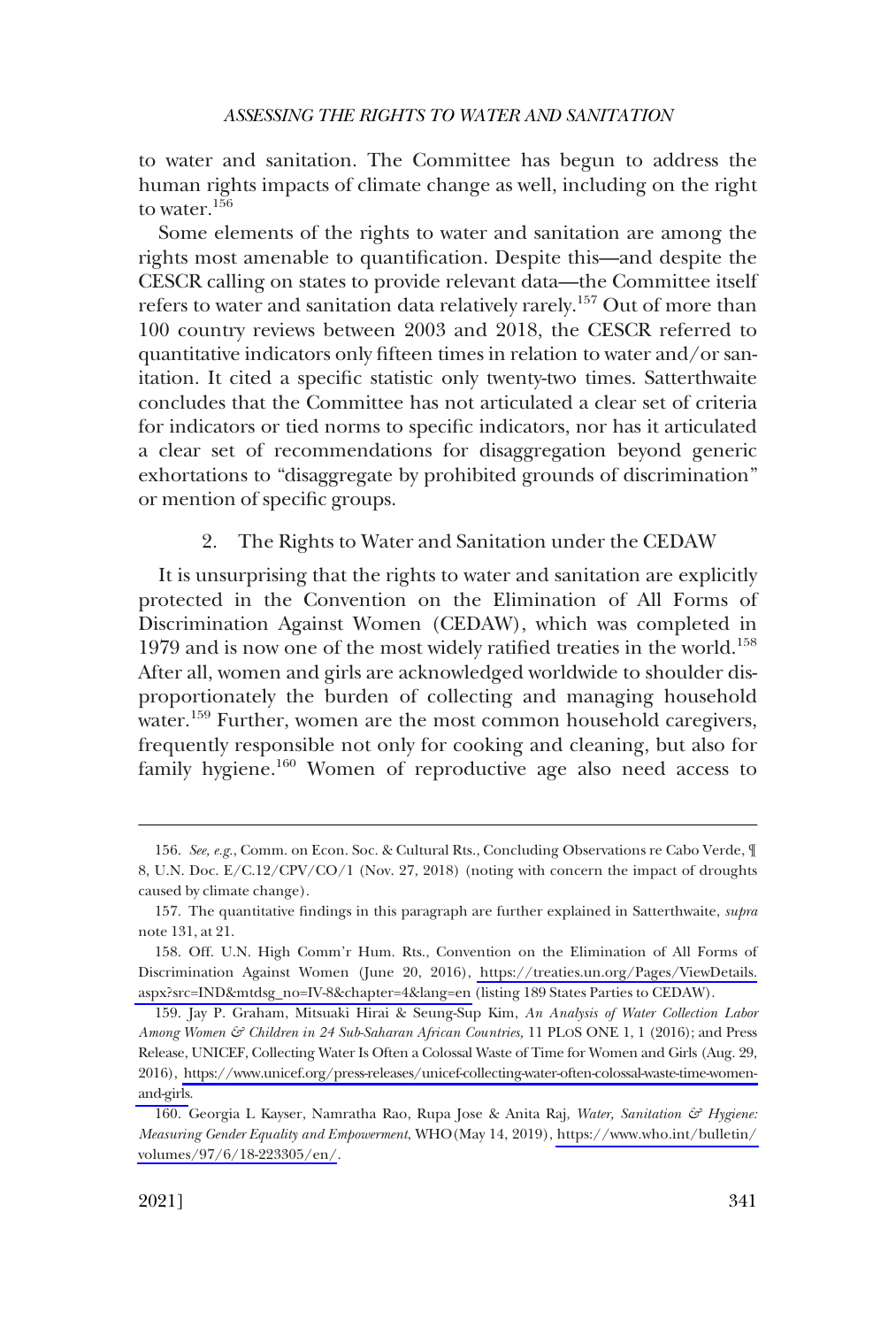hygiene and materials for menstrual health and childbirth.<sup>161</sup> Women and girls face intersectional discrimination when they are also members of groups that experience institutionalized, historical, and ingrained discrimination and marginalization.<sup>162</sup> Research has found that the experience of water and sanitation insecurity is highly gendered—women and girls often find their physical security, mobility, and ability to attend school or work outside the home impacted by their access to reliable and adequate water, sanitation, and hygiene.<sup>163</sup>

CEDAW includes rights aimed at responding to these gendered burdens and sex-specific needs. The treaty contains broad prohibitions on discrimination against women in all fields, and includes provisions concerning spheres where women and girls commonly experience discrimination and inequality, including public life, government service, education, employment, health care, and the family. Article 14 addresses "the particular problems faced by rural women," setting out steps that states must take to eliminate discrimination and ensure the equality of rural women. Specifically, Article 14(2)(h) guarantees rural women "adequate living conditions, particularly in relation to housing, sanitation, electricity and water supply, transport and communications." The CEDAW Committee has been a leading voice in defining and advancing not only formal equality for women, but also substantive gender equality, in which the effect of state action or inaction is assessed against the goal of ensuring equality in fact and in result, such that even formally identical treatment may constitute discrimination when its effect is to impair the rights of girls or women.164

In its General Recommendation 34 on the Rights of Rural Women ("GR 34"), released in 2016, the CEDAW Committee emphasized that "[t]he rights of rural women and girls to water and sanitation are not only essential rights in themselves but also key to the realization of a wide range of other rights, including rights to health, food, education

<sup>161.</sup> For discussion, see Inga T. Winkler & Virginia Roaf, *Taking the Bloody Linen out of the Closet: Menstrual Hygiene as a Priority for Achieving Gender Equality*, 21 CARDOZO J.L. & GENDER 1 (2014).

<sup>162.</sup> Kathleen O'Reilly & Robert Dreibelbis, *WASH and Gender: Understanding Gendered Consequences & Impacts of WASH in/Security*, *in* EQUALITY IN WATER AND SANITATION SERVICES 80, 83–84 (Oliver Cumming & Tom Slaymaker eds., 2018).

<sup>163.</sup> *Id.* at 83–85.

<sup>164.</sup> CEDAW Comm., General Recommendation No. 25 on Article 4, Paragraph 1, of the Convention on the Elimination of All Forms of Discrimination Against Women, on Temporary Special Measures, ¶¶ 8–14 (2004), [https://www.un.org/womenwatch/daw/cedaw/recommendations/](https://www.un.org/womenwatch/daw/cedaw/recommendations/General%20recommendation%2025%20(English).pdf) [General%20recommendation%2025%20\(English\).pdf](https://www.un.org/womenwatch/daw/cedaw/recommendations/General%20recommendation%2025%20(English).pdf) (demonstrating the CEDAW Committee's embrace of substantive equality).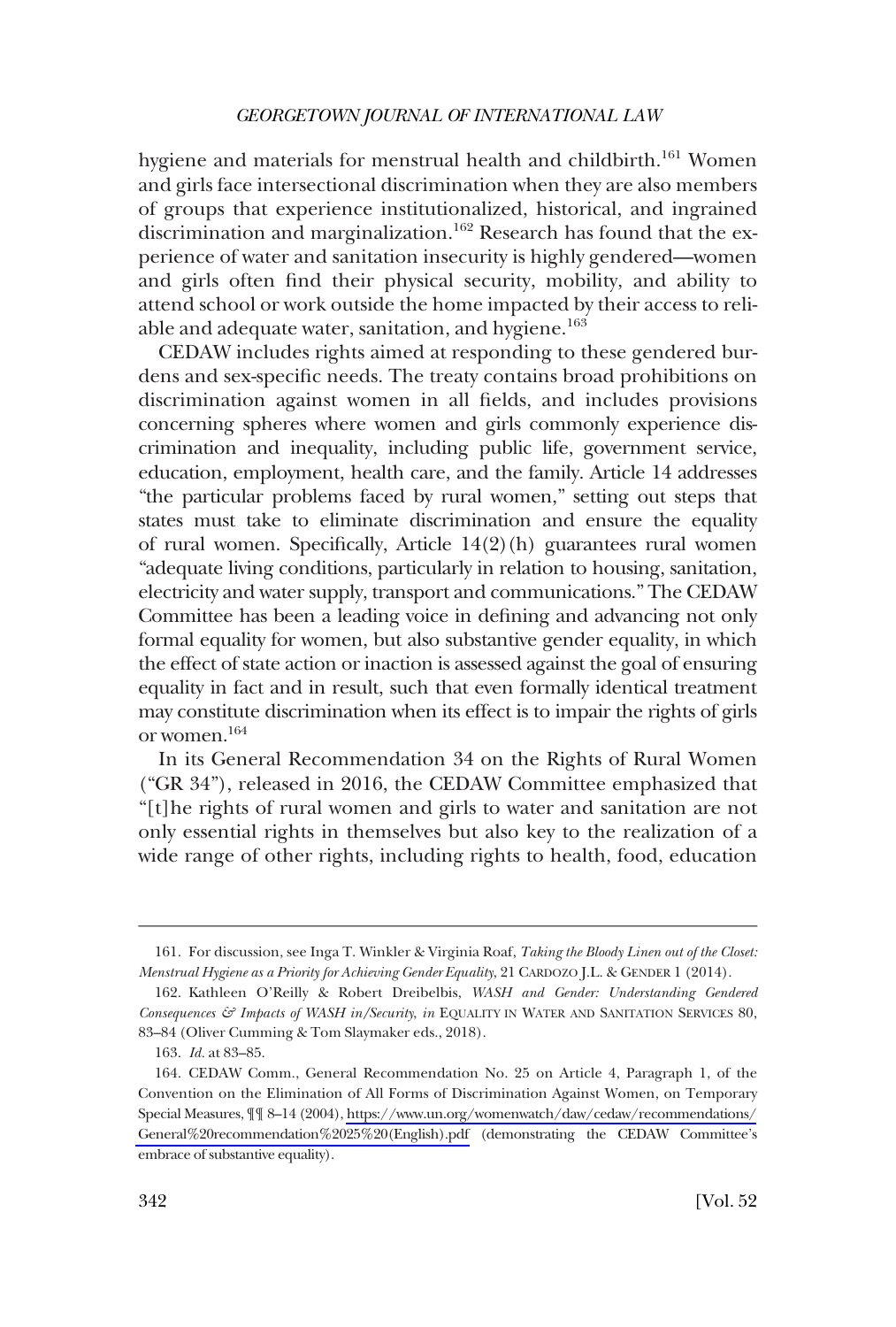and participation."165 The Committee made clear that this right includes access to water for personal and domestic uses, as well as for irrigation and in educational and health facilities. The Committee observed that the disproportionate burden many women and girls carry in fetching water places girls' education in jeopardy and exposes them to security risks.166 GR 34 also emphasized the importance of sanitation, underlining that women and girls must have sanitation and hygiene facilities that enable them to safely manage their menstrual hygiene.<sup>167</sup> This issue was also emphasized in the CEDAW Committee's General Recommendation 36 on the Right of Girls and Women to Education, in which the Committee emphasized that states must remove the

. . . barriers to the successful completion of school faced by girls from the age of menarche. Lack of an enabling school environment, including: inadequate gender segregated water and sanitation and hygiene (WASH) facilities, untrained or unsupportive staff, lack of appropriate sanitary protection materials and lack of information on puberty and menstrual issues, contribute to social exclusion, reduced participation in and focus on learning and decreased school attendance.<sup>168</sup>

In its General Recommendation 37 on the Gender-Related Dimensions of Disaster Risk Reduction in the Context of Climate Change, the Committee noted that women and girls "are disproportionately impacted by a lack of available, affordable, safe and accessible drinking water" and that women—urban and rural—should be ensured equal rights to "adequate housing, drinking water, sanitation," as well as "water for domestic use and for food production."169 The Committee has since recommended that states adopt measures—including steps

<sup>165.</sup> CEDAW Comm., General Recommendation No. 34 on the Rights of Rural Women, ¶ 81, U.N. Doc. CEDAW/C/GC/34 (Mar. 4, 2016) [hereinafter CEDAW, *General Recommendation No. 34*].

<sup>166.</sup> *Id.* ¶ 82.

<sup>167.</sup> *Id.* ¶ 85.

<sup>168.</sup> CEDAW Comm., General Recommendation No. 36 on the Right of Girls and Women to Education, ¶ 30, U.N. Doc. CEDAW/C/GC/36 (Nov. 16, 2017).

<sup>169.</sup> CEDAW Comm., General Recommendation No. 37 on the Gender-Related Dimensions of Disaster Risk Reduction in the Context of Climate Change, ¶ 72(a), U.N. Doc. CEDAW/C/ GC/37 (Feb.7, 2018).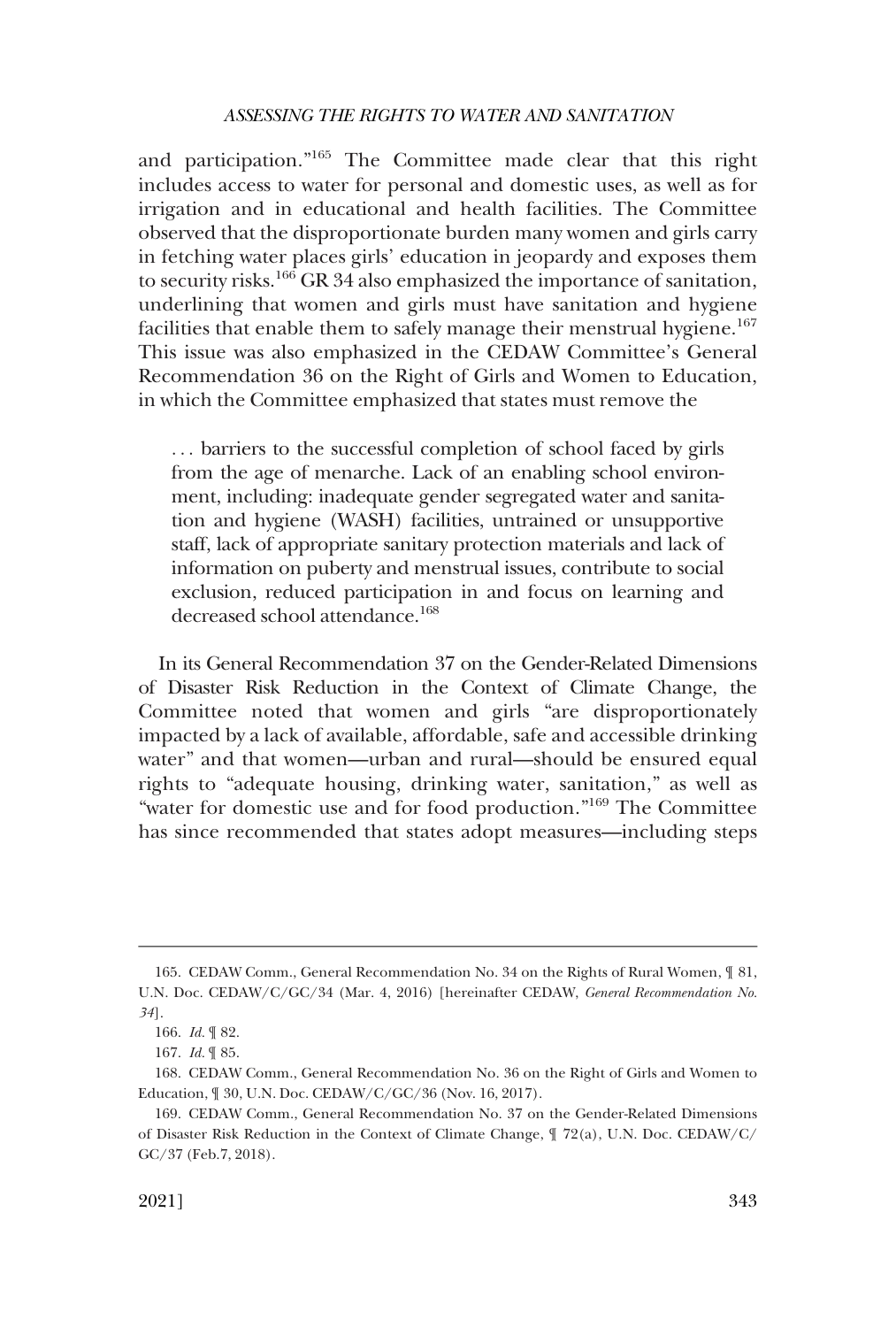to protect the right to water—to ensure women's rights in the context of climate change in Australia, Fiji, and Cabo Verde.<sup>170</sup>

In reviews of state implementation, the CEDAW Committee frequently recommends that states "guarantee" rural women, and often specific groups of rural women access to adequate water and sanitation (e.g., Garifuna women in Guatemala,<sup>171</sup> Indigenous women in Argentina,<sup>172</sup> women heads of household in Kenya,<sup>173</sup> poor rural women in Equatorial Guinea<sup>174</sup>). While the explicit protection of the right to water in the Convention is framed as a substantive right owed to rural women, the protective framework created by the treaty makes clear that all women and girls have a right to equal access to water and sanitation, and that states need to take affirmative steps to dismantle de jure and de facto discrimination in all areas of life, including access to water, sanitation, and hygiene—whether in the household, in education facilities, in medical settings, or in detention facilities. In its General Recommendation 24 on Women and Health, the Committee underscored that sanitation and water are "critical for the prevention of disease and the promotion of good health."175 In its General Recommendation 27 on Older Women and Protection of their Human Rights, the CEDAW Committee noted that denial of older women's "right to water, food and housing is part of the everyday life of many poor, rural older women," and called on states to ensure older women can access water and sanitation.<sup>176</sup>

In a decision concerning the individual case *Abramova v. Belarus*, the Committee made clear that confinement of a woman prisoner in a cell where the toilet was visible to male guards constituted sexual harassment

<sup>170.</sup> CEDAW Comm., Concluding Observations on the Fifth Periodic Report of Fiji, ¶ 53, U.N. Doc. CEDAW/C/FJI/CO/5 (Mar. 14, 2018); CEDAW Comm., Concluding Observations on the Eighth Periodic Report of Australia, ¶30(c), U.N. Doc. CEDAW/C/AUS/CO/8 (July 25, 2018); CEDAW Comm., Concluding Observations on the Ninth Periodic Report of Cabo Verde, ¶¶ 37, 39, U.N. Doc. CEDAW/C/CPV/CO/9 (July 30, 2019).

<sup>171.</sup> CEDAW Comm., Concluding Observations on the Combined Eighth and Ninth Periodic Reports of Guatemala, ¶¶ 40–41, U.N. Doc. CEDAW/C/GTM/CO/8-9 (Nov. 22, 2017).

<sup>172.</sup> CEDAW Comm., Concluding Observations Concerning Argentina, ¶¶ 40–41, U.N. Doc. CEDAW/C/ARG/CO/7 (Nov. 25, 2016).

<sup>173.</sup> CEDAW Comm., Concluding Observations Concerning Kenya, ¶ 42, U.N. Doc. CEDAW/ C/KEN/CO/7 (Feb. 2, 2011).

<sup>174.</sup> CEDAW Comm., Concluding Observations on the Sixth Periodic Rep. of Equatorial Guinea, Adopted by the Comm. at its Fifty-Third Session, ¶ 40, U.N. Doc. CEDAW/C/GNQ/CO/ 6 (Nov. 9, 2012).

<sup>175.</sup> CEDAW Comm., CEDAW General Recommendation No. 24: Article 12 of the Convention (Women & Health), ¶ 28, U.N. Doc. A/54/38/Rev.1 (1999).

<sup>176.</sup> CEDAW Comm., General Recommendation No. 27 on Older Women and Protection of Their Human Rights, ¶¶ 24, 49, N. Doc. CEDAW/C/GC/27 (Dec. 16, 2010).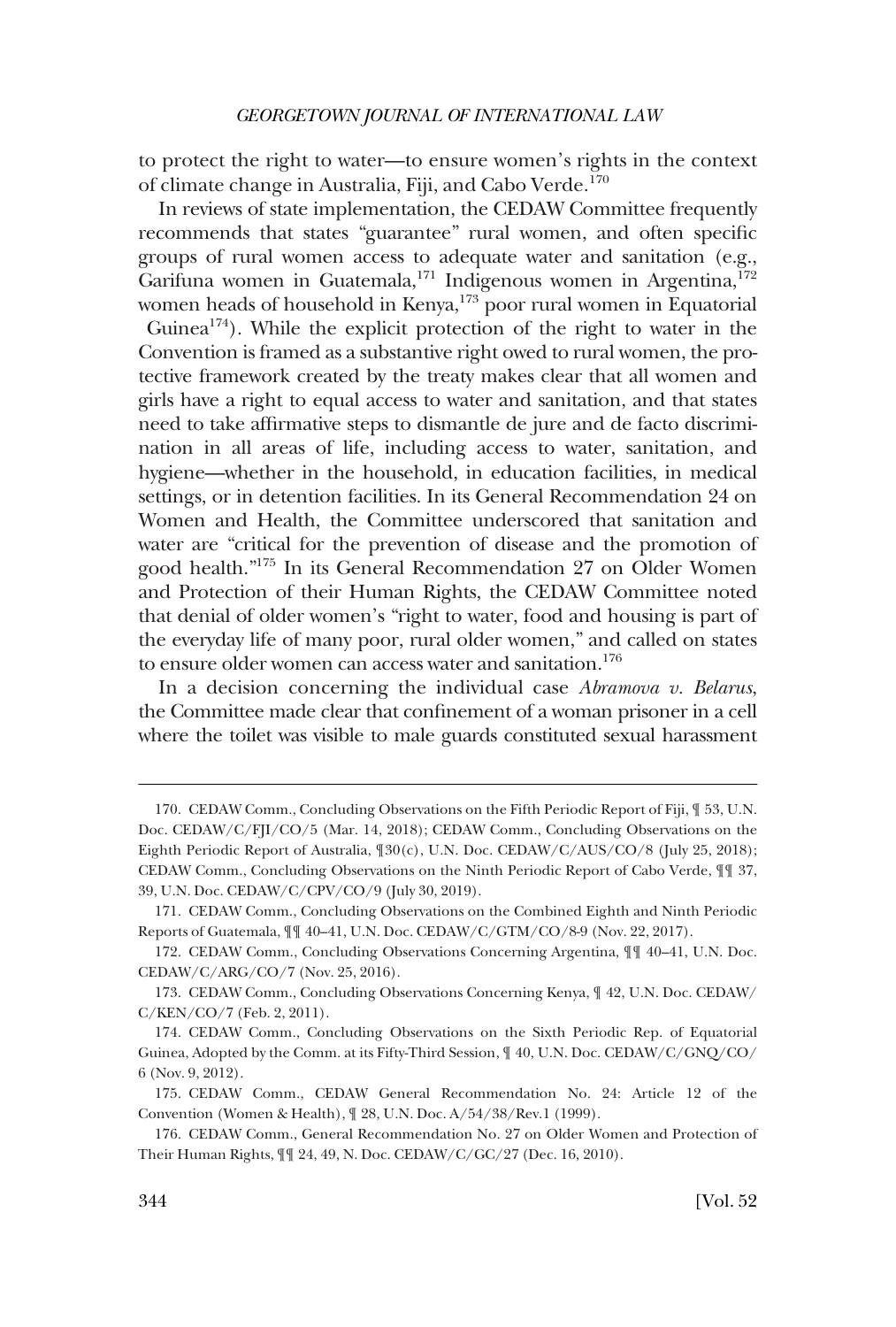<span id="page-30-0"></span>and therefore discrimination under CEDAW.177 In a decision concerning an inquiry into violence against First Nations women and girls in Canada conducted pursuant to the Optional Protocol to CEDAW, the Committee called on the state to ensure access to sanitation and safe drinking water for Indigenous communities.178

#### 3. The Rights to Water and Sanitation under the CRC

The Convention on the Rights of the Child (CRC) was completed ten years after CEDAW, in 1989, and today it is almost universally ratified, with the United States as the sole U.N. member state not a party.<sup>179</sup> The CRC's protection of the rights to water and sanitation is important both because of the near-universal nature of ratification and because water and sanitation are crucial to children's lives and health.<sup>180</sup> As with CEDAW, the rights to water and sanitation are both explicitly and implicitly protected by the Convention. Article 24.2(c) explicitly recognizes that "the provision of adequate . . . clean drinking-water" is essential to the health of the child. As Winkler has noted, this is not comprehensive guarantee of right to water—instead, the focus is on "water quality and other healthrelated aspects."181 The right to water is also implicitly recognized in Article 27.1's guarantee of the right to an adequate standard of living, and in Article 6.1 on the right to life, both of which the Committee on the Rights of the Child have interpreted to include the right to water.<sup>182</sup> In its General Recommendation 15 on the Right to Health, the Committee has also emphasized that both water and sanitation "are

<sup>177.</sup> CEDAW Comm., Communication No. 023/2009, U.N. Doc. CEDAW/C/49/D/23/2009 (Sept. 27, 2011) (stating that having to use the toilet without a proper separation between it and the rest of the cell amounted to an "unjustified interference with [petitioner's] privacy [and] constitutes sexual harassment and discrimination within the meaning of articles 1 and 5 (a) of the Convention").

<sup>178.</sup> CEDAW Comm., Report of the Inquiry Concerning Canada of the Committee on the Elimination of Discrimination Against Women Under Article 8 of the Optional Protocol to the Convention on the Elimination of All Forms of Discrimination Against Women,  $\mathcal{F}$  218(c), U.N. Doc. CEDAW/C/OP.8/CAN/1 (Mar. 30, 2015).

<sup>179.</sup> U.N Commission on Human Rights, Convention on the Rights of the Child., U.N. Doc. E/CN.4/RES/1990/74 (Mar. 7, 1990).

<sup>180.</sup> B.F. Arnold & J.M. Colford Jr., *Treating Water with Chlorine at Point-of-Use to Improve Water Quality and Reduce Child Diarrhea in Developing Countries: A Systematic Review and Meta-Analysis*, 76 AM. J. TROPICAL MED. & HYGIENE 354, 354 (2007) (explaining that "[t]he annual burden of diarrheal disease is estimated at 3.5 billion episodes and results in 1.8 million deaths in children worldwide . . . [studies] suggest that between 20% and 35% of diarrhea episodes may be prevented by improved drinking water").

<sup>181.</sup> WINKLER, THE HUMAN RIGHT TO WATER, *supra* note 1, at 56.

<sup>182.</sup> WINKLER, THE HUMAN RIGHT TO WATER, *supra* note 1, at 56 n.115.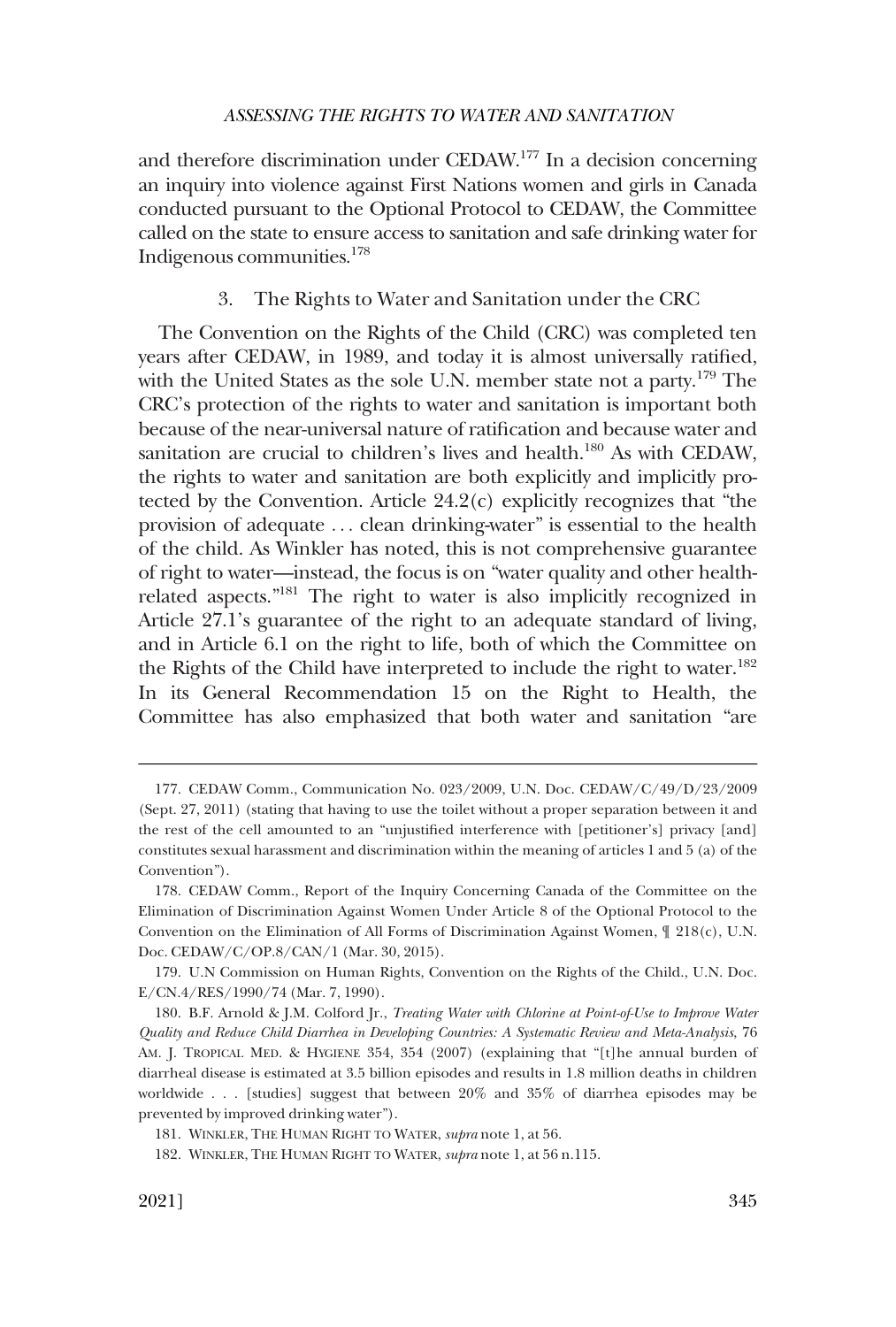essential for the full enjoyment of life and all other human rights," making clear that states cannot escape this obligation through privatization of water services.<sup>183</sup> In its General Recommendations, the Committee has emphasized the importance of access to water for young children, $^{184}$  children in street situations,<sup>185</sup> migrant children,<sup>186</sup> and children deprived of their liberty;<sup>187</sup> water and sanitation for children in educational and recreational facilities<sup>188</sup> and for Indigenous children;<sup>189</sup> the right of children to be free from violence when fetching water; $190$  and the importance of water and sanitation to children's rights to rest, leisure, play, and recreation.191 However, the Committee has not been systematic in addressing the rights to water and sanitation in its General Recommendations, failing to include them in reference to children with disabilities,<sup>192</sup> children in juvenile justice,<sup>193</sup> unaccompanied and separated children,<sup>194</sup> and children

184. U.N. Comm. on the Rts. of the Child, General Comment No. 7 (2006) Implementing Child Rights in Early Childhood,  $\sqrt{27(a)}$ , U.N. Doc. CRC/C/GC/7/Rev.1 (Sept. 20, 2006).

185. U.N. Comm. on the Rts. of the Child, General Comment No. 21 (2017) on Children in Street Situations, ¶ 51, U.N. Doc. CRC/C/GC/21 (June 21, 2017).

186. U.N. Comm. on the Rts. of the Child, Joint General Comment No. 3 (2017) of the Committee on the Protection of the Rights of All Migrant Workers and Members of Their Families and No. 22 (2017) of the Committee on the Rights of the Child on the General Principles Regarding the Human Rights of Children in the Context of International Migration, ¶ 40, U.N. Doc. CMW/C/GC/3-CRC/C/GC/22 (Nov. 16, 2017).

187. U.N. Comm. on the Rts. of the Child, General Comment No. 24 (2019) on Children's Rights in the Child Justice System, ¶ 95(g), U.N. Doc. CRC/C/GC/24 (Sept. 18, 2019).

188. U.N. Comm. on the Rts. of the Child, General Comment 4: Adolescent Health and Development in the Context of the Convention on the Rts. of the Child, ¶ 13, U.N. Doc. CRC/ GC/2003/4 (July 1, 2003).

189. U.N. Comm. on the Rts. of the Child, General Comment No. 11 (2009), Indigenous Children and Their Rights Under the Convention, ¶ 25, U.N. Doc. CRC/C/GC/11 (Feb. 12, 2009).

190. U.N. Comm. on the Rts. of the Child., General Comment No. 13 (2011), The Right of the Child to Freedom from all Forms of Violence, ¶ 34, U.N. Doc. CRC/C/GC/13 (Apr. 18, 2011).

191. U.N. Comm. on the Rts. of the Child, General Comment No. 17 (2013) on the Right of the Child to Rest, Leisure, Play, Recreational Activities, Cultural Life and the Arts (art. 31), ¶ 58 (c), U.N. Doc. CRC/C/GC/17 (Apr. 17, 2013).

192. U.N. Comm. on the Rts. of the Child, General Comment No. 9 (2006), The Rights of Children with Disabilities, U.N. Doc. CRC/C/GC/9 (Feb. 27, 2007).

193. U.N. Comm. on the Rts. of the Child, General Comment No. 10 (2007), Children's rights in Juvenile Justice, U.N. Doc. CRC/C/GC/10 (Apr. 25, 2007).

194. U.N. Comm. on the Rts. of the Child, General Comment No. 6 (2005), Treatment of Unaccompanied and Separated Children Outside their Country of Origin, U.N. Doc. CRC/GC/ 2005/6 (Sept.1, 2005).

<sup>183.</sup> U.N. Comm. on the Rts. of the Child, General Comment No. 15 (2013) on the Right of the Child to the Enjoyment of the Highest Attainable Standard of Health (art. 24), ¶ 15, U.N. Doc. CRC/C/GC/15 (Apr. 17, 2013).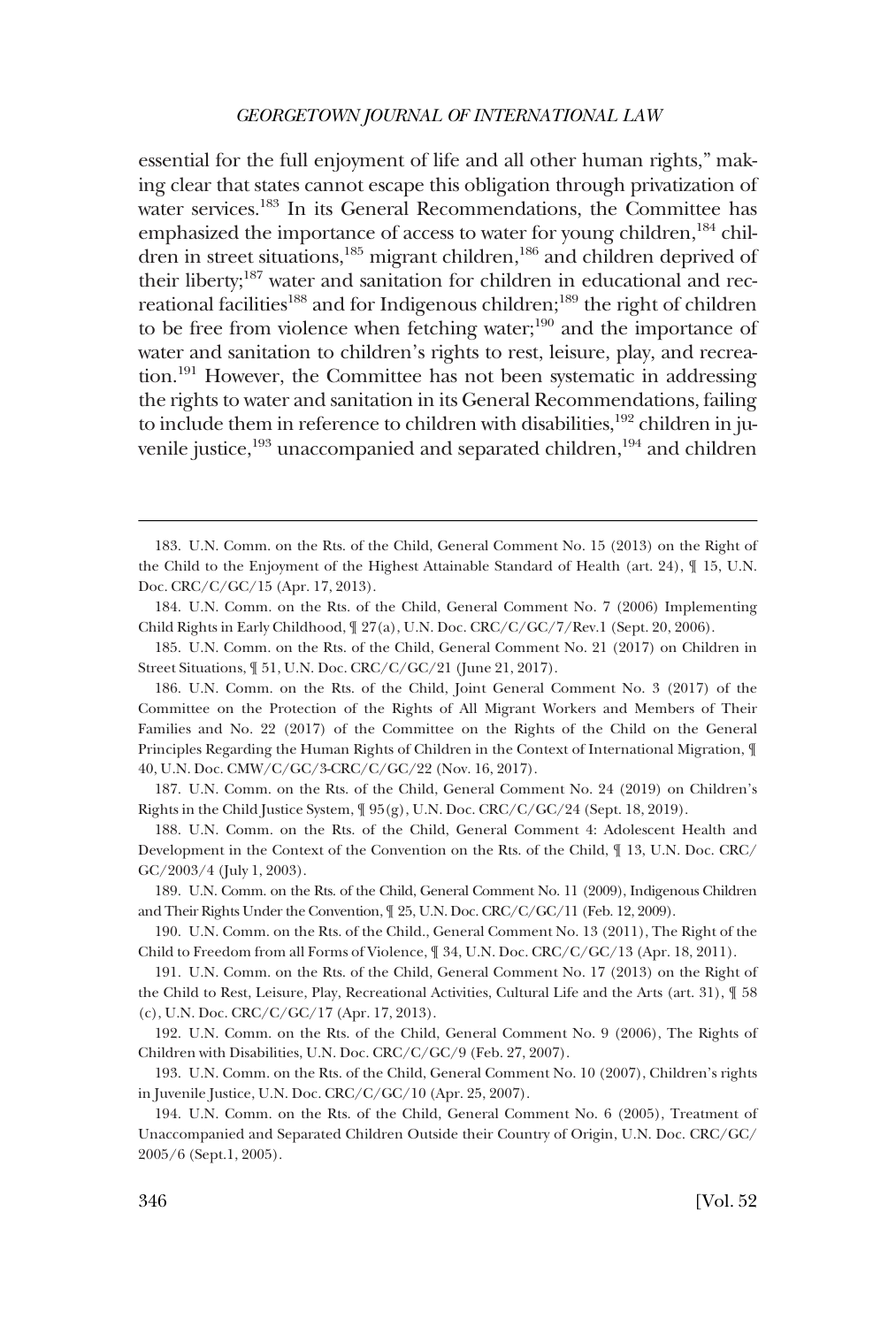<span id="page-32-0"></span>with HIV/AIDS.<sup>195</sup> Despite these oversights, the CRC has frequently addressed access to water for children during the state review process, calling on states to ensure "safe drinking water" for all children,  $196$  rural children,<sup>197</sup> Indigenous children,<sup>198</sup> as well as those impacted by, *inter alia*, poverty, contamination by farming,<sup>199</sup> mining,<sup>200</sup> and climate change.<sup>201</sup> The Committee also frequently calls on states to ensure that children have access to sanitation at home, in school, $202$  and in healthcare facilities.<sup>203</sup> In sum, the widespread nature of ratification and the broad protections under the CRC mean that the rights to water and sanitation are recognized—at least for children—in almost every country on earth.

### 4. The Rights to Water and Sanitation under the ICCPR

In recent years, the Human Rights Committee, which monitors implementation of the International Covenant on Civil and Political Rights (ICCPR), has made clear that key elements of the rights to water and sanitation are protected by the Covenant. In 2019, the Human Rights Committee explained that Article 6's guarantee of the right to life, read in conjunction with Article 2's duty to ensure Covenant rights, translates into an affirmative "duty to protect life"204 including through measures to "ensure access without delay by individuals to essential goods and

198. *See*, *e.g.*, U.N. Comm. on the Rts. of the Child., Concluding Observations on the Combined Second to Fourth Periodic Reports of Brazil, ¶¶ 55–56, 65, U.N. Doc. CRC/C/BRA/ CO/2-4 (Oct. 30, 2015).

199. *See*, *e.g.*, *id.* ¶¶ 65–66.

200. *See*, *e.g.*, *id.* U.N. Comm. on the Rts. of the Child, Concluding Observations on the Fifth Periodic Report of Mongolia, ¶¶ 34–35, U.N. Doc. CRC/C/MNG/CO/5 (July 12, 2017).

201. *See*, *e.g.*, U.N. Comm. on the Rts. of the Child, Concluding Observations on the Initial Periodic Report of Tuvalu, Adopted by the Committee at its Sixty-Fourth Session, ¶ 55, U.N. Doc. CRC/C/TUV/CO/1 (Oct. 4, 2013).

203. *See*, *e.g.*, U.N. Comm. on the Rts. of the Child, Concluding Observations on the Combined Third to Fourth Periodic Reports of Indonesia, ¶ 48, U.N. Doc. CRC/C/IDN/CO/3-4 (July 10, 2014).

204. U.N. Human Rights Comm., General Comment No. 36, Article 6: Right to Life, ¶ 21, U.N. Doc. CCPR/C/GC/36 (Sept. 3, 2019) ("The duty to take positive measures to protect the right to life derives from the general duty to ensure the rights recognized in the Covenant, which is articulated in article 2 (1) when read in conjunction with article 6, as well as from the specific duty to protect the right to life by law, which is articulated in the second sentence of article 6.").

<sup>195.</sup> U.N. Comm. on the Rts. of the Child, General Comment No. 3 (2003), HIV/AIDS and the Rights of the Child, U.N. Doc. CRC/GC/2003/3 (Mar. 17, 2003).

<sup>196.</sup> *See*, *e.g.*, U.N. Comm. on the Rts. of the Child, Concluding Observations: Democratic People's Republic of Korea,  $\P$  45, U.N. Doc. CRC/C/PRK/CO/4 (Mar. 27, 2009).

<sup>197.</sup> *See*, *e.g.*, U.N. Comm. on the Rts. of the Child., Concluding Observations on the Second Periodic Report of Cote d'Ivoire, ¶ 45, U.N. Doc. CRC/C/CIV/CO/2 (July 12, 2019).

<sup>202.</sup> *Id.*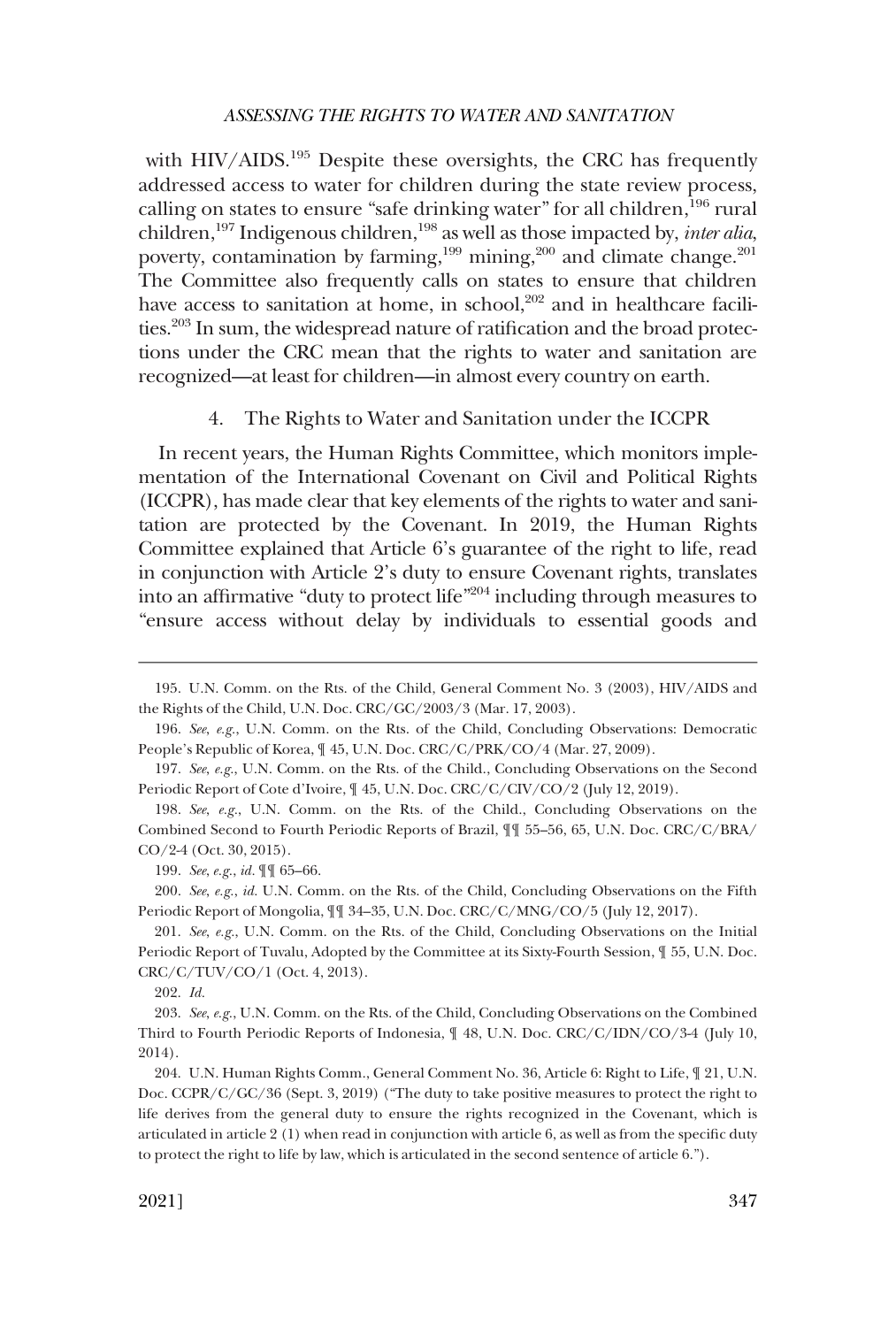services" including—explicitly—water and sanitation.<sup>205</sup> This right is much more restrictive than the right protected under the ICESCR—it only includes the "minimum survival requirements,"206 not the more affirmative elements needed for full flourishing protected by the ICESCR. However, the Human Rights Committee has also found water and sanitation to be inherent in some other rights, including Article 10 on deprivation of liberty, Article 7 on protection against torture and cruel, inhuman or degrading treatment, Article 17 on the right to be free from arbitrary interference in the home, and Article 27 on protection of the rights of minorities.

In a series of individual cases decided in the last decade under the Optional Protocol to the ICCPR, the Human Rights Committee has made clear that those deprived of their liberty must be provided with access to water and sanitation, and must be held in decent hygienic conditions.207 Similarly, the Human Rights Committee has occasionally cited the lack of water and/or the conditions of toilets or washing facilities in finding that poor conditions of confinement, taken together with abusive treatment, can amount to a violation of Article  $7.^{208}$ 

In a case concerning the rights of a Roma community in Bulgaria, the Human Rights Committee found that water shut-offs without provision of alternative housing amounted to forced evictions in violation of the right to be free of arbitrary interference with the home.<sup>209</sup> In another decision concerning access to water for a specific community,

208. U.N. Hum. Rts. Comm., Sharma v. Nepal, ¶¶ 2.1, 6.4, U.N. Doc. CCPR/C/122/D/2364/ 2014 (May 25, 2018) (finding disappearance, secret detention, and conditions of detention, which included "very limited access to water" and the ability to "only go to the toilet once a day" to amount to violations of Article 7); U.N. Hum. Rts. Comm., Tripathi v. Nepal, ¶¶ 3.4, 7.4, U.N. Doc. CCPR/C/112/D/2111/2011 (Nov. 25, 2014) (similar); U.N. Hum. Rts. Comm., Sehai v. Nepal, ¶¶ 2.6, 8.3, U.N. Doc. CCPR/C/108/D/1865/2009 (Oct. 28, 2013) (similar).

209. U.N. Hum. Rts. Comm., Naidenova v. Bulgaria, ¶¶ 2.1, 10, 15, U.N. Doc CCPR/C/106/ D/2073/2011 (Nov. 27, 2011) (holding that "cutting off the water supply to the Dobri Jeliazkov community could be considered as indirect means of achieving eviction" in violation of Article 17

<sup>205.</sup> *Id.* ¶ 26.

<sup>206.</sup> WINKLER, THE HUMAN RIGHT TO WATER, *supra* note 1, at 55.

<sup>207.</sup> U.N. Hum. Rts. Comm., Kurbanov v. Tajikistan, ¶¶ 3.7, 7.8, U.N. Doc. CCPR/C/79/D/ 1096/2002 (Nov. 12, 2003) (lack of water, inoperative sanitation, and horrendous hygiene in detention were among the factors leading Human Rights Committee to find violation of Article 10); U.N. Hum. Rts. Comm., Giri v. Nepal, ¶¶ 2.4, 7.3, U.N. Doc. CCPR/C/101/D/1761/2008 (Apr. 27, 2011) (stating that toilet with no water, inadequate drinking water, scarce hygiene resources, and handcuffing that interfered with detainee's ability to use the toilet were background conditions in case finding violation of Article 10); U.N. Hum. Rts. Comm., Mwamba v. Zambia, ¶¶ 2.11, 9.8, U.N. Doc. CCPR/C/98/D/1520/2006 (Apr. 30, 2010) (conditions on death row in Zambia, including being "incarcerated in small and filthy cell without adequate toilet facilities" violated Art. 10).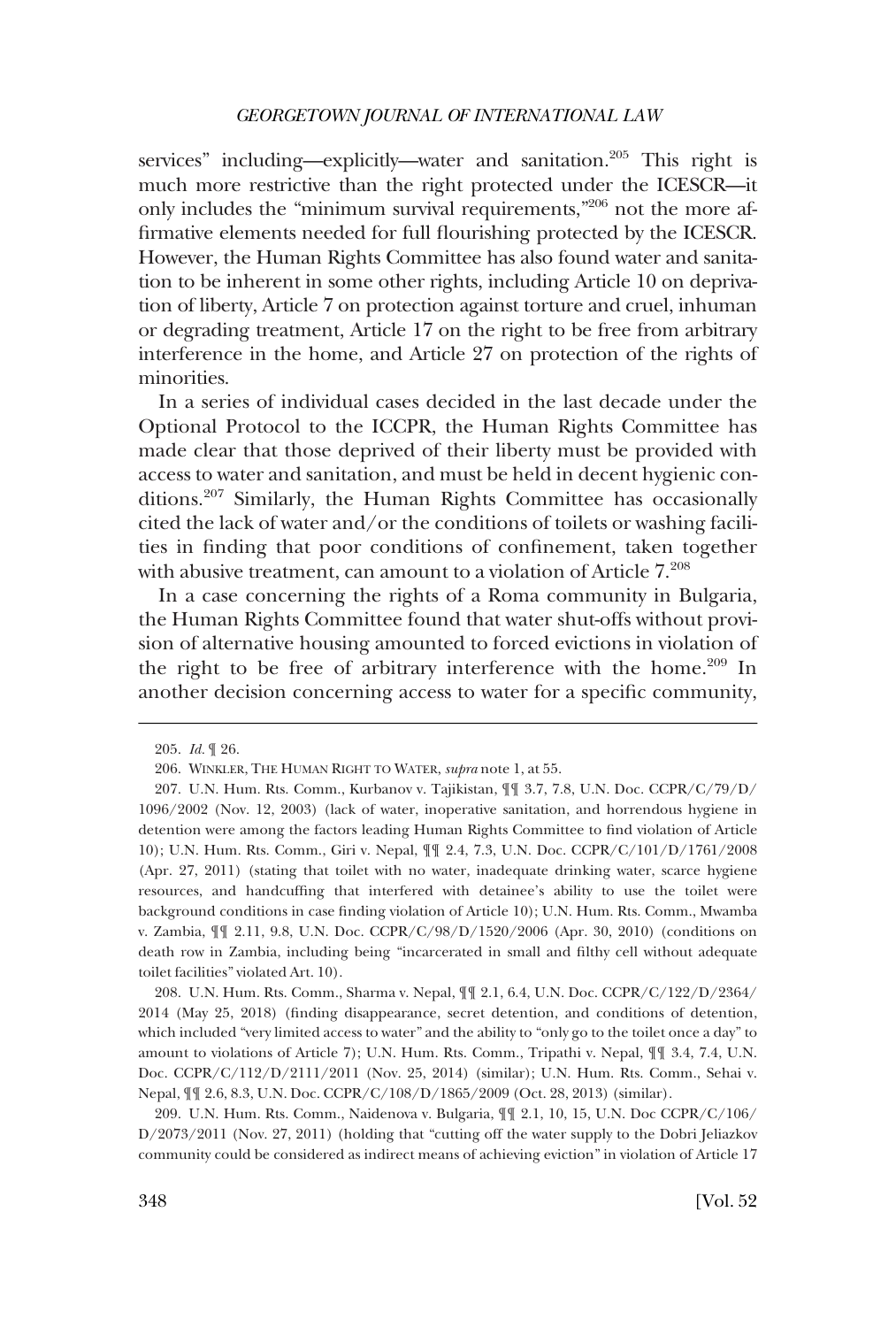<span id="page-34-0"></span>the Human Rights Committee determined that the government of Peru violated Article 27's guarantee of enjoyment of the cultural life of the community by members of minority groups when it diverted water from the Indigenous Aymara community, harming the ability of the community to raise llamas and alpacas in their traditional manner.<sup>210</sup> In an important recent decision concerning New Zealand's handling of an individual's claim of refuge from climate-related impacts in Kiribati, the Human Rights Committee recognized that the lack of access to drinking water, as well as other grave impacts of climate change, may as it worsens in the future—amount to a threat to the right to life under the ICCPR.<sup>211</sup> While this individual case was rejected, the Committee signaled that similar cases may be successful as climate change worsens.<sup>212</sup> A case by Torres Strait Islanders concerning Australia's failure to protect Islanders' right to life—through its components, including access to water—in the face of climate change, is currently awaiting adjudication by the Human Rights Committee.<sup>213</sup>

# 5. The Rights to Water and Sanitation under the CRPD

People with disabilities, as a group, face barriers in accessing water and sanitation at levels higher than the population at large. $214$  This is because facilities are often built without adequate attention to access by people across the spectrum of ability.215 The barriers to full access include physical barriers such as heavy hand pumps or narrow entrances to latrines, social and cultural barriers like discrimination against people with disabilities, institutional barriers such as lack of awareness and planning for access, and intersectional barriers faced by people with disabilities who are also affected by other forms of discrimination and marginalization.<sup>216</sup>

because community had continuously lived in the area for 70 years and was not provided with "satisfactory replacement housing").

<sup>210.</sup> U.N. Hum. Rts. Comm., Ángela Poma Poma v. Peru,  $\P\P$  7.1–7.7, U.N. Doc. CCPR/C/95/ D/1457/2006 (April 24, 2009).

<sup>211.</sup> *See* U.N. Hum. Rts. Comm., Teitota v. New Zealand, U.N. Doc. CCPR/C/127/D/2728/ 2016 (Jan. 7, 2020).

<sup>212.</sup> *See id.* 

*See* Katharine Murphy, *Torres Strait Islanders Take Climate Change Complaint to the United*  213. *Nations*, THE GUARDIAN (May 12, 2019), [https://www.theguardian.com/australia-news/2019/](https://www.theguardian.com/australia-news/2019/may/13/torres-strait-islanders-take-climate-change-complaint-to-the-united-nations) [may/13/torres-strait-islanders-take-climate-change-complaint-to-the-united-nations.](https://www.theguardian.com/australia-news/2019/may/13/torres-strait-islanders-take-climate-change-complaint-to-the-united-nations)

<sup>214.</sup> *See* Wilbur, Gosling & Jones, Breaking the Barriers, *supra* note 12, at 157–58.

<sup>215.</sup> *Id.* 

<sup>216.</sup> *See id.* at 159–60.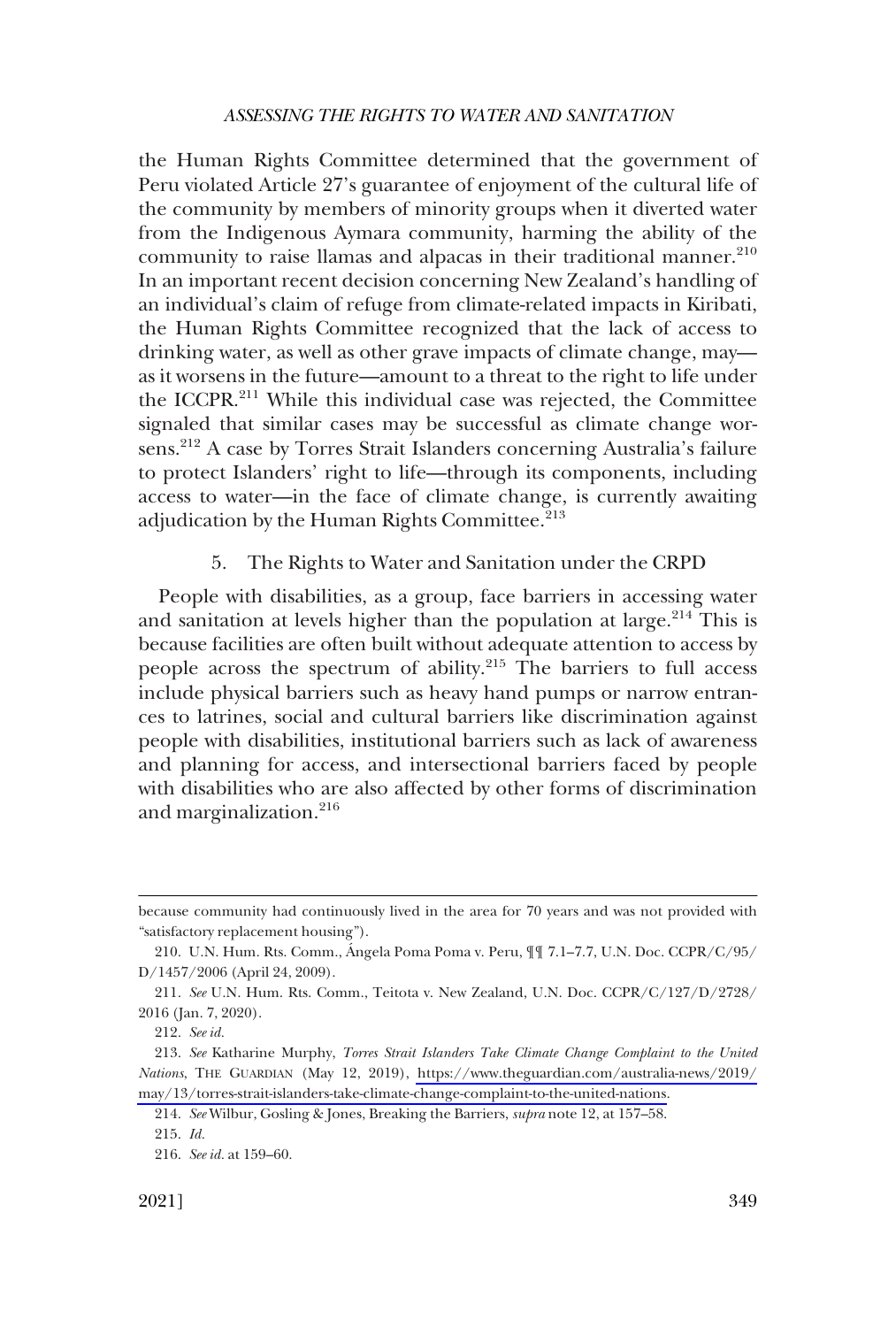<span id="page-35-0"></span>To address these issues, the Convention on the Rights of People with Disabilities (CRPD), which was completed in 2006, requires states to "ensure equal access by persons with disabilities to clean water services" as part of its provision guaranteeing an adequate standard of living and social protection for persons with disabilities.<sup>217</sup> The dual purpose of this provision is to ensure that persons with disabilities enjoy both adequate and non-discriminatory access to water and sanitation.<sup>218</sup> In practice, this means that water and sanitation providers must take into account the specific requirements of persons with disabilities when designing and implementing water and sanitation services.

Although the treaty has been in force for fewer than twenty years, the Committee on the Rights of Persons with Disabilities has reviewed the steps taken by numerous states parties to ensure equal access to water and sanitation to persons with disabilities, frequently recommending that they take additional steps.<sup>219</sup> The Committee has also focused on the specific barriers facing persons with disabilities in accessing water and sanitation who are members of Indigenous groups<sup>220</sup> or who are "living in rural and remote areas."<sup>221</sup>

#### 6. The Rights to Water and Sanitation under the CAT

The prohibition against torture, like the proscription of slavery, is one of the most absolute and plainly non-derogable rules of human rights.222 The Convention Against Torture and other Cruel, Inhuman or Degrading Treatment or Punishment (CAT), concluded in 1984, is widely ratified and contains a definition of torture and obligations

<sup>217.</sup> G.A. Res. 61/106, Convention on the Rights of Persons with Disabilities, at 28 (Jan. 24, 2007).

<sup>218.</sup> VALENTINA DELLA FINA, RACHELE CERA & GIUSEPPE PALMISANO, THE UNITED NATIONS CONVENTION ON THE RIGHTS OF PERSONS WITH DISABILITIES: A COMMENTARY 510 (2017).

<sup>219.</sup> *See, e.g.*, Comm. on the Rts. of Persons with Disabilities, Concluding Observations Concerning the Philippines, ¶¶ 48–49, U.N. Doc. CRPD/C/PHL/CO/1 (Oct. 16, 2018); Comm. on the Rights of Persons with Disabilities, Concluding Observations Concerning Haiti, ¶¶ 50–51, U.N. Doc. CRPD/C/HTI/CO/1 (April 13, 2018); Comm. on the Rts. of Persons with Disabilities, Concluding Observations Concerning Panama, ¶ 55, U.N. Doc. CRPD/C/PAN/CO/1 (Sept. 29, 2017).

<sup>220.</sup> *See, e.g.*, Comm. on the Rts. of Persons with Disabilities, Concluding Observations Concerning Guatemala, ¶ 65, U.N. Doc. CRPD/C/GTM/CO/1 (Sep. 30, 2016) (Indigenous groups).

<sup>221.</sup> *See, e.g.*, Comm. on the Rts. of Persons with Disabilities, Concluding Observations Concerning El Salvador, ¶¶ 57–58, U.N. Doc. CRPD/C/SLV/CO/1 (Oct. 8, 2013) (persons with disabilities in rural areas).

<sup>222.</sup> MANFRED NOWAK & ELIZABETH MCARTHUR, THE UNITED NATIONS CONVENTION AGAINST TORTURE: A COMMENTARY 2 (2008).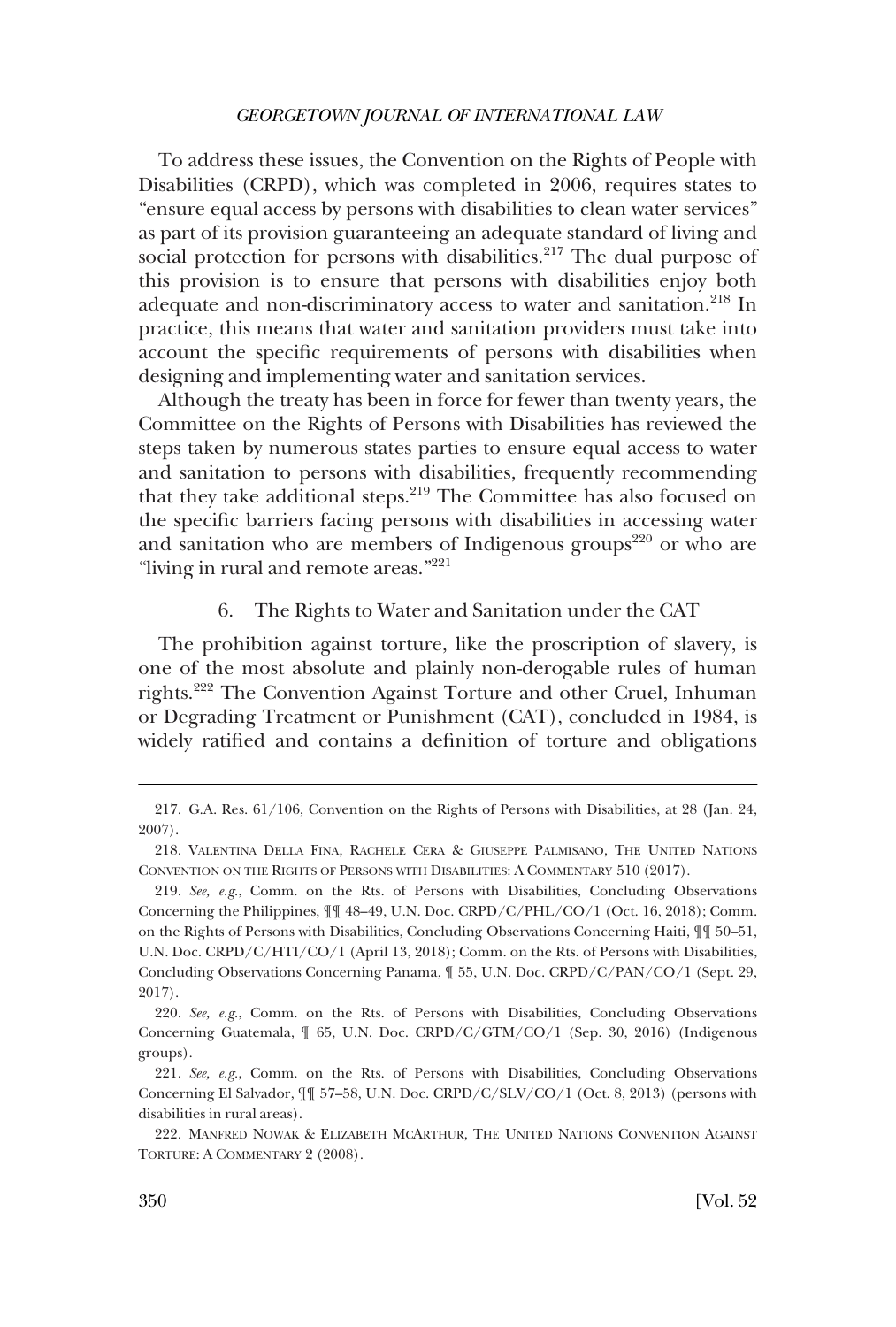<span id="page-36-0"></span>concerning the prevention, investigation, prosecution, and punishment of torture and cruel, inhuman or degrading treatment or punishment.223 While the CAT defines torture as "any act by which severe pain or suffering, whether physical or mental, is intentionally inflicted on a person" for a specified set of purposes, the acts that can constitute torture are not set out in the treaty.224 Instead, the CAT is meant to be broadly inclusive, and should be read to apply both to acts *and* omissions that have the intended effect. $225$  Mistreatment not fulfilling all the elements of this definition—specifically the intent or purpose elements may nonetheless violate the prohibition on cruel, inhuman, and degrading treatment or punishment set out in Article 16 of CAT.<sup>226</sup> Thus, intentionally depriving detainees of water can constitute cruel, inhuman or degrading treatment, and can rise to the level of torture in some circumstances.227 Similarly, detention in very poor hygienic conditions—as when detainees do not have access to sanitation—can amount to cruel, inhuman or degrading treatment or punishment.<sup>228</sup>

# 7. The Rights to Water and Sanitation under the ICERD

The International Convention on the Elimination of All Forms of Racial Discrimination (ICERD) was adopted in 1965 and entered into force in 1969.229 The Convention has since been widely ratified and contains the authoritative international definition of discrimination based on race, as well as an obligation for states to "condemn racial discrimination and undertake to pursue by all appropriate means and without delay a policy of eliminating racial discrimination in all its forms."230 The Convention specifies a series of steps states must take to end racial discrimination and to ensure "equal enjoyment or exercise of human rights and fundamental freedoms" by all racial and ethnic groups.<sup>231</sup> The CERD Committee, which reviews implementation

<sup>223.</sup> *See id.* at 3–11.

<sup>224.</sup> G.A. Res. 39/46, Convention Against Torture and Other Cruel, Inhuman or Degrading Treatment or Punishment (CAT), art. 1 (1984).

<sup>225.</sup> *See* NOWAK & MCARTHUR, THE UNITED NATIONS CONVENTION AGAINST TORTURE, *supra*  note 222, at 66.

<sup>226.</sup> *See id.* at 558.

<sup>227.</sup> *See id.* at 66, 71.

<sup>228.</sup> *See id.* at 560.

<sup>229.</sup> G.A. Res. 2106 (XX), International Convention on the Elimination of All Forms of Racial Discrimination (ICERD) (Dec. 21, 1965).

<sup>230.</sup> *Id.* art. 1 & 4.

<sup>231.</sup> *Id*.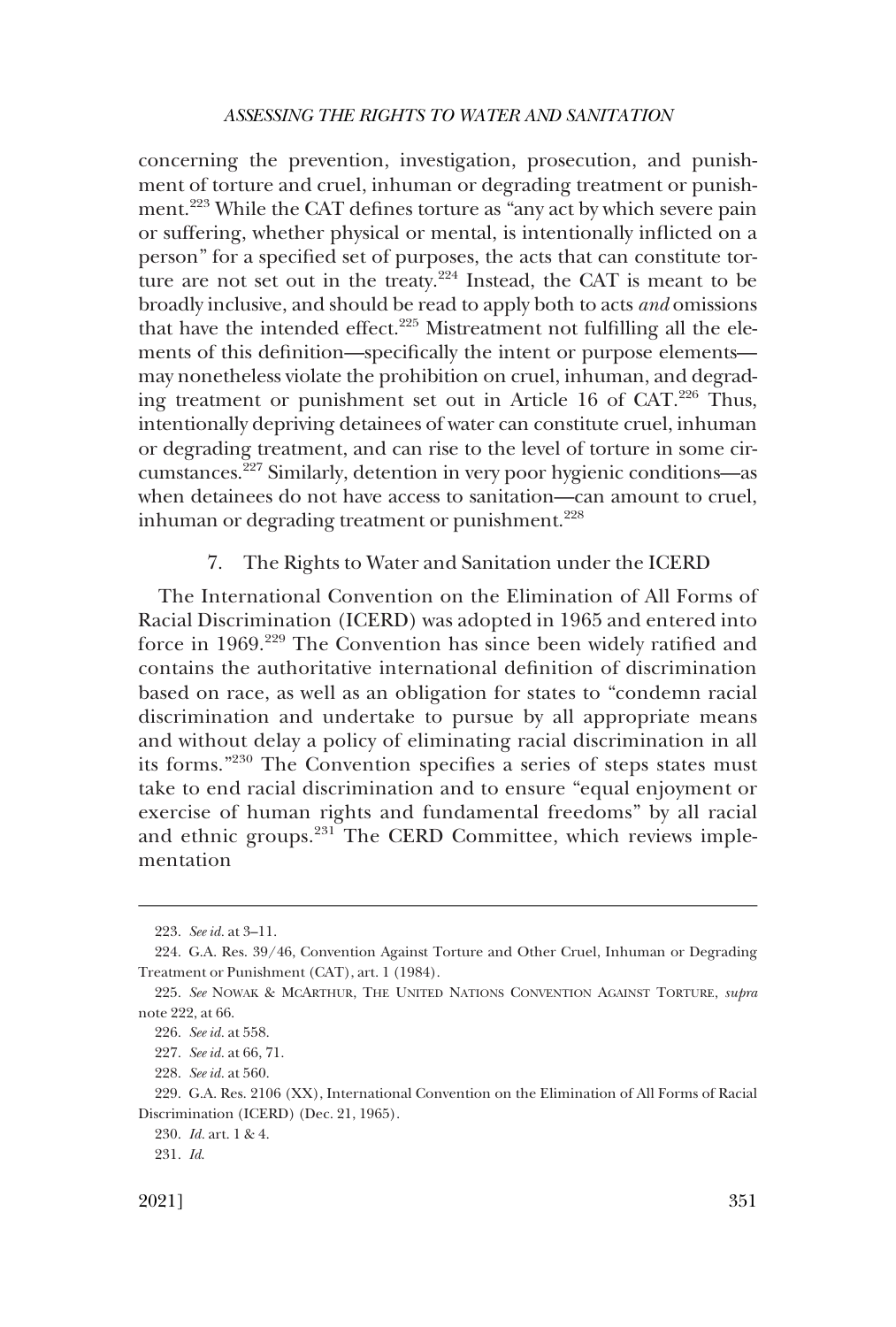<span id="page-37-0"></span>of ICERD, has identified and condemned discrimination against communities based on race, as well as discrimination against "descent-based communities" who experience rights violations "on the basis of caste and analogous systems of inherited status."232 In its 2002 General Recommendation on Descent, the CERD Committee expressed specific concern that descent-based communities defined by caste may experience restrictions or segregation in accessing water.233 Similarly, the CERD Committee has stressed the importance of states ensuring access to water for Roma communities<sup>234</sup> and Afrodescendants<sup>235</sup> in various countries. In relation to Indigenous peoples, the Committee has suggested that the right to equality includes protection for not only access to water and sanitation, but also to traditional water resources—a right that extends significantly beyond water for household and personal use.<sup>236</sup>

# III. THE RIGHTS TO WATER AND SANITATION IN WORLD CONSTITUTIONS

Enjoyment of the rights to water and sanitation cannot be made real through international protection alone. Instead, legal protection at the domestic level is key—whether through a state's constitution, national framework law, or specific regulations concerning water and sanitation. In research conducted for this Article, twenty-eight out of 191 national constitutions (about 15%) available in major databases of constitutions explicitly protect either the right to water (twenty) or the rights to both water and sanitation (eight) (see Figure 1). None of the constitutions analyzed explicitly protected the right to sanitation but not the right to water. A much broader swathe of constitutions (174, or 91%) can be said to implicitly protect the rights to water and sanitation—though not all of these countries have judiciaries prepared to recognize the rights.

<sup>232.</sup> Off. of the High Comm'r for Hum. Rts., Comm. on the Elimination of Racial Discrimination (CERD), General Recommendation XXIX on Article 1, Paragraph 1, of the Convention (Descent), ¶ 1, (2002), [https://www.refworld.org/docid/4538830511.html.](https://www.refworld.org/docid/4538830511.html)

<sup>233.</sup> *Id.* 

<sup>234.</sup> CERD, Concluding Observations on the Combined Eleventh and Twelfth Periodic Reports of Slovakia, ¶ 21, U.N. Doc CERD/C/SVK/CO/11-12 (Jan. 12, 2018); CERD, Concluding Observations on the Combined Second to Fifth Periodic Reports of Serbia, ¶ 22, U.N. Doc. CERD/C/SRB/CO/2-5 (Jan. 3, 2018).

<sup>235.</sup> CERD, Concluding Observations on the Thirteenth and Fourteenth Periodic Reports of the Dominican Republic, Adopted by the Committee at its Eighty-Second Session (Feb. 11–March 1, 2012), ¶¶ 14, 18, U.N. Doc. CERD/C/DOM/CO/13-14 (Apr. 19, 2013).

<sup>236.</sup> CERD, Concluding Observations on the Combined Fifteenth and Sixteenth Periodic Reports of Colombia, ¶ 35, U.N. Doc. CERD/C/COL/CO/15-16 (Sept. 25, 2015); *see also*  Daphina Misiedjan & Joyeeta Gupta, *Indigenous Communities: Analyzing Their Right to Water Under Different International Legal Regimes*, 10 UTRECHT L. REV. 77, 84 (2014).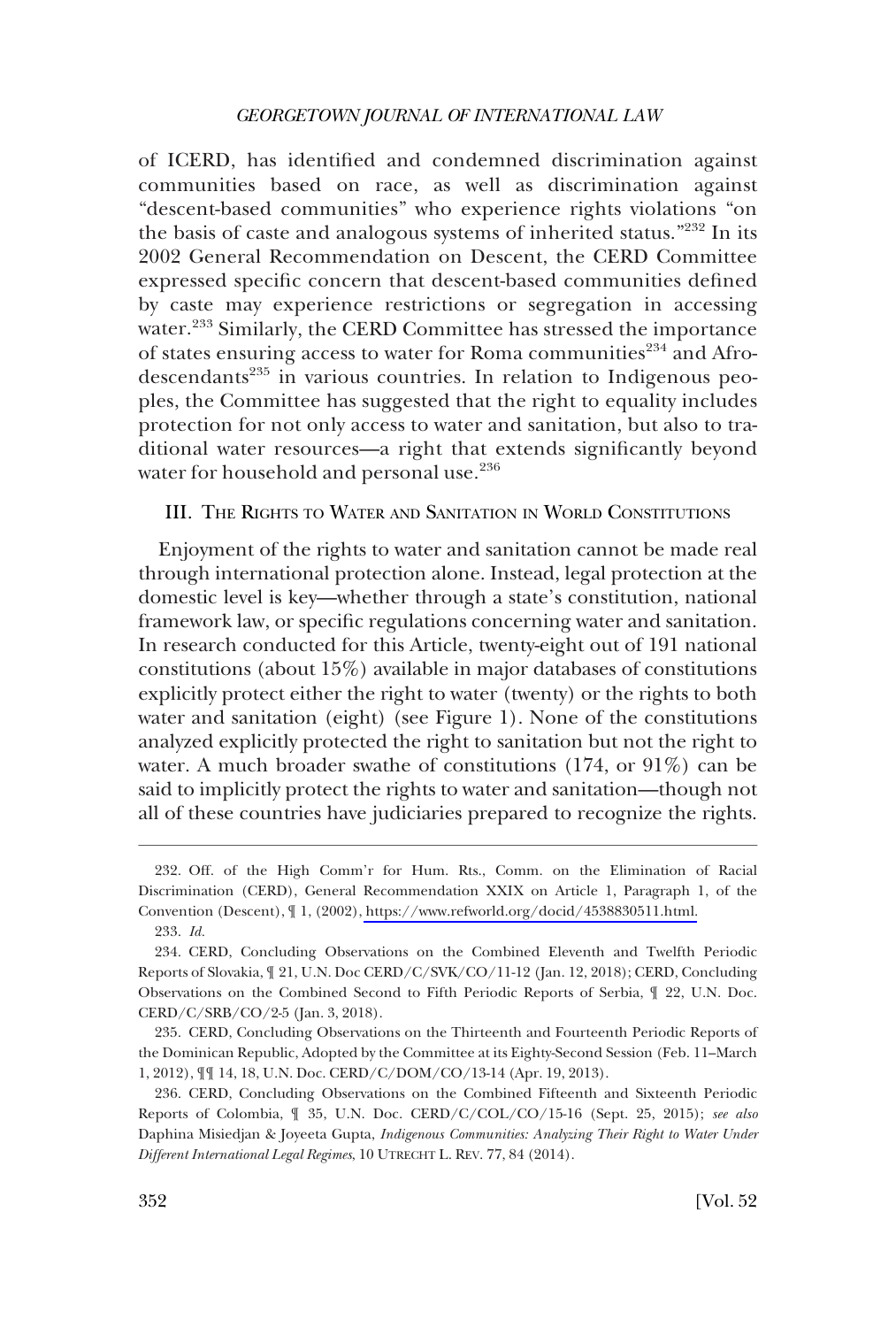<span id="page-38-0"></span>The largest proportion of these (161, or 84% of all the constitutions examined) explicitly protect the rights to life, dignity, or the environment, which have been interpreted in numerous countries to include (elements of) the rights to water and sanitation (see Figure 2). A smaller proportion (130, or 68% of all the constitutions examined) explicitly protect the rights to health, housing, or an adequate standard of living, and thus potentially the rights to water and sanitation (see Figure 2).



#### A. *Constitutional Protection of the Rights to Water and Sanitation*

This Section examines constitutional provisions and major cases in a number of countries across various regions. It is intended to give the reader a sense of the breadth and varied impacts of the conditionalization of the rights to water and sanitation, rather than aiming for a comprehensive global analysis. From the perspective of case law, strong jurisprudence does not necessarily emerge in all countries that explicitly protect the rights to water and sanitation in their constitutions. Conversely, the existence of explicit protections for the rights to water and sanitation in constitutional texts is not a prerequisite for strong jurisprudence. Some of the leading cases have come from courts interpreting other rights to implicitly include water and/or sanitation.

Twenty-eight constitutions examined for this Article include a provision explicitly protecting the right to water. Of these, eight constitutions also include a provision explicitly guaranteeing the right to sanitation. As for regional distribution, four of the eight countries where the rights to both water and sanitation are enshrined are in Latin America or the Caribbean (the Dominican Republic, Ecuador, Honduras, and Uruguay); two are in Asia and the Pacific (Fiji and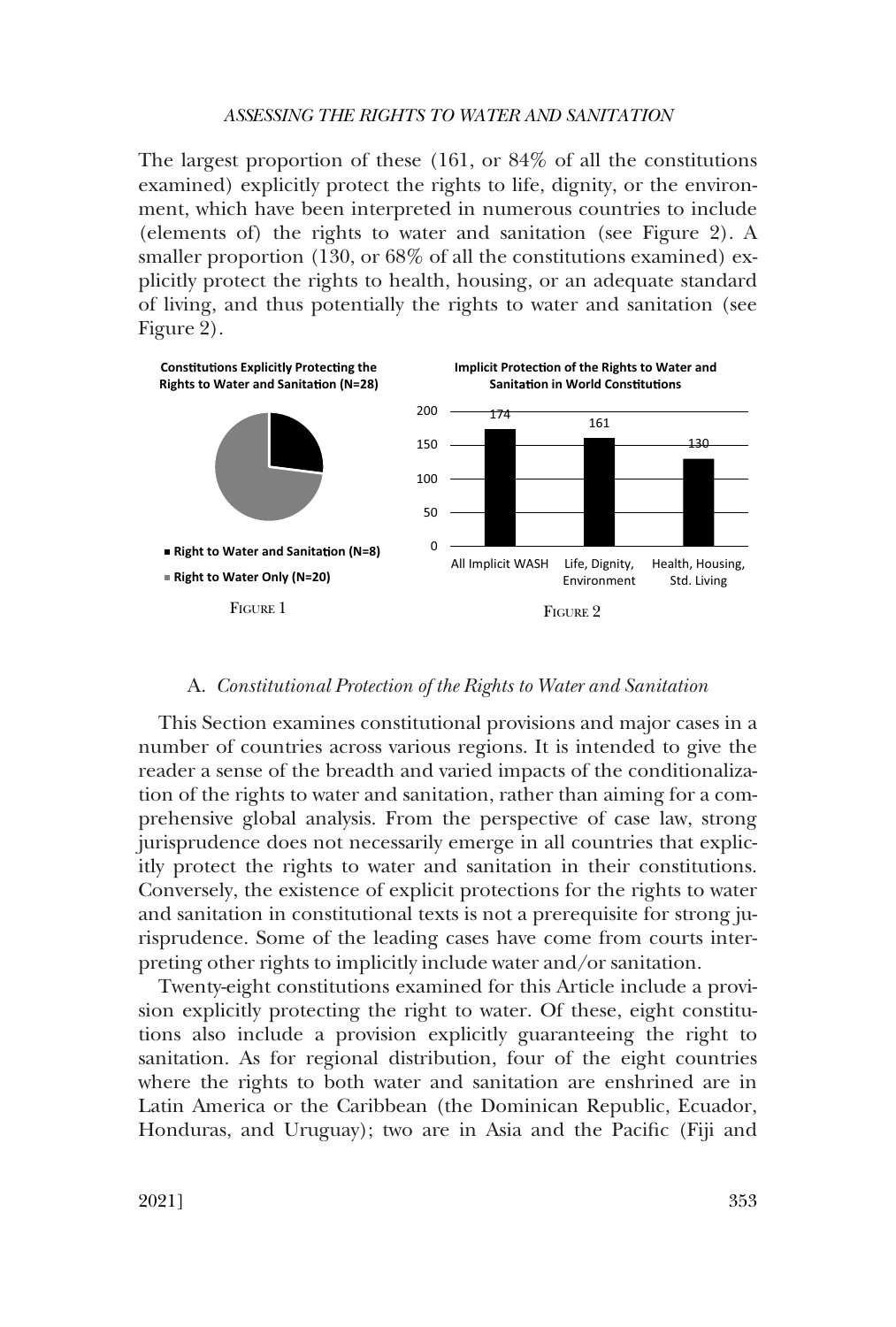<span id="page-39-0"></span>Nepal); and two are in Sub-Saharan Africa (Burkina Faso and Kenya). Of the twenty countries that include an explicit provision protecting the right to water but not the right to sanitation, four are in Latin America and the Caribbean (Bolivia, <sup>237</sup> Costa Rica, Cuba, Mexico, Nicaragua); two are in Asia and the Pacific (Maldives and Thailand); eight are in Sub-Saharan Africa (the Democratic Republic of the Congo, Ethiopia, the Gambia, Niger, Somalia, South Africa, South Sudan, and Zimbabwe); three are in the Middle East and North Africa (Egypt, Morocco, and Tunisia); and two are in Eastern Europe (Hungary, Slovenia) (see Figure 3).



# 1. Explicit Recognition in National Constitutions

The right to water was perhaps first constitutionally enshrined<sup>238</sup> in South Africa's post-apartheid constitution in 1996.<sup>239</sup> In contrast to decades of brutal racist tyranny and a state that catered to the minority white population, the new constitution boldly proclaimed that "everyone has the right to have access to sufficient food and water"240 alongside other core economic and social rights, and that "the state must

<sup>237.</sup> While the Constitution of Bolivia does refer to access to sewer services, it is not framed as a right separate from the right to water. *See* discussion *infra*. For a differing view, *see* Winkler, *The Human Right to Sanitation*, *supra* note 47, at 1368.

<sup>238.</sup> *See* Clark, *supra* note 27, at 249.

<sup>239.</sup> S. AFR. CONST., 1996, § 27; *see also* Clark, *supra* note 27, at 249.

<sup>240.</sup> S. AFR. CONST., 1996, § 27(1)(b).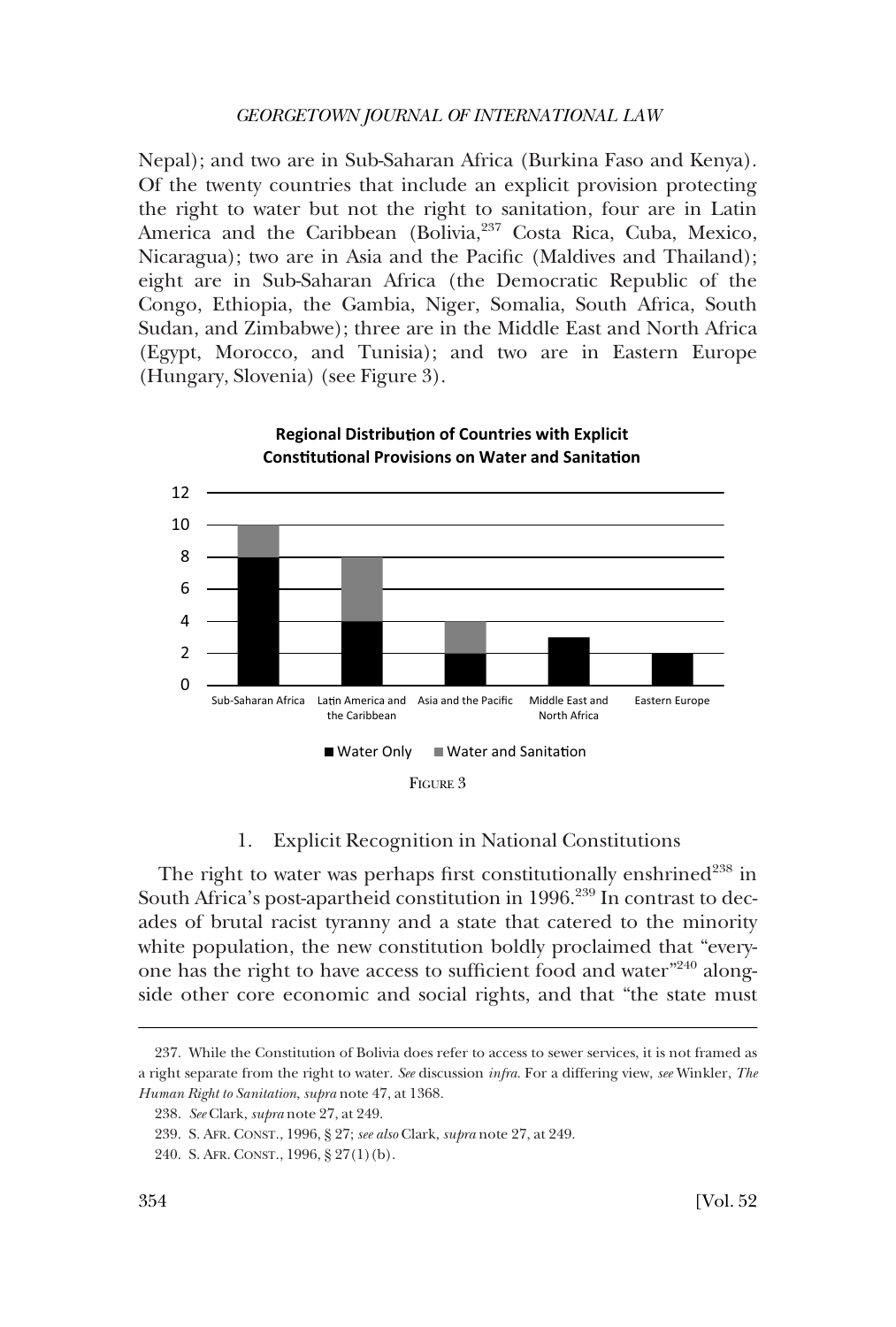take reasonable legislative and other measures, within its available resources, to achieve the progressive realization of" the right to water.<sup>241</sup> Black South Africans had long been forced to live without potable water or sanitation services, and this new promise was seen as essential to building a new democracy. Although there is no explicit right to sanitation in the South African constitution, courts have recognized access to basic sanitation in some cases related to the rights to housing,<sup>242</sup> health care, and human dignity and security.<sup>243</sup> However, in the decades since the adoption of the new constitution, advocates have been disappointed as courts have accepted narrow interpretations of the right to water, most strikingly in the 2009 case of *Mazibuko and Others v. City of Johannesburg and Others*. 244 In that case, the Constitutional Court held that the right of access to sufficient water does not guarantee state provision of adequate water immediately but instead requires the state to demonstrate that it has taken reasonable legislative and other measures to fulfill the right. $245$  More specifically, the Court found that the pre-paid water meters installed in the black township of Soweto were not in breach of the applicants' right to water since they did not *disconnect* water upon non-payment—but only "suspended" it until payment was made. Further, although poor black households were routinely going days and even weeks without water while rich white city-dwellers enjoyed lavish water availability for their pools and gardens at the same prices as poor residents, the court found that the city of Johannesburg was justified in limiting its free basic water to an amount demonstrably insufficient for large households, since it was reasonable to seek cost recovery.<sup>246</sup> This decision rejected activists'

<sup>241.</sup> *Id.* § 27(2).

<sup>242.</sup> Ibarrola, *Right to Sanitation*, *supra* note 114 (citing *City of Johannesburg Metropolitan Municipality v. Blue Moonlight Properties* 2011 (4) SA 337 (CC) (S. Afr.) and *Occupiers of 51 Olivia Road, Berea Township and 197 Main Street Johannesburg v. City of Johannesburg and Others* 2008 (3) SA 208 (CC) (S. Afr.); 2008 (5) BCLR 475 (CC) (S. Afr.)).

*Beja and Others v. Premier of the Western Cape and Others* 2011 (3) All SA 401 (WCC) (S. Afr.). 243. For an extended discussion, see Jackie Dugard, *The Right to Sanitation in South Africa, in* SOCIO-ECONOMIC RIGHTS - PROGRESSIVE REALISATION? (2016), [http://www.fhr-mirror.org.za/files/1315/](http://www.fhr-mirror.org.za/files/1315/1247/0387/Sanitation.pdf) [1247/0387/Sanitation.pdf.](http://www.fhr-mirror.org.za/files/1315/1247/0387/Sanitation.pdf)

<sup>244.</sup> For the Constitutional Court decision, see *City of Johannesburg & Others v. Mazibuko & Others* 2009 (489/08) (20(3)) ZASCA 592 (Sup. Ct. Appeal) (S. Afr.).

<sup>245.</sup> Jackie Dugard, Malcolm Langford & Edward Anderson, *Determining Progress on Access to Water and Sanitation: The Case of South Africa*, *in* THE HUMAN RIGHT TO WATER: THEORY, PRACTICE AND PROSPECTS, *supra* note 75.

<sup>246.</sup> *See* Patrick Bond & Jackie Dugard, *The Case of Johannesburg Water: What Really Happened at the Pre-Paid Parish Pump*, 12 L. DEMOCRACY & DEV. 1, 2, 8 (2008).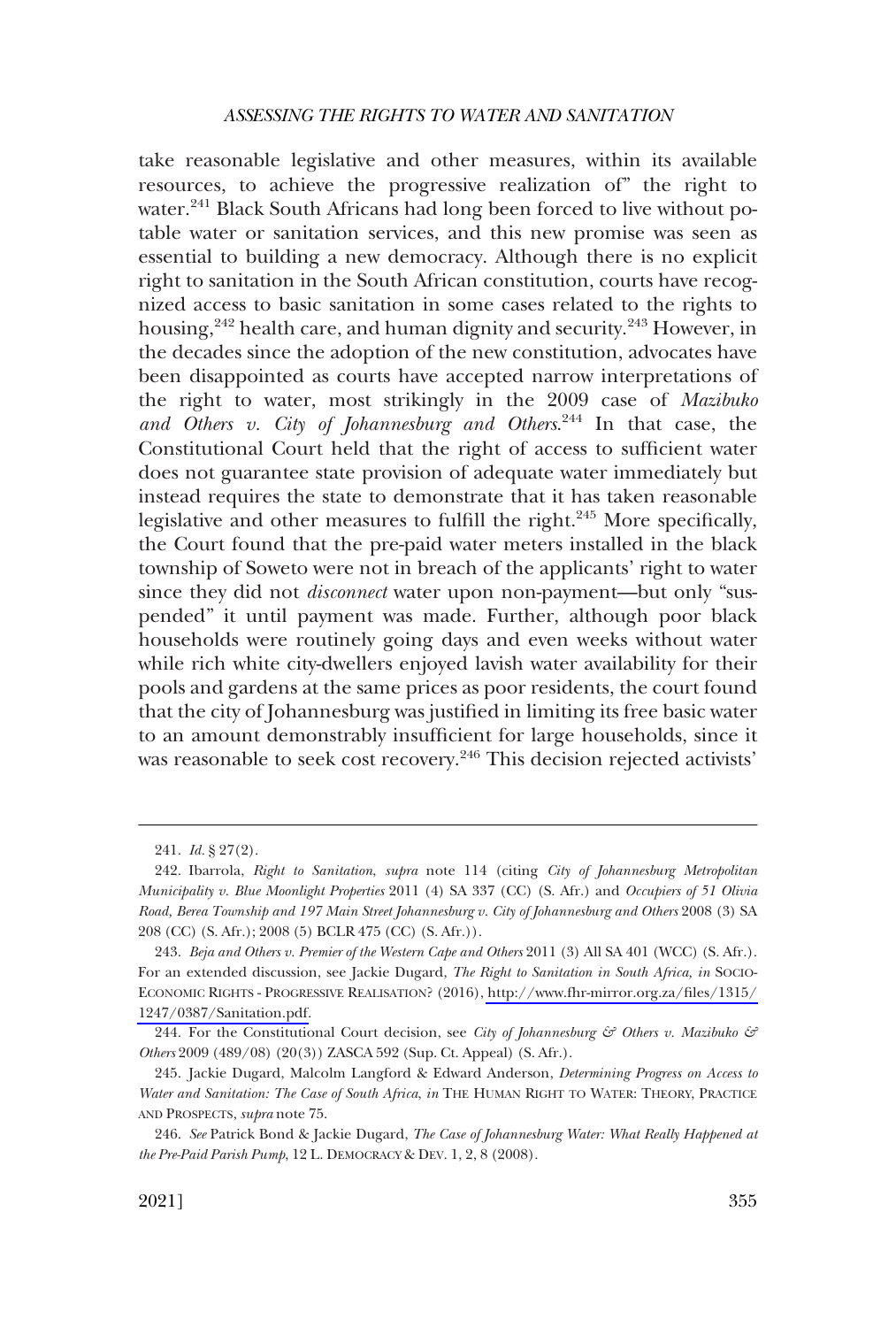attempts to reframe the right to water outside the neoliberal regime of commodification.247 While access to water and sanitation has improved significantly, at least at the aggregate, national level, since the apartheid era, some see the framing of the right—of *access* to water—as "now part of the problem that water justice activists need to confront."248 The South African Human Rights Commission recently concluded that communities without water "mirror apartheid spatial geography," largely because "water is viewed mainly as an 'economic good' or commodity by government departments and the private sector."<sup>249</sup> Finally, some analysts suggest that although the *Mazubiko* case was a loss on some levels, the case did provide an opening for governmental action to *limit* water use by large-volume users in favor of those simply needing access to basic water in light of looming environmental catastrophe.<sup>250</sup>

In Uruguay, opposition to commodification was so intense in the early 2000s that a coalition of civil society organizations managed to win a plebiscite adopting a constitutional amendment enshrining both water and sanitation as "fundamental human rights" and prohibiting their private provision in 2004.251 Article 47 of the Constitution places water and sanitation in the context of protection of the environment, making it a governmental priority to manage water resources for both current and "future generations" and to punish anyone who "causes grave depredation, destruction or contamination to the environment." This right has been found to be "fundamental," requiring continued access to water by prohibiting disconnection from services for non-payment.252 The movement that led to the constitutional amendment in

<sup>247.</sup> For a discussion of the case as an attempt to de-commodify water, see *id.* at 1.

<sup>248.</sup> James Angel & Alex Loftus, *With-Against-and-Beyond the Human Right to Water,* 98 GEOFORUM 206, 208 (2019).

<sup>249.</sup> SOUTH AFRICAN HUMAN RIGHTS COMMISSION, REPORT ON THE RIGHT TO ACCESS SUFFICIENT WATER AND DECENT SANITATION IN SOUTH AFRICA 14 (2014), [https://www.sahrc.org.za/home/](https://www.sahrc.org.za/home/21/files/FINAL%204th%20Proof%204%20March%20-%20Water%20%20Sanitation%20low%20res%20(2).pdf) [21/files/FINAL%204th%20Proof%204%20March%20-%20Water%20%20Sanitation%20low%20](https://www.sahrc.org.za/home/21/files/FINAL%204th%20Proof%204%20March%20-%20Water%20%20Sanitation%20low%20res%20(2).pdf)  [res%20\(2\).pdf.](https://www.sahrc.org.za/home/21/files/FINAL%204th%20Proof%204%20March%20-%20Water%20%20Sanitation%20low%20res%20(2).pdf)

<sup>250.</sup> *See, e.g.*, Louis J. Kotze, *Phiri, the Plight of the Poor and the Perils of Climate Change: Time to Rethink Environmental and Socio-Economic Rights in South Africa*, 1 J. HUM. RTS. & ENV'T. 135, 135 (2010). This issue is discussed *infra* in Section IV.

<sup>251.</sup> *See* Rachael Moshman, *The Constitutional Right to Water in Uruguay,* 5 SUSTAINABLE DEV. L. & POL'Y 65, 65 (2005); *see also* Ibarrola, *Right to Sanitation, supra* note 114.

*Sentencia clara como el agua: Justicia advierte que la OSE no puede cortar el suministro ante el no*  252. *pago de la tarifa*, EL PAIZ (May 5, 2017), [https://www.elpais.com.uy/informacion/sentencia-clara](https://www.elpais.com.uy/informacion/sentencia-clara-agua.html)[agua.html.](https://www.elpais.com.uy/informacion/sentencia-clara-agua.html)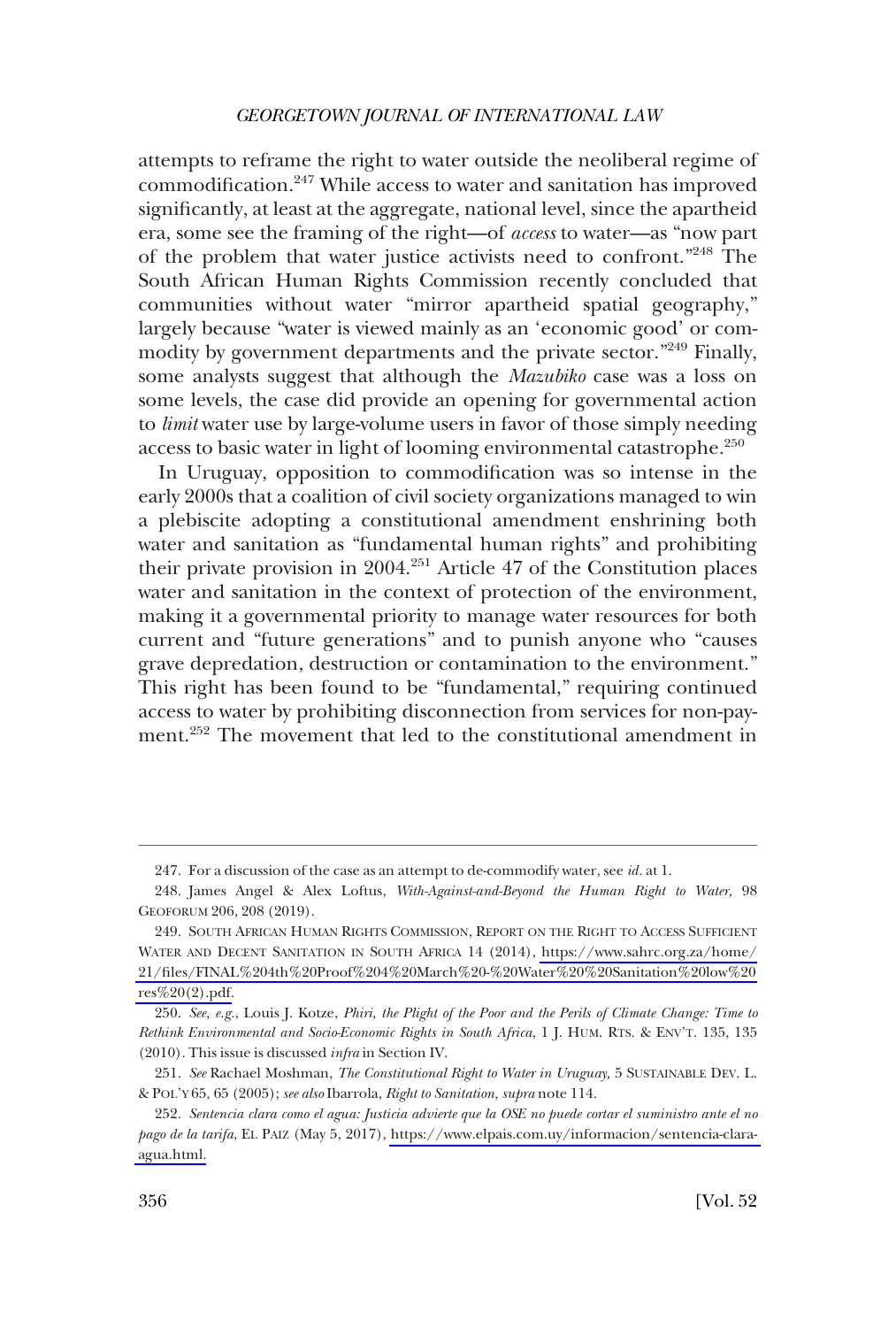Uruguay is credited with triggering a "ripple" of similar constitutional changes throughout Latin America.<sup>253</sup>

This ripple—also described as a "*prise de conscience citoyenne*"254 —was felt in Ecuador, where a new constitution adopted by referendum in 2008 recognized both the rights to water and sanitation.<sup>255</sup> As in Uruguay, the Ecuadorian Constitution of 2008 requires the state to provide water and sanitation and prohibits the "privatizing of water and sources thereof," prioritizing human consumption and the sustainability of ecosystems above other uses of water.256 It explicitly forgives any water debts that those living in poverty might have had at the time the new constitution entered into force and makes space for community control of water, specifying that water and sanitation may be provided by either legal entities of the State or communities and that water and sewerage may not be withheld or cut off.<sup>257</sup> More radically, the Constitution recognizes the "rights of nature," referring to the Indigenous concept of "*pachamama*," which includes "the right to integral respect for its existence and for the maintenance and regeneration of its life cycles, structure, functions and evolutionary processes."<sup>258</sup> This recognition marked a dramatic rejection of the commodification of nature and natural resources, demanding that things long considered goods must be understood as having their own agency and rights.259

Perhaps the most explicitly anti-neoliberal constitutional protection of the right to water can be found in the Constitution of Bolivia. Adopted in 2009 under the leadership of President Morales, who had been among the leaders of the water wars, the preamble to the Constitution boldly proclaims that "[w]e have left the colonial, republican and neo-liberal State in the past,<sup>"260</sup> referring explicitly to the water wars, among other examples of grassroots struggle. Article 16

255. CONSTITUTCIÓN DE 2008 Oct. 20, 2008, art. 12 & 66 (Ecuador).

<sup>253.</sup> Malcolm Langford, *Privatisation and the Right to Water*, *in* THE HUMAN RIGHT TO WATER: THEORY, PRACTICE AND PROSPECTS, *supra* note 75, at 491.

<sup>254.</sup> Valérie Bernaud, *La Consécration d'un Droit Fondamental à l'Eau est Possible. Étude de Droit Comparé le Démontrant*, 110 REVUE FRANC¸ AISE DE DROIT CONSTITUTIONNEL 317, 321 (2017).

<sup>256.</sup> CONSTITUTCIÓN DE 2008 Oct. 20, 2008, art. 282, 314 & 441 (Ecuador). Article 318 further makes clear that "any form of water privatization is forbidden." *Id.* art. 314.

CONSTITUTCIÓN DE 2008 Oct. 20, 2008, disposición transitoria XXVI [Transitional Article] 257. & art. 314 & 326 (Ecuador).

CONSTITUTCIÓN DE 2008 Oct. 20, 2008, art. 71–74 (Ecuador). 258.

<sup>259.</sup> For a discussion, see Verónica Perera, *From Cochabamba to Colombia: Travelling Repertoires in Latin American Water Struggles, in* Sultana & Loftus, *supra* note 72, at 248–49.

<sup>260.</sup> CONSTITUCIÓN POLÍTICA DEL ESTADO [Constitution] Feb. 7, 2009, pmbl. (Bol.).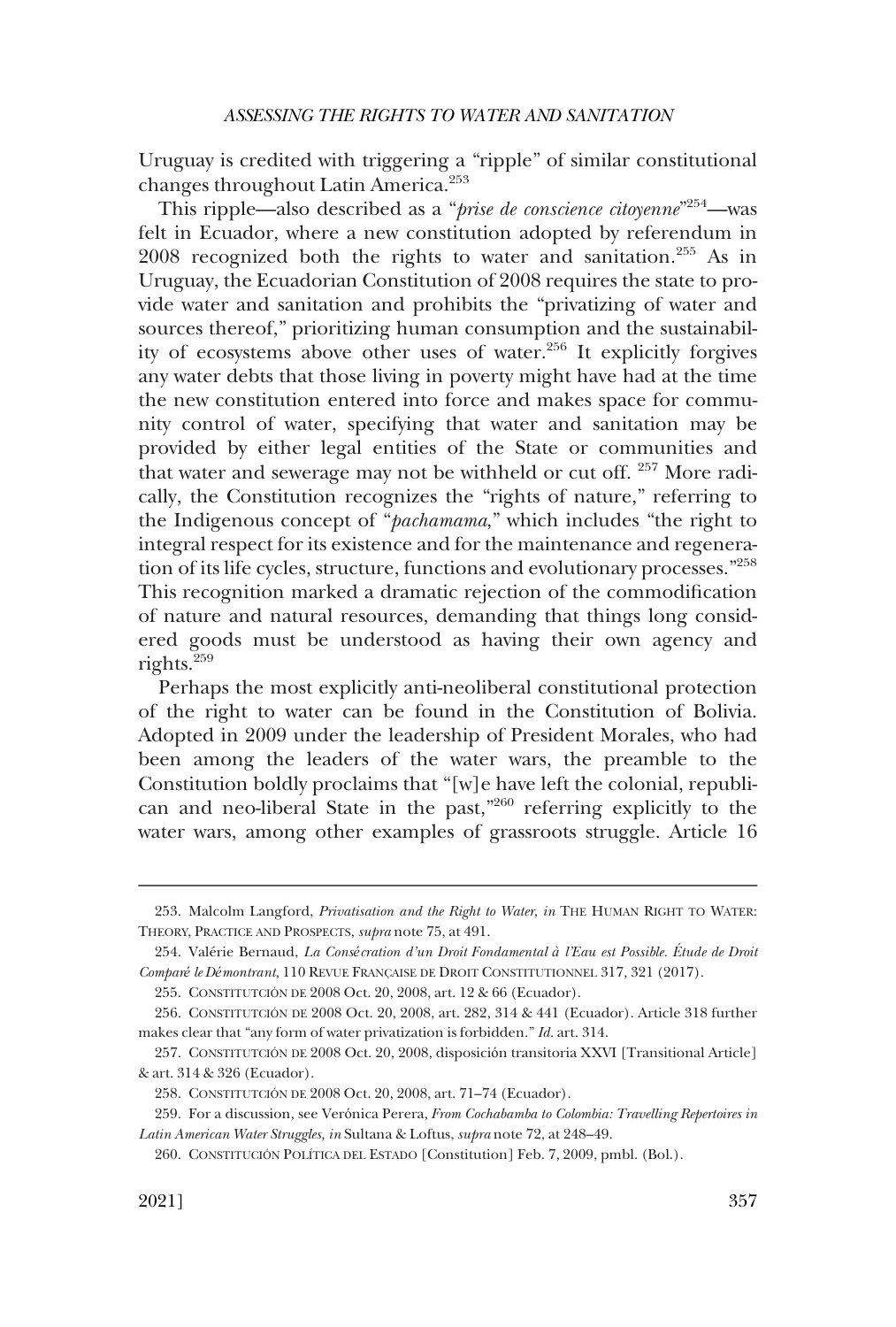unequivocally makes clear that "[e]very person has the right to water," and Article 20(3) specifies that "[a]ccess to water and sewer systems are human rights, neither are the object of concession or privatization."<sup>261</sup> These rights are guaranteed alongside provisions requiring the state to ensure the right to "a healthy, protected, and balanced environment" for current and future generations.<sup>262</sup> Interpreting the right to water provision, the Constitutional Court has determined that the right to water—and the right to access water services—has both an individual and a collective character, and that these services "must be accessible to all, and in particular to the most vulnerable, marginalized, and unprotected sectors of the population without any discrimination, such as, for example rural populations, peasants, and native and indigenous peoples."263 Unfortunately, despite this impressive case law, analysts suggest that the promise of the rights to water and sanitation remain unfulfilled in Bolivia, as despite water coverage rates as high as  $90\%$  in 2015—an increase from  $83\%$  in  $2005$ ,  $264$  "[a]ccess to quality water services [remains] low in poor and marginalized communities, and the lack of meaningful social participation for citizens in water management persists 13 years after the Cochabamba water war."265

A number of national constitutions were amended in the past fifteen years to recognize the human right to water, or both the rights to water and sanitation. For example, in the Dominican Republic, a new constitution was adopted in 2010 that explicitly recognizes the rights to both water and sanitation.<sup>266</sup> The Constitutional Court has since found that although payment may be required for water services, non-payment cannot be the basis for cutting the supply of potable water—upholding one of the key demands of water justice advocates seeking to defeat the commodification of water.267 The Mexican Constitution was amended in 2012 to include an explicit guarantee of "the right of access, provision and

<sup>261.</sup> CONSTITUCIÓN POLÍTICA DEL ESTADO [Constitution] Feb. 7, 2009, art. 16 & 20(III) (Bol.).

<sup>262.</sup> CONSTITUCIÓN POLÍTICA DEL ESTADO [Constitution] Feb. 7, 2009, art. 33 (Bol.).

<sup>263.</sup> Tribunal Constitucional Plurinacional [TCP] [Constitutional Plurinational Court] May 14, 2012, SCP 0176/2012 (Bol.)(informal translation; internal citations omitted).

<sup>264.</sup> Clark, *supra* note 27, at 253.

<sup>265.</sup> Madeline Baer, *From Water Wars to Water Rights: Implementing the Human Right to Water in Bolivia*, 14 J. HUM. RTS. 353, 354 (2015); *see also* Clark, *supra* note 27.

<sup>266.</sup> CONSTITUCIÓN DE LA REPÚBLICA DOMINICANA June 13, 2015, art. 61 ("potable water" and "sanitation services" being part of the right to health), art. 15 (human consumption of water having priority over any other use) (Dom. Rep.).

<sup>267.</sup> *See* Tribunal Constitucional [Constitutional Court] Mar. 3, 2016, expediente TC/0482/ 16 § 9(r) (Dom. Rep.).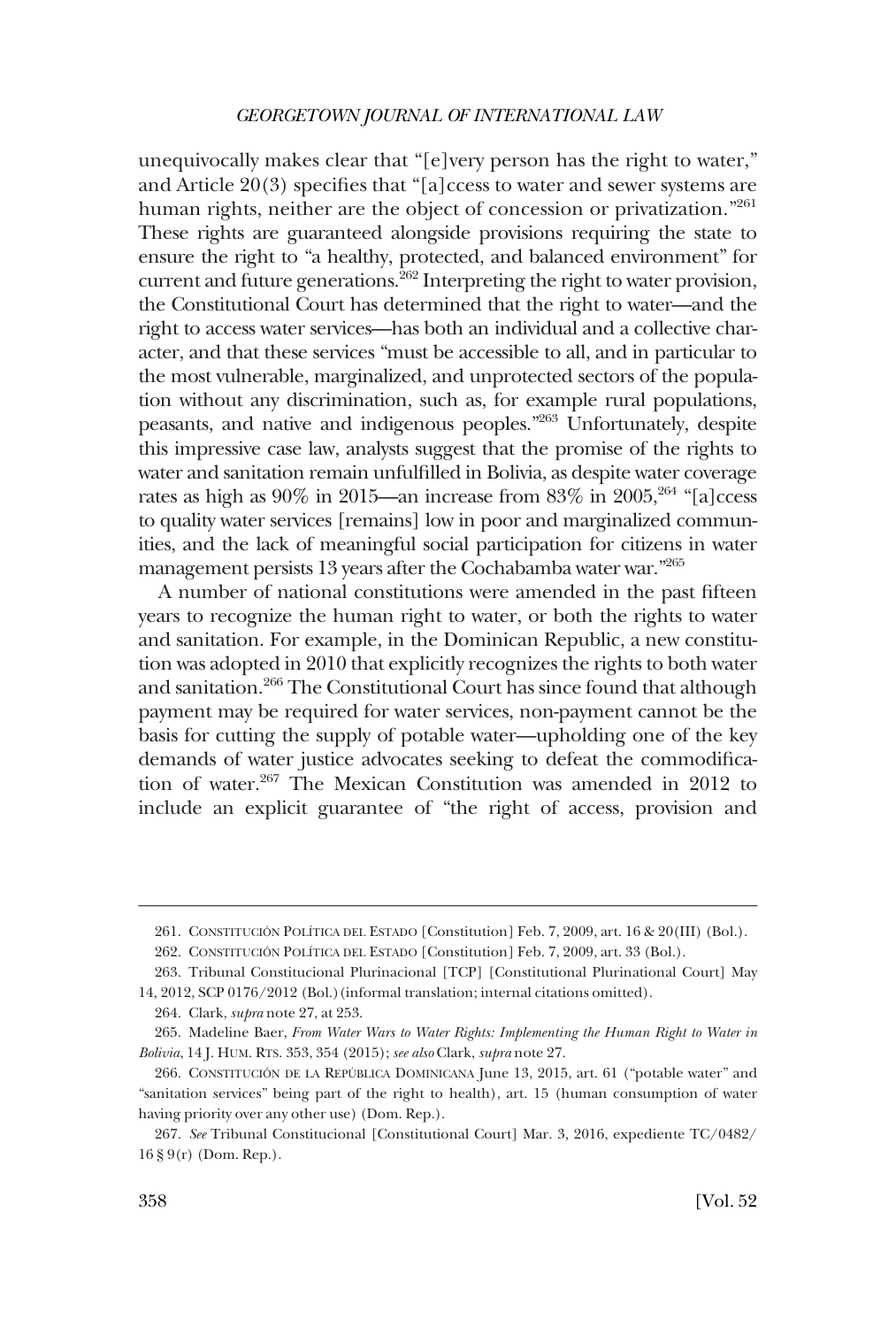drainage of water for personal and domestic consumption in a sufficient, healthy, acceptable and affordable manner."<sup>268</sup> This provision has been interpreted to prohibit the cut-off of potable household water supply for non-payment. $^{269}$  In 2013, the Honduran congress revised the country's Constitution to explicitly recognize a hybrid right to water and sanitation as part of the right to health, and to make clear that water and sanitation should be "equitable" and "with preference to human consumption."270

The 2008 Constitution of the Maldives guarantees the right "to clean water" but subjects that guarantee to progressive realization and reasonable measures by the state "within its ability and resources."271 In an almost identical manner, the 2013 Constitution of Fiji promises every person the right "to clean and safe water in adequate quantities" subject to progressive realization.<sup>272</sup> While the right to sanitation is not included in this provision, case law supports access to a minimum level of sanitation for detainees as part of their right to be free of inhumane and degrading treatment.<sup>273</sup> The 2015 Constitution of Nepal explicitly protects "the right to access to clean water and hygiene" of all citizens.274 The inclusion of hygiene is significant, as the practice of *chaupadi* (isolation of menstruating girls and women) remains common in some parts of Nepal, despite its prohibition by both case law predating the Constitution and statutory law since.<sup>275</sup> In Thailand, the 2017 Constitution includes this aspirational clause: "the State should take

272. CONSTITUTION OF THE REPUBLIC OF FIJI Sept. 7, 2013, art. 36(1).

<sup>268.</sup> Constitución Política de la República de los Estados Unidos Mexicanos, CP, art. 4, Diario Oficial de la Federación [DOF] 5-02-1917, últimas reformas DOF 10-02-2014.a. This provision was added in 2012. *See Another Victory for the Human Right to Water in Mexico*, UNITARIAN UNIVERSALIST SERVICE COMMITTEE (Feb. 8, 2012), [https://www.uusc.org/another-victory-for-the-human-right](https://www.uusc.org/another-victory-for-the-human-right-to-water-in-mexico/)[to-water-in-mexico/](https://www.uusc.org/another-victory-for-the-human-right-to-water-in-mexico/).

Controversia Constitucional 48/2015, Tribunal Pleno de la Suprema Corte de Justicia de 269. la Nación [SCJN], Semanario Judicial de la Federación y su Gaceta, Decima Época, Libro 41, Tomo I, Abril de 2017, página 428 (Mex.). The Supreme Court referred to the CEDAW and CRC in interpreting the constitutional right to water.

<sup>270.</sup> See JORGE M. PORTUGUEZ, ESTEFANÍA JIMÉNEZ RODRÍGUEZ & VANESSA DUBOIS CISNEROS, ORGANIZACIÓN DE LOS ESTADOS AMERICANOS, IMPLEMENTACIÓN DEL DERECHO HUMANO AL AGUA Y AL SANEAMIENTO A TRAVÉS DEL PROGRAMA INTERAMERICANO PARA EL DESARROLLO SOSTENIBLE DE LA OEA 43–44 (2019); CONSTITUCIÓN DE LA REPÚBLICA DE HONDURAS Jan. 11, 1982, art. 145 (Hond.).

<sup>271.</sup> CONSTITUTION OF THE REPUBLIC OF THE MALDIVES Aug. 7, 2008, art. 23(a).

<sup>273.</sup> Ibarrola, *Right to Sanitation*, *supra* note 114 (citing State v. Senijeli Boila & Pita Nainoka (2004) and Naba v. State (2001)).

<sup>274.</sup> CONSTITUTION OF THE FEDERAL DEMOCRATIC REPUBLIC OF NEPAL Sept. 5, 2015, art. 35(4).

*See* Norbert Brunner, Vijay Mishra, Ponnusamy Sakthivel, Markus Starkl, & Christof Tschohl, 275. *The Human Right to Water in Law and Implementation*, 4 L. 413, 447 (2015) (citing Bishwakarma v. Government, [2006] S. Ct. Writ Petition 3303 (Nepal)); Heather Barr, *A Step in the Right Direction on*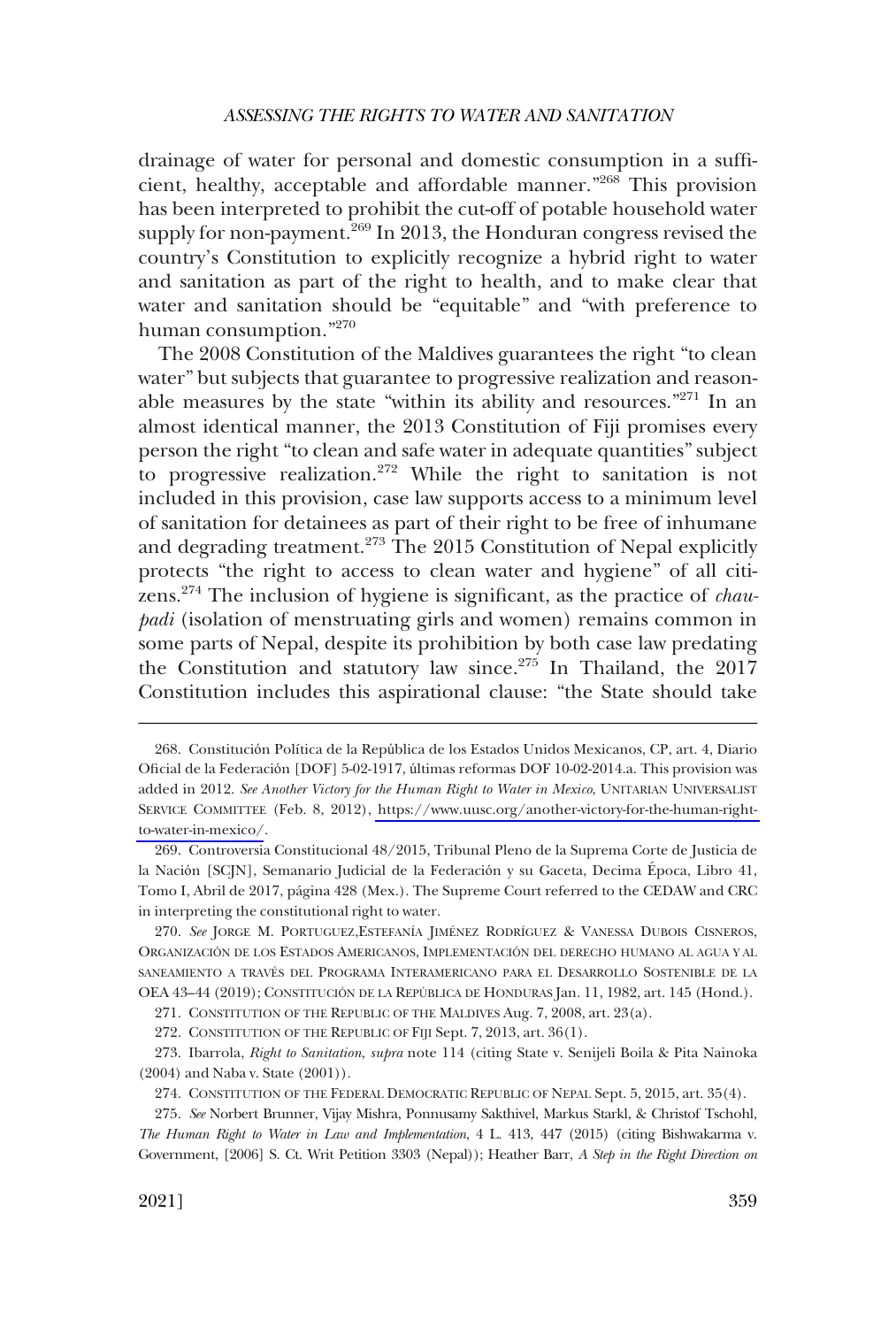actions . . . to provide quality water resources which are sufficient for consumption by the people."<sup>276</sup>

Several African constitutions set out specific development objectives for the state that include improving access to water—sometimes using rights language—as governmental goals. For example, the Ugandan Constitution of 1995, in a section concerning the country's "general social and economic objectives," specifies that the state shall "endeavour to fulfill the fundamental rights of all Ugandans," including those to "clean and safe water."277 This aspirational framing is significantly different from the unequivocal guarantee of specific civil and political rights included in a later section of the Constitution,  $278$  though case law suggests that courts are moving toward finding economic and social rights set out in the objectives section to be justiciable.<sup>279</sup> The Gambian Constitution of 1996 promises that the state will "endeavour to facilitate equal access to clean and safe water."280 The 1995 Constitution of Ethiopia specifies that, "[t]o the extent the country's resources permit," the government shall ensure Ethiopians have "clean water."<sup>281</sup> Although this framing differs from later constitutions' rights-based guarantees, at least one scholar has interpreted this provision to encompass an individual right to water.<sup>282</sup>

A wave of constitutional reforms in Africa over the past several decades resulted in a series of provisions guaranteeing water—and sometimes also sanitation—as human rights. The Democratic Republic of the Congo added a guarantee to the right to "potable water" in 2006.<sup>283</sup> The Kenyan Constitution of 2010 recognizes the rights "to reasonable standards of sanitation" and **"**to clean and safe water in adequate

*Menstrual Stigma in Nepal But Making Chaupadi a Crime is Only a First Step*, HUM. RTS. WATCH (Aug. 10, 2017), [https://www.hrw.org/news/2017/08/10/step-right-direction-menstrual-stigma-nepal.](https://www.hrw.org/news/2017/08/10/step-right-direction-menstrual-stigma-nepal)

<sup>276.</sup> CONSTITUTION OF THE KINGDOM OF THAILAND Apr. 6, 2017, art. 72(4).

<sup>277.</sup> CONSTITUTION OF THE REPUBLIC OF UGANDA Oct. 8, 1995, art. XIV.

<sup>278.</sup> *See id.* ch. 4.

<sup>279.</sup> Rose Osinde Alabaster & Lenka Krucõková, *Uganda Country Mapping: The Status of Implementation and Monitoring of the Human Right to Water and Sanitation*, WATERLEX (2015), [https://www.swisswaterpartnership.ch/wp-content/uploads/2016/06/WaterLex\\_Final-Project-](https://www.swisswaterpartnership.ch/wp-content/uploads/2016/06/WaterLex_Final-Project-Report_UGANDA2015.pdf)[Report\\_UGANDA2015.pdf](https://www.swisswaterpartnership.ch/wp-content/uploads/2016/06/WaterLex_Final-Project-Report_UGANDA2015.pdf).

<sup>280. &</sup>quot;The State shall endeavour to facilitate equal access to clean and safe water, adequate health and medical services, habitable shelter, sufficient food and security to all persons." CONSTITUTION OF THE GAMBIA Jan. 1997, art. 216(4).

<sup>281.</sup> CONSTITUTION OF THE FEDERAL DEMOCRATIC REPUBLIC OF ETHIOPIA Aug. 21, 1995, art. 90.

<sup>282.</sup> *See* Abiy Chelkeba Worku, *Human Rights Approach to Water in the Ethiopian Context: Legal and Policy Assessments and Challenges*, 6 HARAMAYA L. REV. 1, 12–13 (2017).

<sup>283.</sup> CONSTITUTION DE LA RÉPUBLIQUE DÉMOCRATIQUE DU CONGO Feb. 18, 2006, art. 48.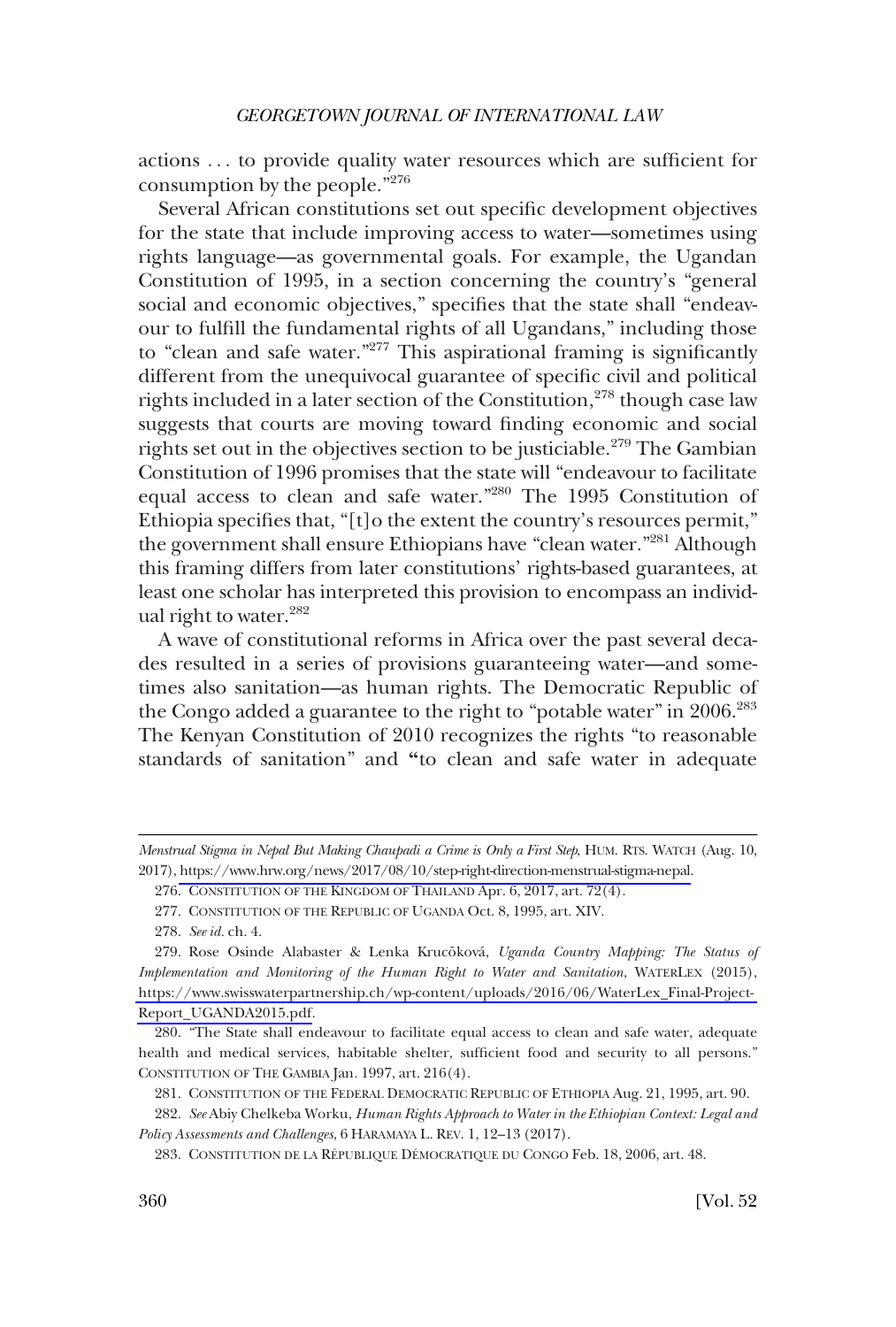quantities."284 These provisions were among the bases for the decision in *Osman v. Minister of State*, in which the High Court—referring in part to the ICESCR—found that the forcible eviction of households living in an informal settlement entailed violations of numerous rights, including the rights to water and sanitation.<sup>285</sup> Niger's new Constitution of 2010 includes an individual "right to  $\ldots$  potable water,"  $^{286}$  and Somalia's 2012 Constitution similarly enshrines the right to "clean, potable water."287 Two African constitutions frame the guarantee as a right but make clear that its fulfilment will be dependent on available resources: the Moroccan Constitution of 2011<sup>288</sup> and the Constitution of South Sudan of 2011.<sup>289</sup> The Egyptian Constitution of 2014 specifies the right to "healthy, sufficient amounts of  $\ldots$  water."<sup>290</sup> Following intense efforts by civil society, Tunisia also included the right to water in its Constitution in 2014.<sup>291</sup> The 2013 Constitution of Zimbabwe guarantees all individuals the right to "safe, clean and potable water."292 This provision has since been interpreted by the High Court to require legal process before water may be shut off for non-payment.<sup>293</sup> The 2015 Constitution in Burkina Faso enshrines the rights to both water and sanitation in an article setting out social and cultural rights.<sup>294</sup>

In Europe, Hungary's 2012 Fundamental Law enshrined, for the first time, an obligation for the state to "ensure access to . . . drinking water" as a means of advancing the right to health.295 A few years later, in 2016, Slovenia became the first European Union member state to add the right

<sup>284.</sup> CONSTITUTION arts. 43(1)(b)–1(d) (2010) (Kenya). For discussion, *see* Edwin Kanda, John Taragon, Samuel Waweru & Susan Kimokoti, *The Water Act 2002 and The Constitution of Kenya 2010: Coherence and Conflicts Towards Implementation*, 5 INT'L J. DISASTER MGMT. & RISK REDUCTION 31 (2013).

<sup>285.</sup> Ibrahim Sangor Osman v. Minister of State (2011) K.L.R. (H.C.K.) (Kenya), [https://www.](https://www.globalhealthrights.org/wp-content/uploads/2013/10/Osman-Kenya-2011.pdf) [globalhealthrights.org/wp-content/uploads/2013/10/Osman-Kenya-2011.pdf.](https://www.globalhealthrights.org/wp-content/uploads/2013/10/Osman-Kenya-2011.pdf)

<sup>286.</sup> CONSTITUTION OF THE REPUBLIC OF NIGER Oct. 31, 2010, art. 12; *see* KLAAS VAN WALRAVEN, A DECADE OF NIGER: POLITICS, ECONOMY AND SOCIETY 2008–2017 17, 40 (Brill ed. 2019).

<sup>287. &</sup>quot;Every person has the right to clean potable water." PROVISIONAL CONSTITUTION OF THE FEDERAL REPUBLIC OF SOMALIA Aug. 1, 2012, art. 27(1).

<sup>288.</sup> CONSTITUTION DU MAROC 2011, art. 10 (Morocco).

<sup>289.</sup> TRANSITIONAL CONSTITUTION OF THE REPUBLIC OF SOUTH SUDAN July 9, 2011, art. 35(2).

<sup>290.</sup> CONSTITUTION OF THE ARAB REPUBLIC OF EGYPT, Jan. 18, 2014, art. 79.

CONSTITUTION DE LA TUNISIE Jan. 26, 2014, art. 44; *see* Wahid Ferchichi, *The New Tunisian*  291. *Constitution: A Reading into the Rights of Future Generations*, HEINRICH-BOLL-STIFTUNG (July 27, 2017), [https://tn.boell.org/en/2017/07/27/new-tunisian-constitution-reading-rights-future-generations.](https://tn.boell.org/en/2017/07/27/new-tunisian-constitution-reading-rights-future-generations)

<sup>292.</sup> CONSTITUTION OF THE REPUBLIC OF ZIMBABWE Mar. 16, 2013, art. 77(a).

<sup>293.</sup> *See* Bothwell Prop. Ltd. v Harare, [2016] H.C. 4446/15 (Zim.).

<sup>294.</sup> CONSTITUTION OF BURKINA FASO June 2, 1991, as amended on Nov. 5, 2015, art. 18.

<sup>295.</sup> MAGYARORSZÁG ALAPTÖRVÉNYE [THE FUNDAMENTAL LAW OF HUNGARY], ALAPTÖRVÉNY., art. XX.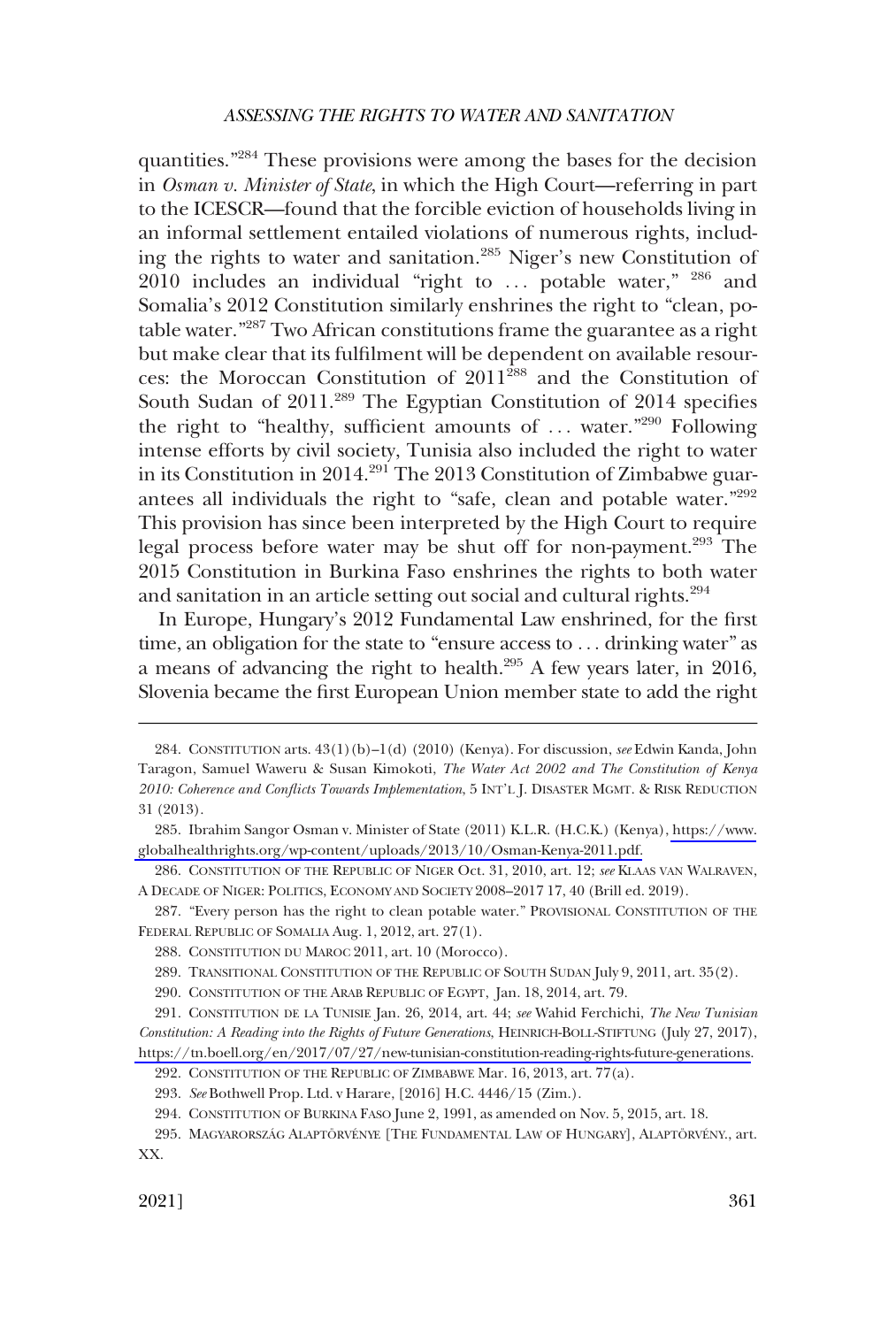<span id="page-47-0"></span>to water to its Constitution amid concerns about commercialization and unequal access to potable drinking water by the Roma population. $296$ Article 70A plainly states that "[e]veryone has the right to drinking water," and requires that water resources will remain a "public good managed by the state" and may not be treated as "a market commodity."<sup>297</sup>

### 2. Implicit Recognition in National Constitutions

Even where there is no explicit guarantee of the rights to water and sanitation in the national constitution, courts in many countries have interpreted other key rights to include such protections. The rights to life, dignity, health, and the right to a healthy environment have all been interpreted in some countries to encompass the rights to water and sanitation. In addition, the rights to non-discrimination and equality, as well as the right to be free from degrading treatment, have often been constructed to include access to water and sanitation for specific populations.

Perhaps the premier early leader on the issue, the Supreme Court of India has—as early as 1980—protected the rights to water and sanitation by interpreting the right to life in the Constitution to include access to clean water and sanitation.<sup>298</sup> The Court has found that the government violates the right to water guaranteed under international law and interpreted through the constitutional right to life when not all citizens have access to drinking water, and has found that the state must at times provide water to specific populations.<sup>299</sup> While extensive case law exists affirming this right

<sup>296.</sup> Agence-France Presse, Slovenia Adds Water to Constitution as Fundamental Right for All, THE GUARDIAN (Nov. 17, 2016), [https://www.theguardian.com/environment/2016/nov/18/slovenia](https://www.theguardian.com/environment/2016/nov/18/slovenia-adds-water-to-constitution-as-fundamental-right-for-all)[adds-water-to-constitution-as-fundamental-right-for-all.](https://www.theguardian.com/environment/2016/nov/18/slovenia-adds-water-to-constitution-as-fundamental-right-for-all)

<sup>297.</sup> CONSTITUTION OF THE REPUBLIC OF SLOVENIA 2016, art. 70A.

*See* Philippe Cullet, *The Right to Water in Rural India and Drinking Water Policy Reforms*, *in*  298. THE HUMAN RIGHT TO WATER: THEORY, PRACTICE AND PROSPECTS, *supra* note 75, at 677 (citing Subhash Kumar v. State of Bihar, AIR 1991 SC 420 (1991) (India)). *See also* Carlos Bernal, *The Right to Water: Constitutional Perspectives from the Global South, in INTERNATIONAL ENVIRONMENTAL* LAW AND THE GLOBAL SOUTH 277, 278, 283 (Alam, Atapattu, Gonzalez & Razzaque eds., 2015) (citing A. P. Pollution Control Board II v. Prof. M.V. Naidu and Others, 2000 (3) SCALE 354, (2000) Supp 5 SCR 249 (India)). Some cite earlier decisions by lower courts, including the High Court of Kerala, as presaging the Supreme Court's reasoning to protect the right to water. *See, e.g.*, WATERLEX & WASH UNITED, THE HUMAN RIGHTS TO WATER AND SANITATION IN COURTS WORLDWIDE: A SELECTION OF NATIONAL, REGIONAL, AND INTERNATIONAL CASE LAW 167–68 (2014) (summarizing and citing Attakoya Thangal v. Union of India, (1990) Kerala High Court, [https://](https://indiankanoon.org/doc/1980528/)  [indiankanoon.org/doc/1980528/\)](https://indiankanoon.org/doc/1980528/).

<sup>299.</sup> *See* Philippe Cullet, *The Right to Water in Rural India and Drinking Water Policy Reforms*, *in*  THE HUMAN RIGHT TO WATER: THEORY, PRACTICE AND PROSPECTS, *supra* note 75, at 678–79 (citing Narmada Bachao Andolan v. Union of India (1981) 1 SCR 97).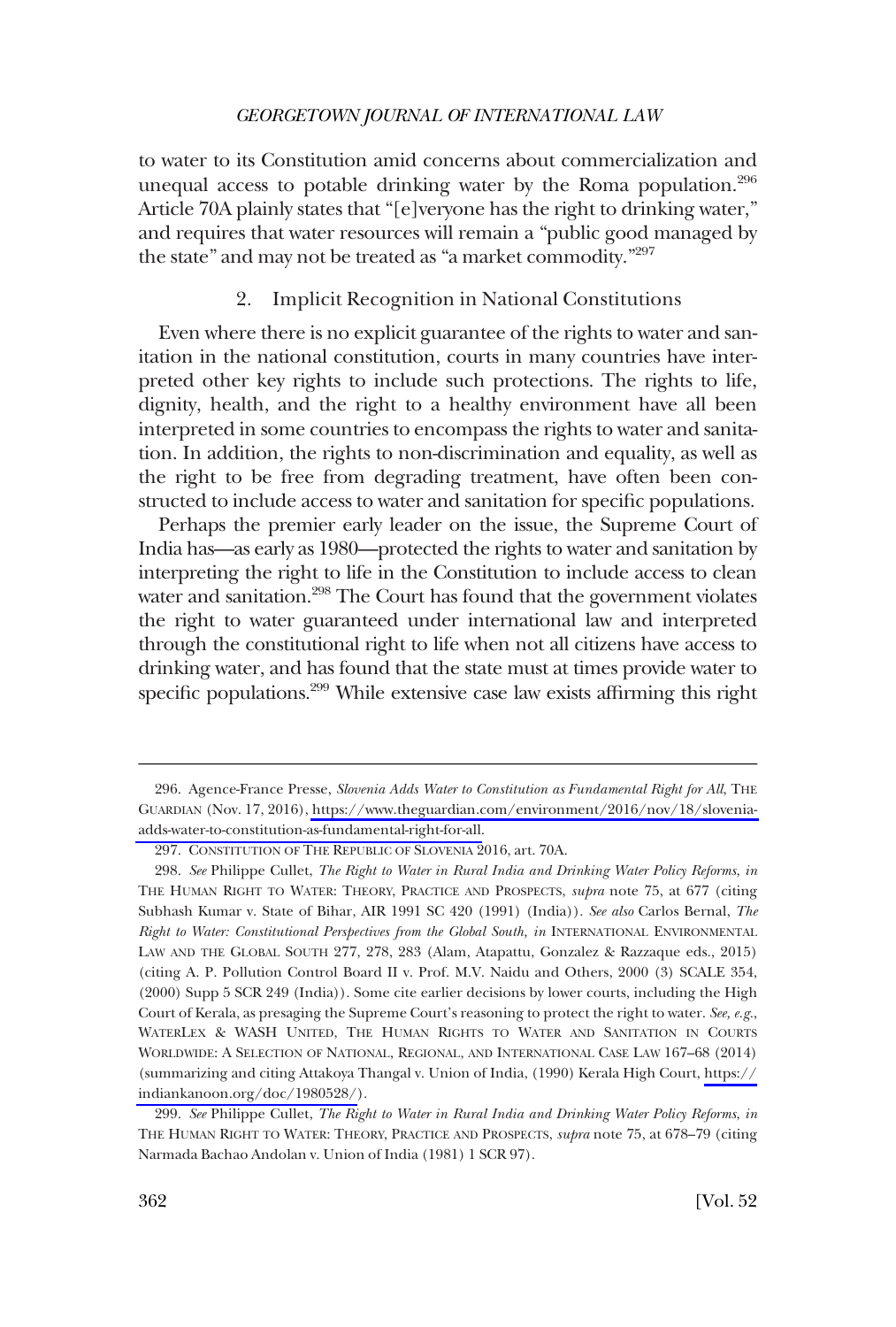(one database counts more than 1000 such cases), the Supreme Court has also accepted government limitations and referred to the concept of progressive realization in ensuring availability, accessibility, and affordability of water for household use. $300$  With respect to sanitation, the Supreme Court has repeatedly found the right to sanitation to be inherent in the right to life given the hazards posed by poor or nonexistent sanitation systems.<sup>301</sup> Case law has focused on the duties of the state to provide toilets for informal settlements, $302$  to end open defecation and manual scavenging, to advance the dignity of sanitation workers, and to ensure decent facilities in public institutions.<sup>303</sup> For example, the Court has interpreted the right to education to include the obligation on government to ensure both toilets and drinking water facilities in all schools—public and private, rural and urban. $304$  While the right to water and sanitation have been strongly embraced by the Courts, Indian policy—one focused on the individual right—has, in recent years, shifted toward "efficiency rather than equality," and from a right toward an economic good.<sup>305</sup>

In Pakistan, the Supreme Court found the right to water to be inherent in the constitutional right to life in 1994, holding that "[t]he right to have unpolluted water is the right of every person wherever he lives."<sup>306</sup> NGOs argue that the right is also inherent in the Constitution's provision on promotion of social and economic well-being of the people.<sup>307</sup> In *Human Rights Case No. 9*, the Supreme Court ordered repairs when the Karachi Administration Women's Welfare Society sought relief from

<sup>300.</sup> *See* Brunner, Mishra, Sakthivel, Starkl & Tschohl, *supra* note 275, at 425–26.

<sup>301.</sup> *See* Sujith Koonan, *Right to Sanitation in India: Nature and Scope*, *in* RIGHT TO SANITATION IN INDIA: NATURE, SCOPE AND VOICES FROM THE MARGINS 1, 6–11 (K.J. Joy & Sarita Bhagat eds., 2016) (discussing, *inter alia,* Virender Gaur v. State of Haryana, (1995) 2 SCC 577 (India)).

<sup>302.</sup> THE HUMAN RIGHT TO WATER: THEORY, PRACTICE AND PROSPECTS, *supra* note 75, at 355 (citing Municipal Council, Ratlam v. Shri Vardichand & Others AIR 1980 SC 1622).

<sup>303.</sup> *See* Koonan, *Right to Sanitation in India*, *supra* note 301, at 9.

<sup>304.</sup> *See* WATERLEX & WASH UNITED, *supra* note 298, at 161–63 (describing and citing Environment & Consumer Protection Foundation v. Delhi Administration & Others, 2011 (1) SCALE 709 (India)).

<sup>305.</sup> *See* Philippe Cullet, *The Right to Water in Rural India and Drinking Water Policy Reforms*, *in*  THE HUMAN RIGHT TO WATER: THEORY, PRACTICE AND PROSPECTS, *supra* note 75, at 690–93.

<sup>306.</sup> West Pakistan Salt Miners Labour Union v. Director, Industries and Mineral Development, (1994) 1994 SCMR 2061 (Pak.).

*See The State of Economic, Social, and Cultural Rights in Pakistan: A Joint Civil Society Shadow*  307. *Report on Economic, Social and Cultural Rights*, COAL. FOR ALTERNATE REP. ON THE INT'L COVENANT ON ECON., SOC., AND CULTURAL RTS. 34–36 (2017), [https://tbinternet.ohchr.org/Treaties/](https://tbinternet.ohchr.org/Treaties/CESCR/Shared%20Documents/PAK/INT_CESCR_CSS_PAK_27229_E.pdf)  [CESCR/Shared%20Documents/PAK/INT\\_CESCR\\_CSS\\_PAK\\_27229\\_E.pdf.](https://tbinternet.ohchr.org/Treaties/CESCR/Shared%20Documents/PAK/INT_CESCR_CSS_PAK_27229_E.pdf)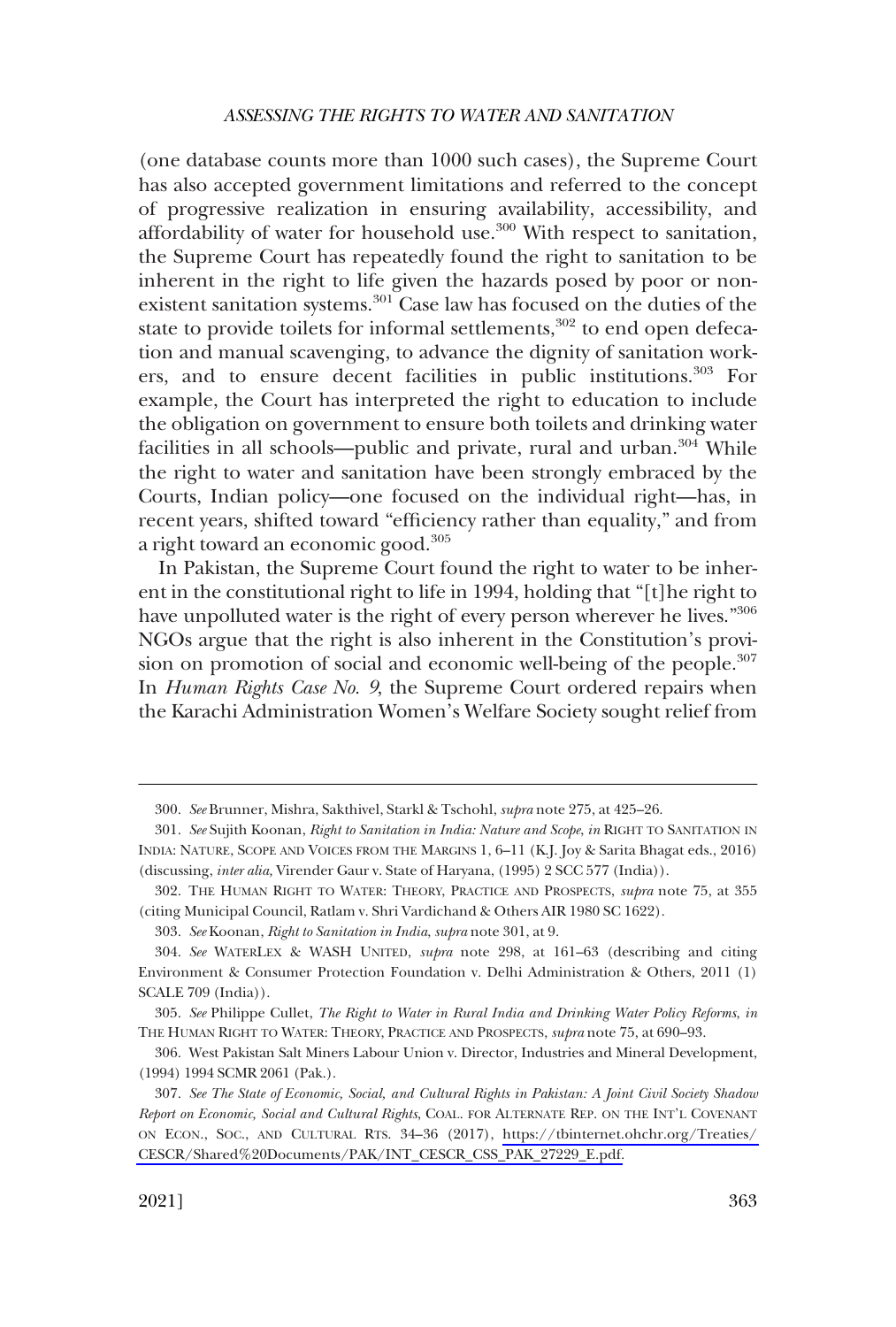contamination of drinking water resulting from the use of open storm water drains for disposal of sewage.<sup>308</sup> However, analysis shows that the recognition of this right has not routinely translated into clear obligations for state actors.<sup>309</sup>

While a constitutional right to water has not been fully embraced by the courts in Bangladesh, a widespread arsenic problem—introduced into the drinking water through internationally-financed tubewells identified in the 1990s and not adequately addressed into the early 2000s, advanced the right as an urgent matter.<sup>310</sup> While efforts to hold the international actors responsible in the U.K. courts ultimately failed, $311$  in 2007, the Supreme Court of Bangladesh found that the Constitution's provision on the right to life, read in conjunction with the ICESCR's provisions on the right to health, entails a state obligation to provide safe drinking water, which in turn required immediate action to remedy the arsenic problem.<sup>312</sup>

European states have moved toward accepting the human right to water, especially as it relates to the EU's external (foreign aid) relations. EU member states do not, however, take a uniform approach to the right to water inside their borders. Some European states approach water as a public good; others have allowed its commodification; others see water rights as property rights; and some have recognized a human right to water.<sup>313</sup> For an example of the latter, the Belgian Constitutional Court determined in 1998 that the right to potable water is inherent in the constitutional guarantee of the right to life with dignity, which itself includes the right to health care, decent accommodation, and a healthy environment.<sup>314</sup> While potable water and sanitation services are broadly available to the vast majority of those living within EU member states, "physical and equal accessibility for all, and especially for socially disadvantaged groups like poorer households and

<sup>308.</sup> THE HUMAN RIGHT TO WATER: THEORY, PRACTICE AND PROSPECTS, *supra* note 75, at 392–93 (citing *Human Rights Case No. 9-K/1992* (unreported judgment)).

*See id. See also* Sikander Ahmed Shah, *The Right to Water*, DAWN (May 2, 2016), [https://](https://www.dawn.com/news/1255703) 309. [www.dawn.com/news/1255703.](https://www.dawn.com/news/1255703)

<sup>310.</sup> *See* Peter J. Atkins, M. Manzurul Hassan & Christine E. Dunn, *Toxic Torts: Arsenic Poisoning in Bangladesh and the Legal Geographies of Responsibility*, 31 TRANSACTIONS INST. BRITISH GEOGRAPHERS 272 (2006).

<sup>311.</sup> The U.K. courts threw out a case brought by victims of arsenic poisoning against a firm that carried out research relied upon when installing tubewells that failed to assess the presence of arsenic, finding no relevant duty of care. *See* Sutradhar v. Nat. Env't Research Council [2006] UKHL 33 (U.K.).

<sup>312.</sup> Rabia Bhuiyan, M.P. v. Ministry of Local Gov't & Rural Dev., (2007) 27 BLD (AD) 261 (Bangl.).

<sup>313.</sup> MARLEEN VAN RIJSWICK & HERMAN HAVEKES, EUROPEAN AND DUTCH WATER LAW (2012).

<sup>314.</sup> CC [Constitutional Court], Apr. 1, 1998, n 36/98, ¶¶. B.4.3, B.7.2.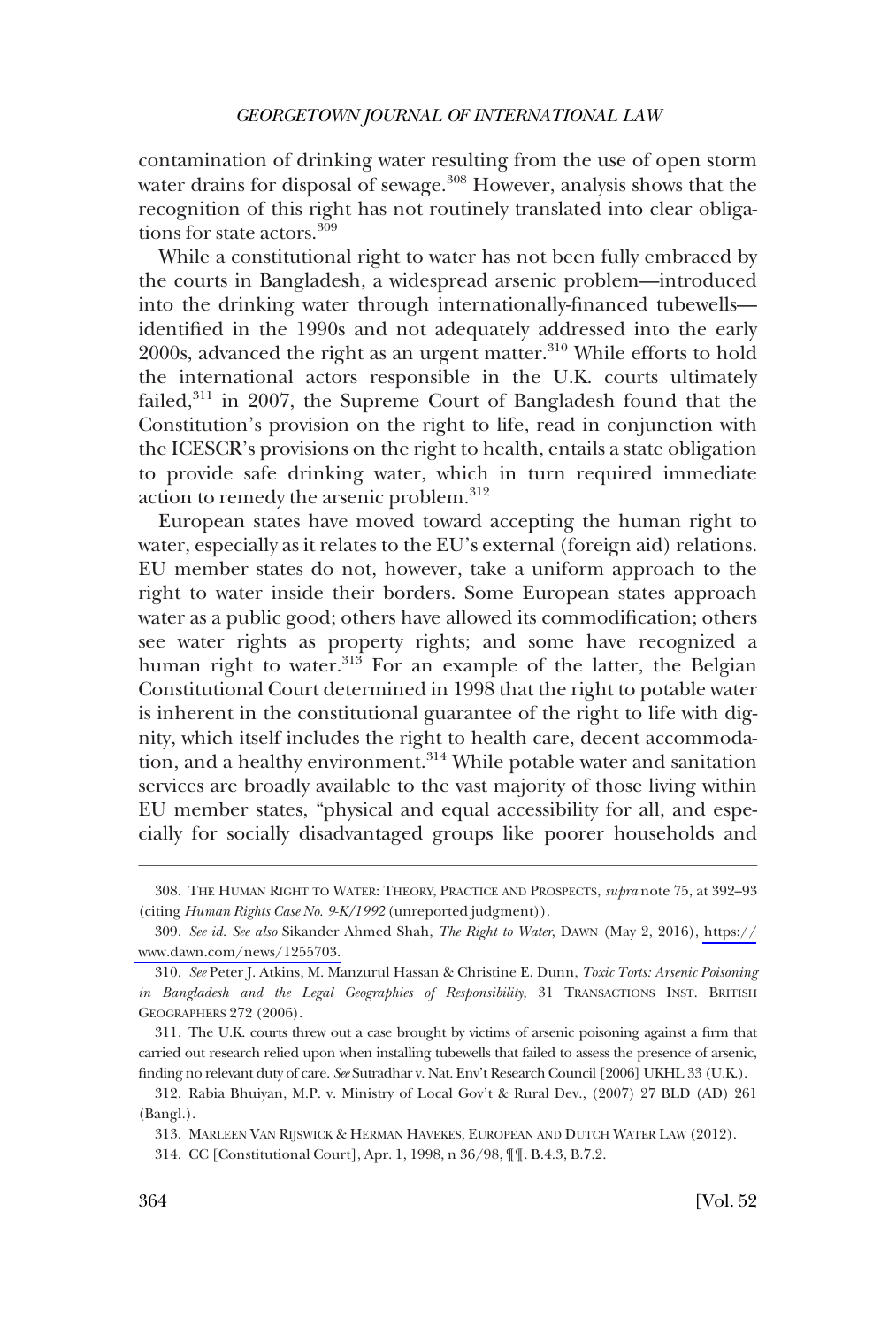homeless people, but also for those who are travelling, as well as provisions with regard to price setting" are lacking.<sup>315</sup> The EU itself has not embraced a rights-based approach to regulating water inside the Union.<sup>316</sup> Instead, while water—including drinking water—has long been a subject of regulation by the EU, these regulations have tended to take a technocratic approach, embracing both public and private provision, and only recently have they included key rights elements like robust citizen participation.<sup>317</sup> Some scholars argue that, although EU water agreements and human rights conventions do not explicitly recognize the right to water, "the existence of such a right can be deduced from EU law" since the assemblage of human rights and water rights together with EU member states' human rights obligations functionally cover the key aspects of the human right to water.<sup>318</sup> Recent efforts by public unions and civil society organizations have focused on advancing the full and explicit embrace of the right to water as applicable inside the EU.319 Of course, all EU member states—as well as the broader Council of Europe member states—are subject to the supervision of the European Court of Human Rights (ECtHR), and some are also subject to the findings of the European Committee of Social Rights.

The ECtHR has found some aspects of the rights to water and sanitation to be inherently protected by fundamental civil and political rights included in the European Convention on Human Rights. Specifically, the Court has held that the protection against inhuman or degrading treatment and torture requires that detainees are provided with potable water and basic sanitation<sup>320</sup> and that a state's failure to protect well water from company pollution could amount to a breach of procedural rights $321$ 

<sup>315.</sup> VAN RIJSWICK & HAVEKES, *supra* note 313, at 49.

<sup>316.</sup> *See* EMANUELE LOBINA, COMMENTARY ON THE EUROPEAN COMMISSION'S "STUDY ON WATER SERVICES IN SELECTED MEMBER STATES" (2018).

<sup>317.</sup> Lovisa Hagberg, *Participation Under Administrative Rationality: Implementing the EU Water Framework Directive in Forestry*, *in* ENVIRONMENTAL POLITICS AND DELIBERATIVE DEMOCRACY EXAMINING THE PROMISE OF NEW MODES OF GOVERNANCE 123, 123-24 (Karin Bäckstrand, Jamil Kahn, Annica Kronsell & Eva Lövbrand eds., 2010).

<sup>318.</sup> VAN RIJSWICK & HAVEKES, *supra* note 313, at 25–26.

<sup>319.</sup> *See* LOBINA, *supra* note 316.

*See, e.g.,* Marian Stoicescu v. Romania, App. No. 12934/02, ¶¶ 22–25 (2009), [http://](http://hudoc.echr.coe.int/eng?i=001-93543) 320. [hudoc.echr.coe.int/eng?i=001-93543;](http://hudoc.echr.coe.int/eng?i=001-93543) Tadevosyan v. Armenia, App. No. 41698/04, ¶¶ 49–59 (2009), [http://hudoc.echr.coe.int/eng?i=001-89969.](http://hudoc.echr.coe.int/eng?i=001-89969)

<sup>321.</sup>  *See* Zander v. Sweden, App. No. 14282/88, ¶ 43 (1993), [https://www.informea.org/sites/](https://www.informea.org/sites/default/files/court-decisions/COU-157042.pdf) [default/files/court-decisions/COU-157042.pdf.](https://www.informea.org/sites/default/files/court-decisions/COU-157042.pdf) This case has been followed by numerous similar cases with similar reasoning. *See* Katharina Franziska Braig, *The European Court of Human Rights and the Right to Clean Water and Sanitation*, 20 WATER POL'Y 282–307 (2018) (citing COUNCIL OF EUROPE, MANUAL ON HUMAN RIGHTS AND THE ENVIRONMENT (2d ed., 2012)).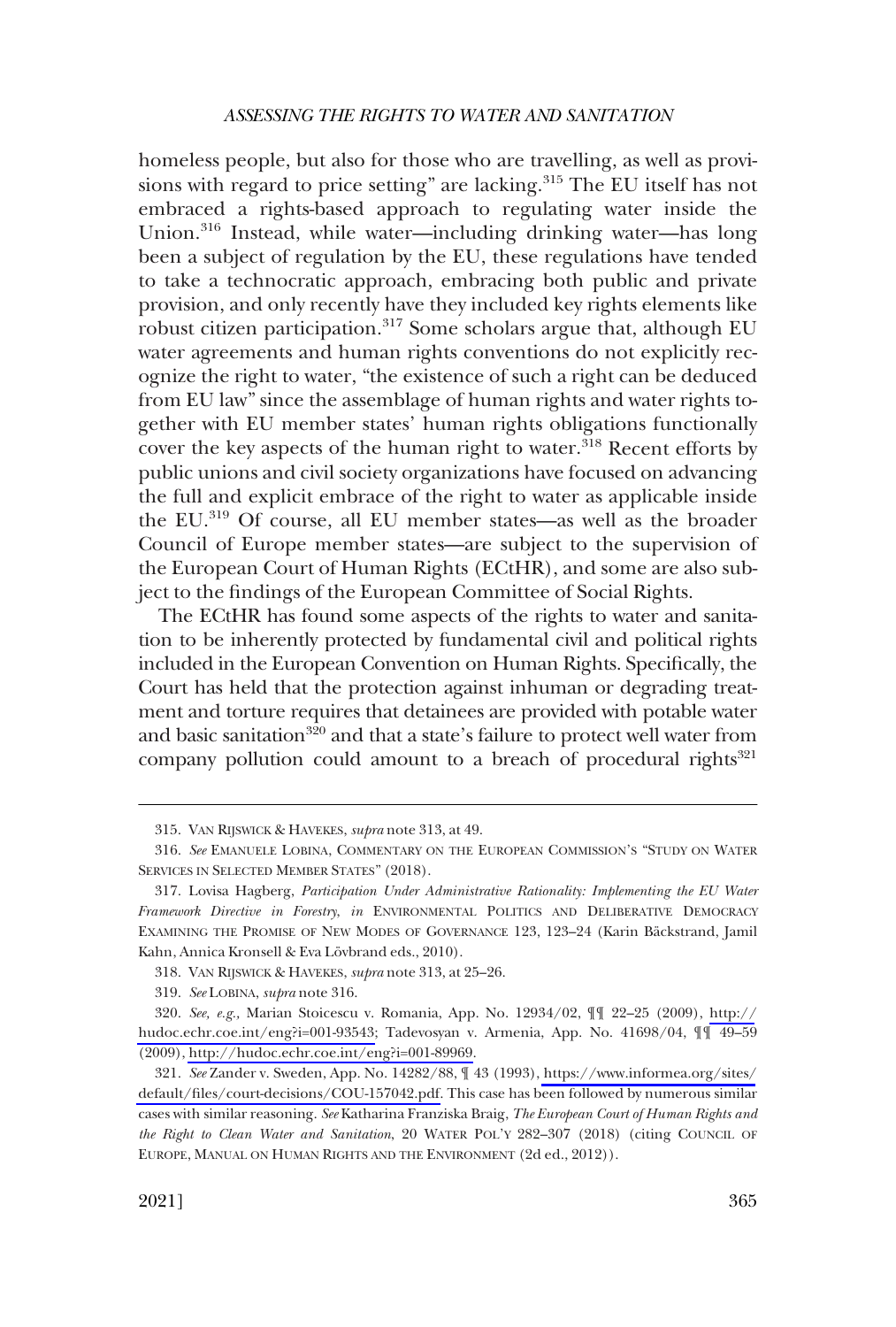or—if severe enough—the right to respect for private and family life.<sup>322</sup> It is striking that—despite intense inequalities in access to water and sanitation for minorities in Europe, especially Roma communities, the ECtHR has been equivocal on the matter of discrimination in access to water and sanitation.<sup>323</sup> The European Committee of Social Rights has been more active on this front, finding that the right to adequate housing requires access to safe water and sanitation facilities, and that both the right to adequate housing and the right to non-discrimination are breached when marginalized communities are not provided adequate water and sanitation facilities.<sup>324</sup> The Committee has also found that the right to health imposes obligations on states to effectively manage water resources and prevent pollution by industrial waste.<sup>325</sup>

The water situation in Israel and Palestine is starkly divided: the majority population in Israel enjoys access to water and sanitation, but those in the occupied territories of Palestine (OPT)—where water is controlled by the government of Israel—face enormous hurdles and most do not have access to sufficient, safe, or affordable water and sanitation.326 Although the Supreme Court in 2011 cited GC 15 to find a right to water inherent in the right to human dignity protected by Israel's Basic Law: Human Dignity and Freedom,<sup>327</sup> this decision has not

[KHdGCCVQQFjABegQIAhAD&url=https%3A%2F%2Fhudoc.echr.coe.int%2Fapp%](https://www.google.com/url?sa=t&rct=j&q=&esrc=s&source=web&cd=&ved=2ahUKEwj2k9OiyovvAhUwc98KHdGCCVQQFjABegQIAhAD&url=https%3A%2F%2Fhudoc.echr.coe.int%2Fapp%2Fconversion%2Fpdf%2F%3Flibrary%3DECHR%26id%3D003-2615810-2848789%26filename%3D003-2615810-2848789.pdf%26TID%3Dthkbhnilzk&usg=AOvVaw2SHqF3V_aL02PM6GHND2yI) 

<sup>322.</sup> See, e.g., Tătar v. Romania, App. No. 67021/01,  $\P$ 101 (2009), [https://www.google.com/](https://www.google.com/url?sa=t&rct=j&q=&esrc=s&source=web&cd=&ved=2ahUKEwj2k9OiyovvAhUwc98KHdGCCVQQFjABegQIAhAD&url=https%3A%2F%2Fhudoc.echr.coe.int%2Fapp%2Fconversion%2Fpdf%2F%3Flibrary%3DECHR%26id%3D003-2615810-2848789%26filename%3D003-2615810-2848789.pdf%26TID%3Dthkbhnilzk&usg=AOvVaw2SHqF3V_aL02PM6GHND2yI) [url?sa=t&rct=j&q=&esrc=s&source=web&cd=&ved=2ahUKEwj2k9OiyovvAhUwc98](https://www.google.com/url?sa=t&rct=j&q=&esrc=s&source=web&cd=&ved=2ahUKEwj2k9OiyovvAhUwc98KHdGCCVQQFjABegQIAhAD&url=https%3A%2F%2Fhudoc.echr.coe.int%2Fapp%2Fconversion%2Fpdf%2F%3Flibrary%3DECHR%26id%3D003-2615810-2848789%26filename%3D003-2615810-2848789.pdf%26TID%3Dthkbhnilzk&usg=AOvVaw2SHqF3V_aL02PM6GHND2yI) 

[<sup>2</sup>Fconversion%2Fpdf%2F%3Flibrary%3DECHR%26id%3D003-2615810-2848789%26filename%](https://www.google.com/url?sa=t&rct=j&q=&esrc=s&source=web&cd=&ved=2ahUKEwj2k9OiyovvAhUwc98KHdGCCVQQFjABegQIAhAD&url=https%3A%2F%2Fhudoc.echr.coe.int%2Fapp%2Fconversion%2Fpdf%2F%3Flibrary%3DECHR%26id%3D003-2615810-2848789%26filename%3D003-2615810-2848789.pdf%26TID%3Dthkbhnilzk&usg=AOvVaw2SHqF3V_aL02PM6GHND2yI) [3D003-2615810-2848789.pdf%26TID%3Dthkbhnilzk&usg=](https://www.google.com/url?sa=t&rct=j&q=&esrc=s&source=web&cd=&ved=2ahUKEwj2k9OiyovvAhUwc98KHdGCCVQQFjABegQIAhAD&url=https%3A%2F%2Fhudoc.echr.coe.int%2Fapp%2Fconversion%2Fpdf%2F%3Flibrary%3DECHR%26id%3D003-2615810-2848789%26filename%3D003-2615810-2848789.pdf%26TID%3Dthkbhnilzk&usg=AOvVaw2SHqF3V_aL02PM6GHND2yI) 

[AOvVaw2SHqF3V\\_aL02PM6GHND2yI;](https://www.google.com/url?sa=t&rct=j&q=&esrc=s&source=web&cd=&ved=2ahUKEwj2k9OiyovvAhUwc98KHdGCCVQQFjABegQIAhAD&url=https%3A%2F%2Fhudoc.echr.coe.int%2Fapp%2Fconversion%2Fpdf%2F%3Flibrary%3DECHR%26id%3D003-2615810-2848789%26filename%3D003-2615810-2848789.pdf%26TID%3Dthkbhnilzk&usg=AOvVaw2SHqF3V_aL02PM6GHND2yI) Dubetska v. Ukraine, App. No. 30499/03 (2011), [http://](http://hudoc.echr.coe.int/eng?i=001-103273) [hudoc.echr.coe.int/eng?i=001-103273;](http://hudoc.echr.coe.int/eng?i=001-103273) Dzemyuk v. Ukraine, App. No. 42488/02, ¶¶ 91–92 (2014), [http://hudoc.echr.coe.int/eng?i=001-146357.](http://hudoc.echr.coe.int/eng?i=001-146357)

<sup>323.</sup> For a discussion of this issue, see Braig, *supra* note 321, at 297 (finding that the Court has rarely addressed these issues and that relevant case law is "inconclusive and scarce").

<sup>324.</sup> Eur. Roma Rts. Ctr. v. Italy, Complaint No. 27/2004, Decision on the Merits, EUR. COMM. SOC. RTS., ¶ 35 (Dec. 7, 2005),<http://hudoc.esc.coe.int/eng/?i=cc-27-2004-dmerits-en>.

<sup>325.</sup> Int'l Fed'n Hum. Rts. (FIDH) v. Greece, Complaint No. 72/2011, Decision on the Merits, EUR. COMM. SOC. RTS., ¶¶ 143–54 (Jan. 23, 2013), [http://hudoc.esc.coe.int/eng/?i=cc-72-2011](http://hudoc.esc.coe.int/eng/?i=cc-72-2011-dmerits-en) [dmerits-en](http://hudoc.esc.coe.int/eng/?i=cc-72-2011-dmerits-en).

<sup>326.</sup> U.N. Secretary-General, *Rep. of the Special Rapporteur on the Situation of Hum. Rts. In the Palestinian Territories Occupied Since 1967, Hum. Rts. Situation in the Occupied Palestinian Territory Including E. Jerusalem, with a Focus on Access on Water and Env't Degradation*, ¶¶ 26–28, 41–55, U.N. Doc. A/HRC/40/73 (May 30, 2019).

<sup>327.</sup> *See* Sharmila L. Murthy, Mark Williams & Elisha Baskin, *The Human Right to Water in Israel: A Case Study of the Unrecognized Bedouin Villages in the Negev*, 46 ISR. L. REV. 25, 29–30, 32–33 (2013) (discussing CA 9535/06 Abadallah Abu Massad v. Water Comm'r & Israel Lands Admin. unreported judgement (June 5, 2011) (Isr.)).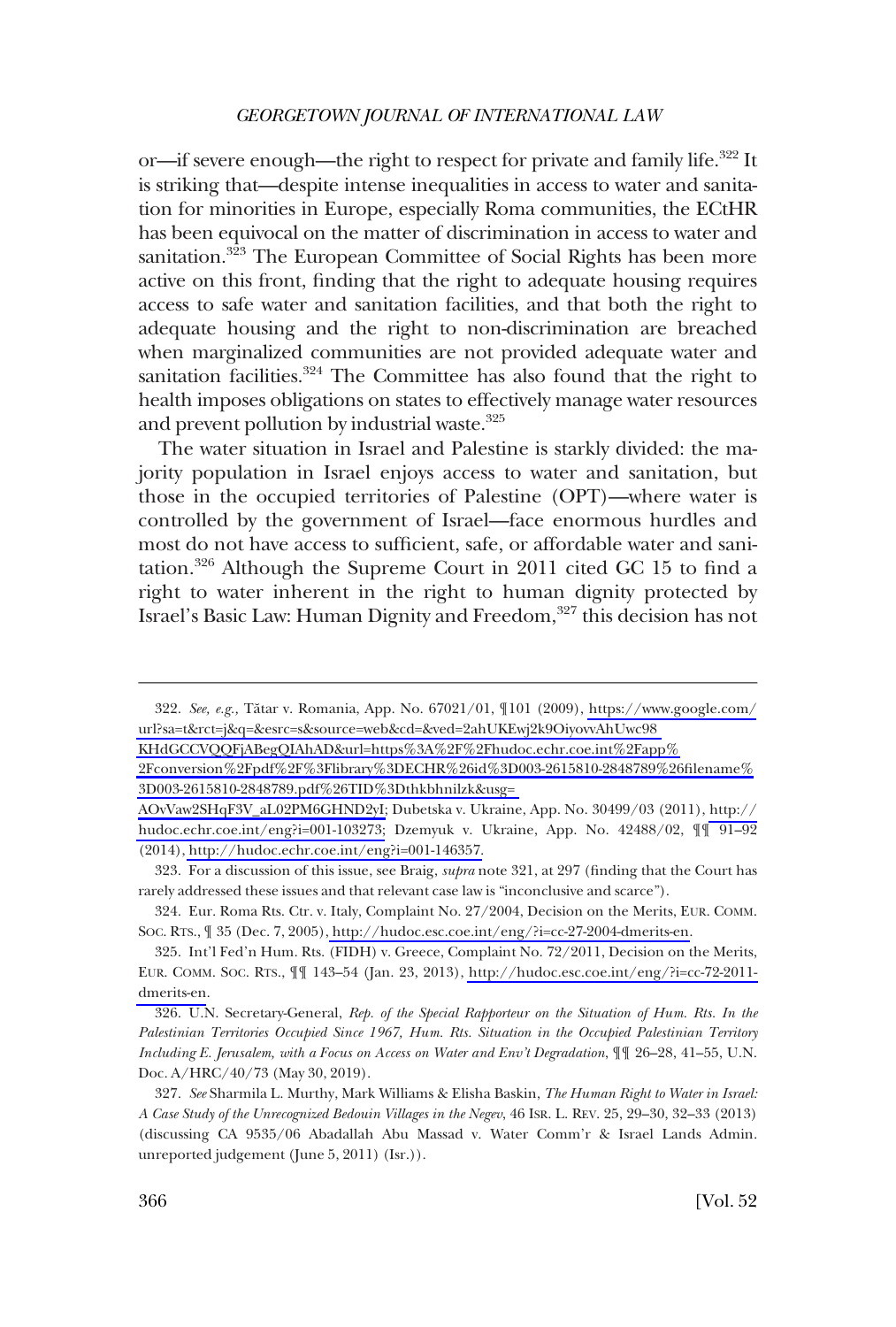been applied to protect the rights of those living in the OPT. The Court's decision, which held that Bedouin villages that were considered "illegal" under Israeli law were nonetheless entitled to access to drinking water,328 could have had broad impacts if it were applied to the OPT.

In the United States, Canada, and Australia, the human right to water is not recognized in the national constitutions. Although each of these countries boasts near-universal access to water and sanitation at the aggregate level, the reality is more complex, with Indigenous, ethnic minority, and unhoused populations experiencing significant obstacles. The human right to water is not recognized by the Constitution or courts of the United States, and the United States has not ratified the ICESCR. While a recent federal court decision found, concerning the right to water, that "[a] right of this nature is not rooted in our nation's traditions or implicit in the concept of ordered liberty,"329 Murthy has argued that "access to water for drinking, hygiene, and sanitation could be protected under the right to life" in the U.S. Constitution.<sup>330</sup> Such a right would advance growing cries for justice from water rights advocates<sup>331</sup> fighting shut-offs for non-payment in cities, Native Americans asserting their rights to water as Indigenous peoples, and underserved and marginalized communities (such as unhoused people, Black communities, poor rural white communities, and immigrant communities in unincorporated *colonias*) who seek the potable water and sanitation services that majority communities take for granted.<sup>332</sup> Thus far, such arguments have met with little success in the federal courts.<sup>333</sup> With little hope of a broad embrace of the rights to water and sanitation by the federal government, advocates have organized state and local strategies to legislate protection of the right, 334

<sup>328.</sup> *See id.* 

<sup>329.</sup> *In re* City of Detroit, 841 F.3d 684, 700 (6th Cir. 2016).

Sharmila L. Murthy, *A New Constitutive Commitment to Water*, 36 B.C. J.L. & SOC. JUST. 159 330. (2016), [http://lawdigitalcommons.bc.edu/jlsj/vol36/iss2/2.](http://lawdigitalcommons.bc.edu/jlsj/vol36/iss2/2)

*See generally* Kevin Murray & Sara Kominers, *The Human Right to Water in the United States: A*  331. *Primer for Lawyers and Community Leaders*, THE PROGRAM ON HUM. RTS.& GLOBAL ECON. (2015), [https://www.northeastern.edu/law/pdfs/academics/phrge/water-primer.pdf.](https://www.northeastern.edu/law/pdfs/academics/phrge/water-primer.pdf)

*See* DIG DEEP & US WATER ALLIANCE, CLOSING THE WATER ACCESS GAP IN THE UNITED STATES: 332. A NATIONAL ACTION PLAN (2020), [http://closethewatergap.org/wp-content/uploads/2020/03/Dig-](http://closethewatergap.org/wp-content/uploads/2020/03/Dig-Deep_Closing-the-Water-Access-Gap-in-the-United-States_DIGITAL_compressed.pdf)[Deep\\_Closing-the-Water-Access-Gap-in-the-United-States\\_DIGITAL\\_compressed.pdf.](http://closethewatergap.org/wp-content/uploads/2020/03/Dig-Deep_Closing-the-Water-Access-Gap-in-the-United-States_DIGITAL_compressed.pdf)

<sup>333.</sup> For example, following a legal challenge concerning water shut-offs in Detroit, a federal District Court affirmed an earlier holding by a U.S. bankruptcy court, which had found that "there is no constitutional or fundamental right . . . to affordable water service." *In re* City of Detroit, 841 F.3d at 699.

<sup>334.</sup> Inga Winkler & Catherine Coleman Flowers, *"America's Dirty Secret": The Human Right to Sanitation in Alabama's Black Belt*, 49 COLUM. HUM. RTS. L. REV. 181, 204, 224–25 (2017).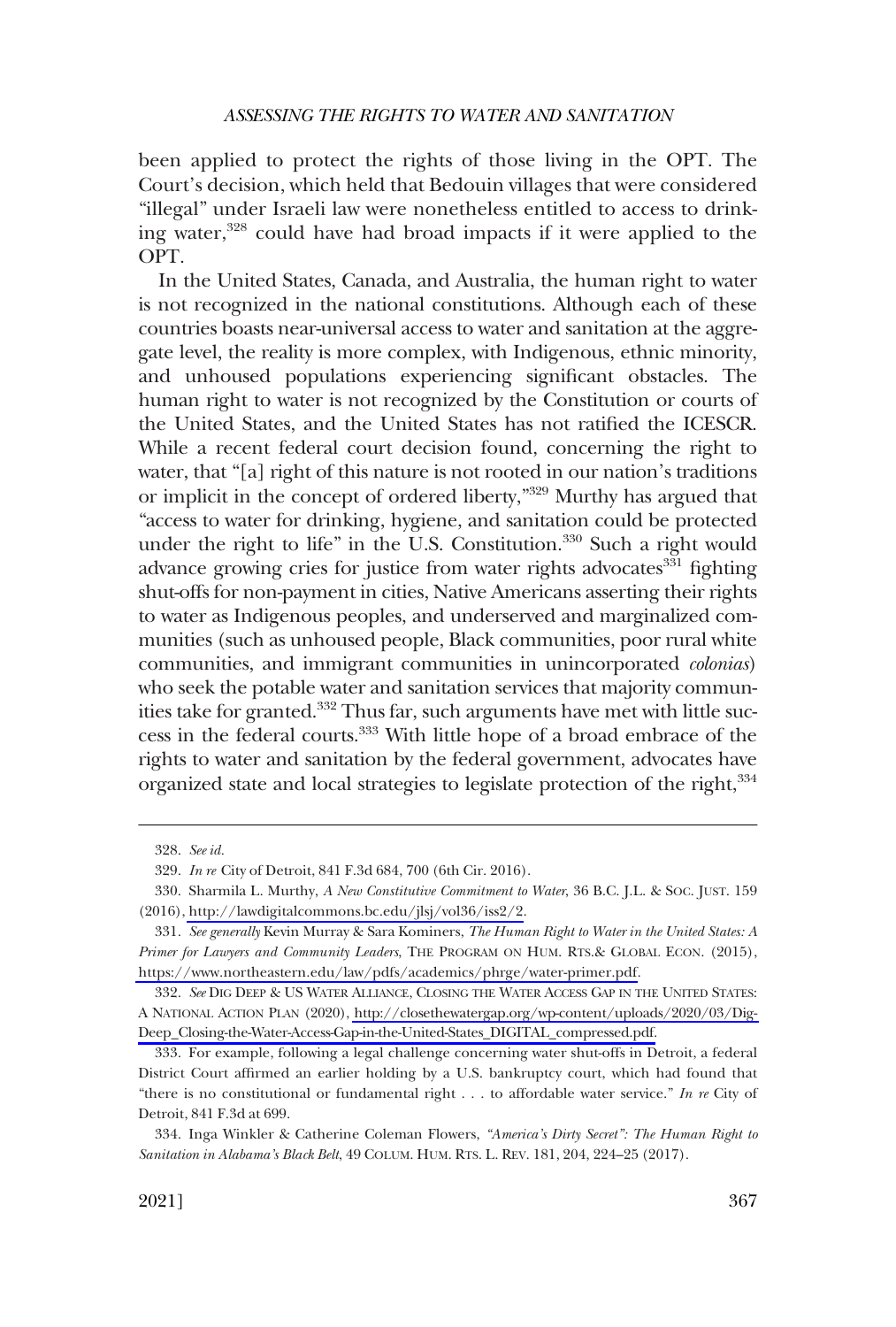with California's Water Code's declaration of a right to "safe, clean, affordable and accessible water" serving as an inspiring example.335

The human right to water and sanitation are not recognized as such under Canadian law, though the province of Quebec has recognized the right to water via statute, and more than 150 municipalities have passed declarations recognizing the right.<sup>336</sup> Although Canada has ratified the ICESCR, the government of Canada long opposed recognition of the right in international fora, concerned that other states might seek to extract some of Canada's abundant fresh water,<sup>337</sup> but finally signaled its embrace of the right in 2012.<sup>338</sup> While access to water and sanitation is touted as being nearly universal in Canada, "the water supplied to many First Nations communities on lands known as reserves is contaminated, hard to access, or at risk due to faulty treatment systems."<sup>339</sup> Water justice advocates and First Nations representatives have called on the government of Canada—which has pledged to improve water for First Nations significantly by  $2021^{340}$ —to implement the human right to water in full and without discrimination.<sup>341</sup>

In Australia, there is no constitutional recognition of the human right to water. The country has ratified the ICESCR and the Attorney General's Office advises the public sector that the right is relevant in Australia.<sup>342</sup> However, as Van Koppen has written, "the water rights of minority indigenous peoples [have been] weakened or completely

<sup>335.</sup> CAL. OFF. ENVT'L. HEALTH HAZARD ASSESSMENT, THE HUMAN RIGHT TO WATER IN CALIFORNIA (2019), <https://oehha.ca.gov/water/report/human-right-water-california>.

<sup>336.</sup> Human Right to Water, OUR LIVING WATERS, https://www.ourlivingwaters.ca/human\_ [right\\_to\\_water](https://www.ourlivingwaters.ca/human_right_to_water) (last visited Nov. 17, 2020).

*See* Cristy Clark, *Why Didn't Australia Support the Human Right to Water?*, ABC NEWS (Aug. 1, 337. 2010), [https://www.abc.net.au/news/2010-08-02/35644.](https://www.abc.net.au/news/2010-08-02/35644)

*Canadian Recognition of Human Rights to Water and Sanitation Must be Followed by Action*, 338. AMNESTY INT'L (June 12, 2012), [https://www.amnesty.ca/news/news-item/canadian-recognition](https://www.amnesty.ca/news/news-item/canadian-recognition-of-human-rights-to-water-and-sanitation-must-be-followed-by-acti)[of-human-rights-to-water-and-sanitation-must-be-followed-by-acti.](https://www.amnesty.ca/news/news-item/canadian-recognition-of-human-rights-to-water-and-sanitation-must-be-followed-by-acti)

<sup>339.</sup> Make It Safe: Canada's Obligation to End the First Nations Water Crisis, HUM. RTS. WATCH, (June 7, 2016), [https://www.hrw.org/report/2016/06/07/make-it-safe/canadas-obligation-end](https://www.hrw.org/report/2016/06/07/make-it-safe/canadas-obligation-end-first-nations-water-crisis)[first-nations-water-crisis.](https://www.hrw.org/report/2016/06/07/make-it-safe/canadas-obligation-end-first-nations-water-crisis)

<sup>340.</sup> U.N. Human Rights Council, *National Report Submitted in Accordance with Paragraph 5 of the Annex to Human Rights Council Resolution 16/21*, ¶¶ 30–31, U.N. Doc. A/HRC/WG.6/30/CAN/1 (Apr. 3, 2018).

<sup>341.</sup> See THE DAVID SUZUKI FOUND. & THE COUNCIL OF CANADIANS, GLASS HALF EMPTY? YEAR 1 PROGRESS TOWARD RESOLVING DRINKING WATER ADVISORIES IN NINE FIRST NATIONS IN ONTARIO (2017),<https://www.amnesty.ca/sites/default/files/DWA%20report%20-%20Feb%209.pdf>.

<sup>342.</sup> AUSTL. GOV'T ATTORNEY-GEN.'S DEP'T, RIGHT TO AN ADEQUATE STANDARD OF LIVING, INCLUDING FOOD, WATER AND HOUSING, [https://www.ag.gov.au/RightsAndProtections/Human](https://www.ag.gov.au/RightsAndProtections/HumanRights/Human-rights-scrutiny/PublicSectorGuidanceSheets/Pages/Righttoanadequatestandardoflivingincludingfoodwaterandhousing.aspx)  [Rights/Human-rights-scrutiny/PublicSectorGuidanceSheets/Pages/Righttoanadequatestandardof](https://www.ag.gov.au/RightsAndProtections/HumanRights/Human-rights-scrutiny/PublicSectorGuidanceSheets/Pages/Righttoanadequatestandardoflivingincludingfoodwaterandhousing.aspx)  [livingincludingfoodwaterandhousing.aspx \(](https://www.ag.gov.au/RightsAndProtections/HumanRights/Human-rights-scrutiny/PublicSectorGuidanceSheets/Pages/Righttoanadequatestandardoflivingincludingfoodwaterandhousing.aspx)last visited Nov. 17, 2020).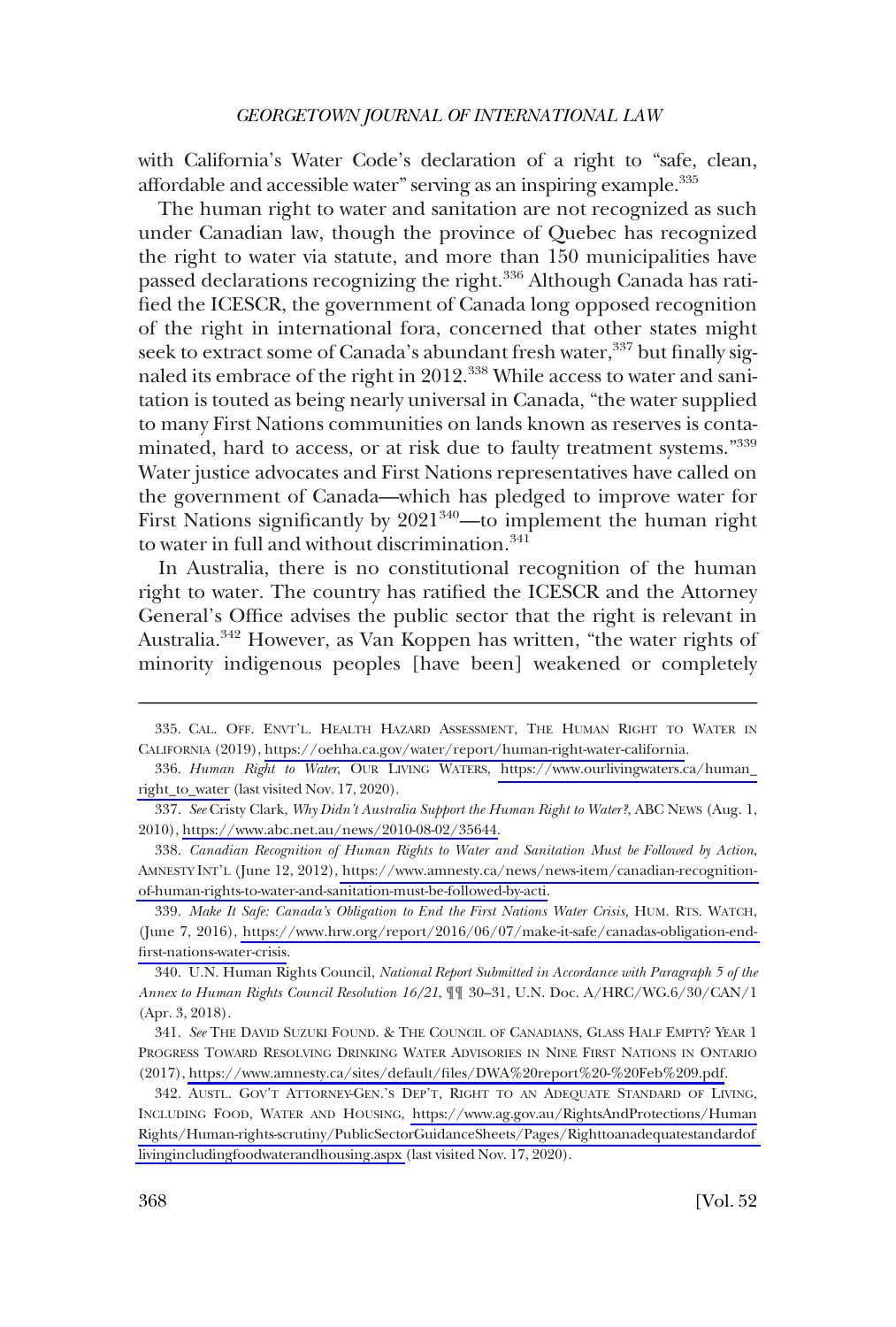ignored."343 While access to water and sanitation is excellent for the majority of Australians, in many Indigenous communities, water is contaminated by heavy metals or pollutants from mining, agriculture and defense sites.<sup>344</sup>

Courts in numerous countries in Latin America have recognized the rights to water and sanitation. As early as 2002 in Argentina, lower courts have referred to the right to water in finding that water services could not be cut off due to non-payment.<sup>345</sup> Regarding the right to sanitation, a court provided temporary relief when lack of sanitation was found to threaten human health or the environment in one 2004 case.346 In 2014, the Supreme Court interpreted the right to health in the constitution to find that access to potable water is an essential, inalienable, and indivisible human right with a collective quality that cannot be commodified.<sup>347</sup> The Court has also found that the constitutional right to a healthy environment includes the obligation for the government to protect water resources in an integrated manner, and requires a paradigm shift from the traditional ownership model to encompass policies that take into account both supply and demand in managing this resource for the ages.<sup>348</sup> Specifically relying on the right to water, the Court articulated a "right to a water flow that ensures environmental restoration."<sup>349</sup>

In Colombia, although efforts to include the right to water as a human right in the Constitution failed,<sup>350</sup> addressing the drinking water needs of the population is specified as one of the "social

<sup>343.</sup> Barbara Van Koppen, *Water Allocation, Customary Practice and the Right to Water Rethinking the Regulatory Model*, in THE HUMAN RIGHT TO WATER: THEORY, PRACTICE AND PROSPECTS, *supra*  note 75, at 77.

*See* Nina Hall, *Water: Our Most Basic Human Right*, U. QUEENSL., [https://stories.uq.edu.au/](https://stories.uq.edu.au/small-change/water-our-most-basic-human-right/index.html) 344. [small-change/water-our-most-basic-human-right/index.html](https://stories.uq.edu.au/small-change/water-our-most-basic-human-right/index.html) (last visited Nov. 17, 2020).

<sup>345.</sup> *Usuarios y Consumidores en Defensa de sus Derechos Asociación Civil c Aguas del Gran Buenos Aires SA*, JUEZ DE PAZ 44.453 (2002) ().

<sup>346.</sup> Ibarrola, *Right to Sanitation*, *supra* note 114 (citing First Civil and Commercial Instance Court (City of Córdoba), 2004, DECISION NO. 500 MARCHISIO JOSE´ BAUTISTA Y OTROS V. SUPERIOR GOBIERNO DE LA PROVINCIA DE CÓRDOBA Y OTROS (Arg.)).

<sup>347.</sup> *See* Corte Suprema de Justicia de la Nación [CSJN] [National Supreme Court of Justice], 02/12/2014, "Kersich, Juan Gabriel y otros c. Aguas Bonaerenses S.A. y otros s/ amparo," La Ley [L.L.] (2015-A-413) (Arg.). Note that the Court cited to GC 15 in its decision.

<sup>348.</sup> Corte Suprema de Justicia de la Nación [CSJN] [National Supreme Court of Justice], 01/ 12/2017, "La Pampa, Provincia de el Mendoza, Provincia de si uso de aguas," La Ley [CSJ 243/ 2014] (50-L) /CS1 (Arg.).

<sup>349.</sup> Ricardo Lorenzetti, *The Conflict over the Atuel River in Argentina*, 48 Env't L. REP. 10220, 10222 (2018).

<sup>350.</sup> For a discussion, see Verónica Perera, *From Cochabamba to Colombia: Travelling Repertoires in Latin American Water Struggles, in* Sultana & Loftus, *supra* note 72, at 248–49.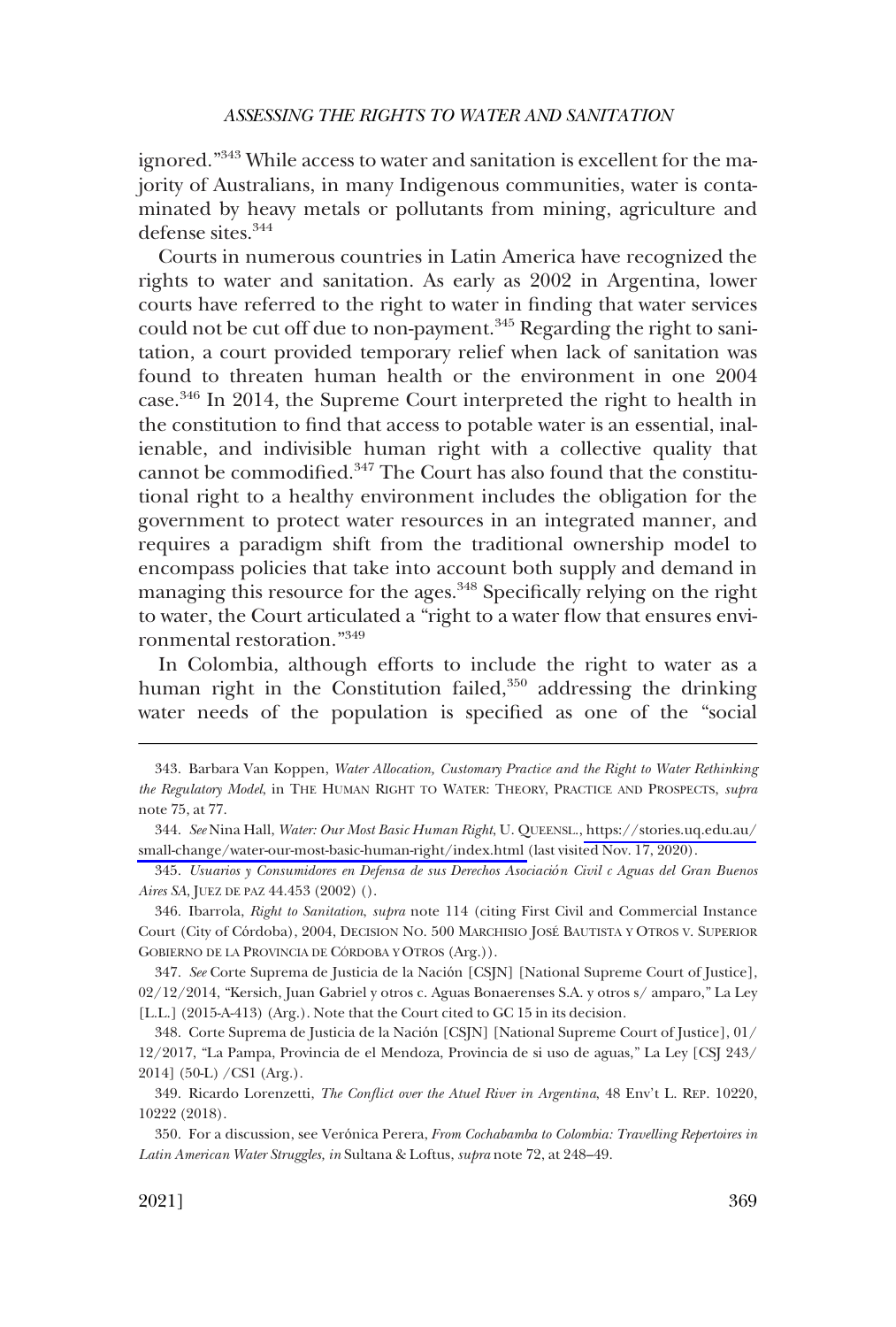purposes" of the state, and the Constitutional Court has developed a robust jurisprudence along several lines. $351$  In the 1990s, the Court identified water as an element of—or intimately connected to—rights explicitly protected in the Constitution.<sup>352</sup> In later years, the Court identified a "vital minimum" concerning water that must be guaranteed by the state. In 2004, the Constitutional Court found that persons displaced due to conflict must be ensured safe access to "essential food and potable water" for at least three months.<sup>353</sup> In 2007, the Court referred to GC 15 to interpret the right to water as a component of the constitutional rights to life with dignity and the right to health, finding that access to safe, potable water must be provided to those with vulnerable health conditions despite their inability to pay.354 In 2008, the Court held that the Colombian Constitution implicitly imposes an obligation on the state to adequately supervise sanitation services.<sup>355</sup> The Court has also made important findings concerning the rights of specific populations to water, including children,  $356$  detainees,  $357$  and Indigenous peoples, whose collective "right not to disappear" was interpreted in tandem with the right to water for each community member.<sup>358</sup> Over time, the Court has made clear that the right to water is fundamental on its own, not requiring derivation from other rights explicitly protected in the Constitution.<sup>359</sup> The specific contours of this

<sup>351.</sup> CONSTITUCIÓN POLÍTICA DE COLOMBIA DE [C.P.] art. 366.

<sup>352.</sup> See discussion in Bernaud, *supra* note 83, at 317, 319.

Corte Constitucional [C.C.] [Constitutional Court], enero 22, 2004, Sentencia T-025/04, 353. Gaceta de la Corte Constitucional [G.C.C.] (Colom.).

<sup>354.</sup> Corte Constitucional [C.C.] [Constitutional Court], abril 17, 2007, Sentencia T-70/07, Gaceta de la Corte Constitucional [G.C.C.] (Colom.).

<sup>355.</sup> Corte Constitucional [C.C.] [Constitutional Court], julio 31, 2008, Sentencia T-706/08, Gaceta de la Corte Constitucional [G.C.C.] (Colom.).

<sup>356.</sup> Corte Constitucional [C.C.] [Constitutional Court], febrero 15, 2010, Sentencia T-091/ 10, Gaceta de la Corte Constitucional [G.C.C.] (Colom.).

Corte Constitucional [C.C.] [Constitutional Court], febrero 14, 2013, Sentencia T-077/ 357. 13, Gaceta de la Corte Constitucional [G.C.C.] (Colom.).

<sup>358.</sup> See, e.g., Corte Constitucional [C.C.] [Constitutional Court], febrero 26, 2010, Sentencia T-143/10, Gaceta de la Corte Constitucional [G.C.C.] (¶ 5.4.1) (Colom.) ("cada miembro de los Pueblos Indígenas Achagua y Piapoco tiene el derecho fundamental a consumir agua potable, y los Pueblos por sı´ mismos tienen derecho a no desaparecer"). *See also* Corte Constitucional [C.C.] [Constitutional Court], agosto 5, 2017 Sentencia T-302/17, Gaceta de la Corte Constitucional [G.C.C.] (Colom.) (finding that the state must act, in part through ensuring potable water, to ensure that Indigenous children can enjoy survival rates in parity with other Colombian children).

<sup>359.</sup> See, e.g., Corte Constitucional [C.C.] [Constitutional Court], 25 mayo, 2010, Sentencia T-418/10, Gaceta de la Corte Constitucional [G.C.C.] (Colom.). For a discussion, see Mies Sutorius & Sonia Rodriguez, *La Fundamentalidad del Derecho al Agua en Colombia*, 35 REVISTA DERECHO DEL ESTADO 243 (2015).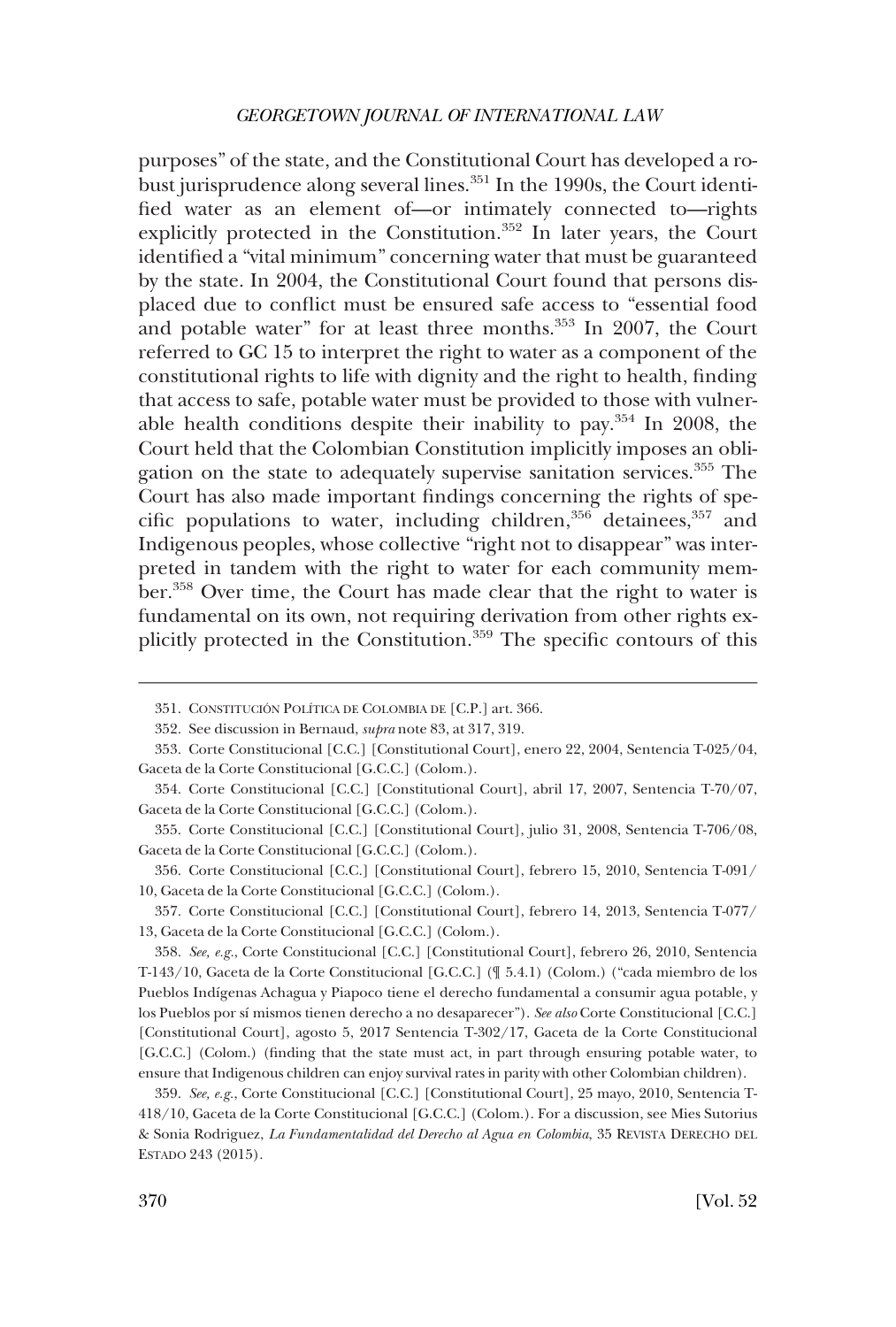independent right has also been clarified over time: in 2011, the Court found that the right to water for human consumption is fundamental, requiring that each person must have access to a minimum of fifty liters of water per day.360

In other countries in Latin America, including in Costa Rica, El Salvador, and Guatemala, over the past several decades courts have interpreted constitutional provisions concerning the rights to life and health to include protections for the right to water. In Costa Rica, the Constitutional Chamber has found—beginning soon after the release of GC 15—that the rights to life and health require timely supply of drinking water,<sup>361</sup> and that disconnections of household water for failure to pay violate these rights, $362$  unless alternative access to drinking water is provided.<sup>363</sup> The Court also determined in 2004 that the rights to life, health, and a healthy and ecologically balanced environment were violated when a construction project that could impact groundwater was approved without applying the precautionary principle (*in dubio pro natura*).364 In El Salvador, cases from the Constitutional Court in 2014 and 2016 found that the right to water is implicit in the constitutionally protected right to the environment, interpreted in light of the rights to life and health. $365$  Similarly, in Guatemala, the Constitutional Court held in 2015 that although it is not explicitly set out in the Constitution, the right to water is in fact protected and must be safeguarded for the development of the national economy, encompassing—citing GC 15—the right of everyone to sufficient, safe, acceptable, accessible and affordable water for personal and domestic use.366 In 2017, the Court found that because the human right to water is

<sup>360.</sup> Corte Constitucional [C.C.] [Constitutional Court], octubre 3, 2011, Sentencia T-740/11 (Colom.).

<sup>361.</sup> Sala Constitucional de Costa Rica [SC] [Constitutional Chamber of Costa Rica], 04/01/ 2003, Resolution No 12903-2003 (Costa Rica).

<sup>362.</sup> Sala Constitucional de Costa Rica [SC] [Constitutional Chamber of Costa Rica], 04/01/ 2003, Resolution No 01791-2005 (Costa Rica).

<sup>363.</sup> Sala Constitucional de Costa Rica [SC] [Constitutional Chamber of Costa Rica], 04/01/ 2003, Resolution No 15713-2016 (Costa Rica).

<sup>364.</sup> *See* WATERLEX & WASH UNITED, *supra* note 298 at 131–35 (describing and citing Comite´ Pro-No Construcción de la Urbanización Linda Vista, San Juan Sur de Poás c/ Ministerio de Ambiente y Energía y Otros [2004] Corte Suprema de Justicia 2004-01923 (El Sal.)).

<sup>365.</sup> Sala de lo Constitucional de la Corte Suprema de Justicia [Constitutional Chamber of the Supreme Justice Court], 15/12/2014, Resolution No 513-2012 (El Sal.); Sala de lo Constitucional de la Corte Suprema de Justicia [Constitutional Chamber of the Supreme Justice Court], 14/12/ 2016, Resolution No 150-2015 (El Sal.).

<sup>366.</sup> Corte de Constitucionalidad [Constitutional Court], 28/09/2015, File No 4617-2013 (Guat.).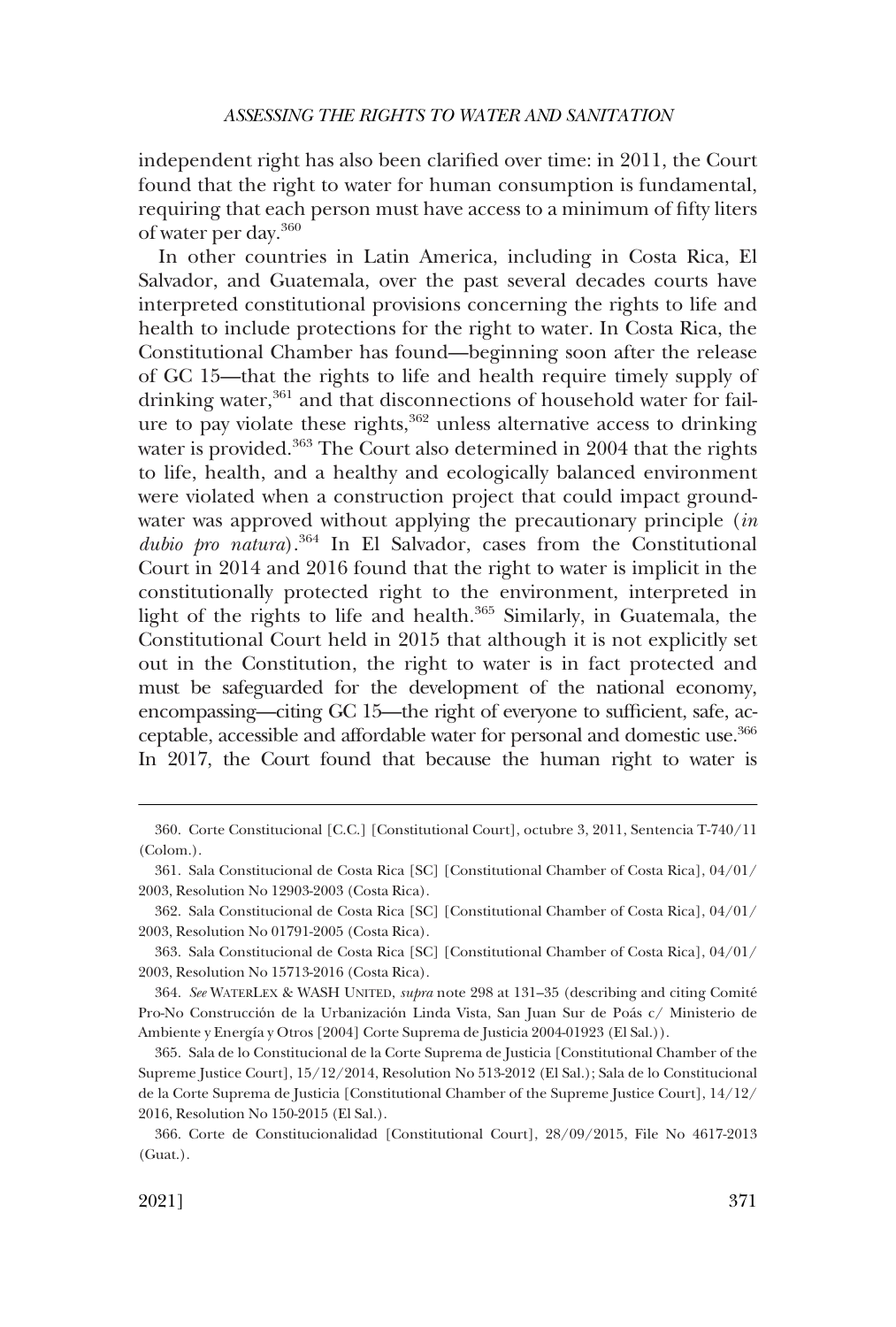inextricable from a life with dignity as well as being a precondition for the realization of other human rights, a private landowner could not block access by the population to the only source of water for the local population.<sup>367</sup> The Supreme Constitutional Court of Peru has approached the right to water in a similar manner, finding in a case from 2006 that access to potable water was inherent in the right to dignity and identifying the "fundamental right to potable water" as an "unenumerated" constitutional right that requires the state to ensure access, quality, and sufficiency.<sup>368</sup> The Court has also extended specific protections to Indigenous groups facing threats to water. In a 2014 case, the Court—citing the human right to water, including the 2010 GA Resolution—invalidated an administrative decision to close a water pipeline upon which an Indigenous community depended because they had not been consulted in the decision.<sup>369</sup>

In Chile, water rights are not considered fundamental human rights, but are instead constitutionally subject to individual ownership and market forces.<sup>370</sup> This approach has led to "the speculation and hoarding of water rights," driving unequal pricing and conflicts.371 The results for water justice advocates have been particularly uneven: at times the Supreme Court has rejected rights claims—including the right to a free basic minimum amount of potable water $372$ —and at other times, it has protected the right to water—as when it has found Indigenous communities' ancestral rights to water resources to prevail over individual property rights.<sup>373</sup> However, there have been serious setbacks for Indigenous groups, who—despite centuries of colonization

<sup>367.</sup> Corte de Constitucionalidad [Constitutional Court], 16/05/2017, File No 308-2017 (Guat.).

<sup>368.</sup> Tribunal Supremo Constitutional [Supreme Constitutional Court], 15/11/2007, File No 06534-2006-PA/TC (Peru).

<sup>369.</sup> Tribunal Supremo Constitutional [Supreme Constitutional Court], 28/06/2016, File No 10268-2014 (Peru).

<sup>370.</sup> For a discussion, see Luis Carlos Buob Concha, *The Right to Water: Understanding Its Economic, Social and Cultural Components as Development Factors for Indigenous Communities*, 17 INT'L J. HUM. RTS. 39, 42–45 (2012).

<sup>371.</sup> *Id.* 

<sup>372.</sup> *See* Corte Suprema de Justicia [C.S.J.] [Supreme Court], 23 noviembre 2010, "Sergio Olivares Alfaro c. Iris Silva Rojas," Rol de la causa: 5.319-2010 (Chile).

<sup>373.</sup> *See, e.g.*, Corte Suprema de Justicia [C.S.J.] [Supreme Court], 25 noviembre 2009, "Dominguez, Alejandro Papic c. Comunidad Indigena Aymara Chuzmiza y Usmagama," Rol de la causa: 2840-2008 (Chile) (case pending resolution before the Inter-American Court of Human Rights); Corte Suprema de Justicia [C.S.J.] [Supreme Court], 2 agosto 2018, Resolución No. 44.255-2017 (Chile).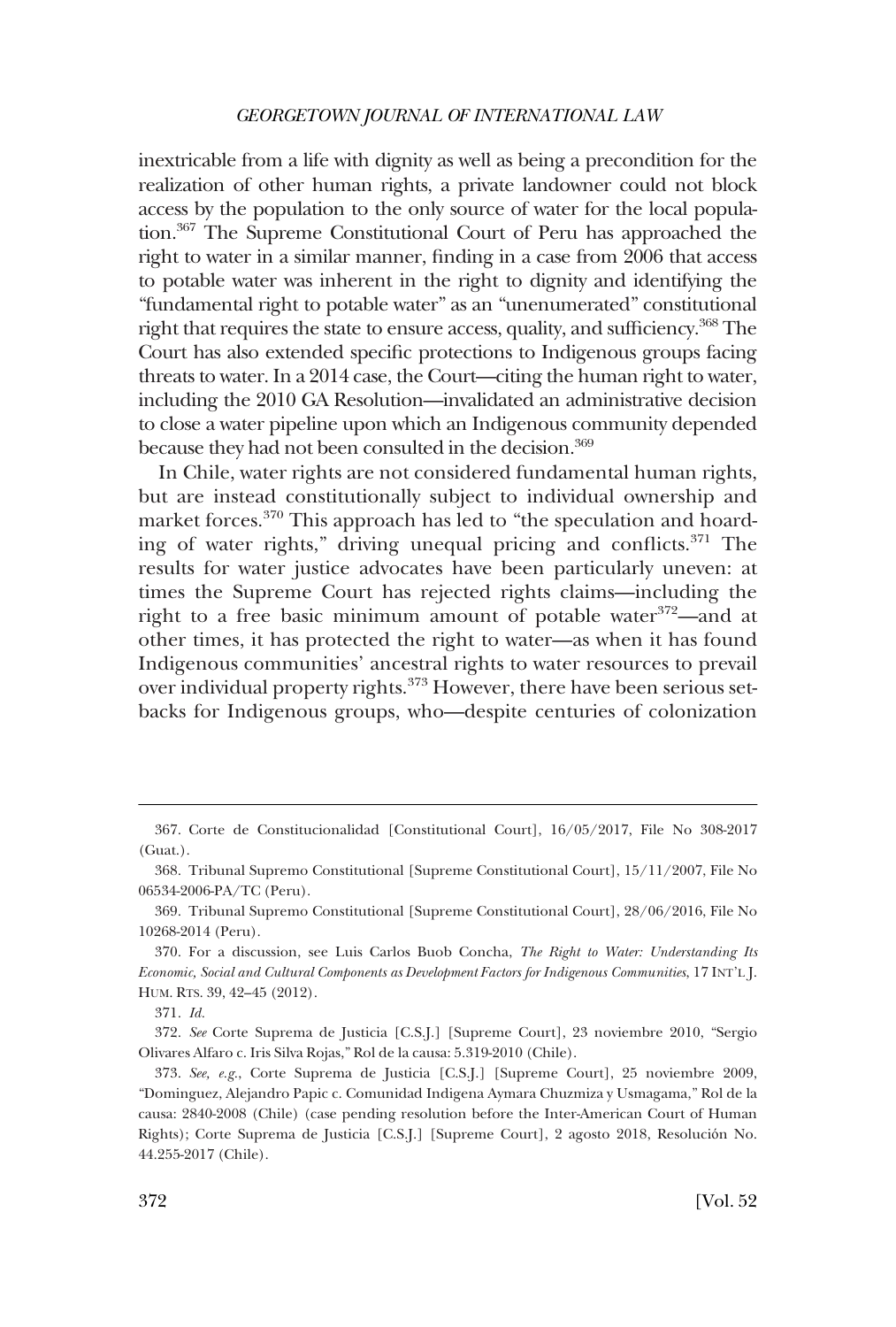<span id="page-58-0"></span>and dispossession—must demonstrate, *inter alia,* "uninterrupted historical use" of water resources to regularize their water rights in Chile.<sup>374</sup>

In Botswana, an important appellate ruling in 2011 protected the right to water by interpreting the constitutional provision concerning inhuman or degrading treatment in the absence of explicit provisions concerning water and sanitation.375 Referring to both GC 15 and the 2010 GA Resolution, the court of appeal found that the right of the Basarwa ethnic group to occupy specific land was meaningless without access to water.376

# B. *The Effects of Constitutionalization*

Like all constitutional provisions, the real-world effects of provisions concerning water and sanitation cannot be easily predicted. There is a vibrant debate about whether translating the sometimes-radical claims to water justice into legal provisions is an inherently risky and reductive exercise.<sup>377</sup> Even in states that have adopted explicitly anti-neoliberal approaches to water and sanitation like Ecuador and Bolivia, many communities still lack services and face barriers in making their voices heard. A recent examination of right to water efforts in South Africa and Ghana found an "uneven pattern of patchy successes and failures in transforming the human right to water into policy practice."<sup>378</sup>

The causal mechanisms behind this mixed picture are widely varied, and though many relevant forces have been identified—however briefly—in this Article, many more have been left out. It is important to note one crucial recent trend in the water sector: a polarization between states—or large urban systems—that have "municipalized" water, returning the sector to the hands of governmental providers, and states that have seen "financialization" emerging as a new iteration of privatization.<sup>379</sup> Even though

<sup>374.</sup> *See* Elizabeth Jane Macpherson, *Recognizing and Allocating Indigenous Water Rights in Chile*, *in* INDIGENOUS WATER RIGHTS IN LAW AND REGULATION: LESSONS FROM COMPARATIVE EXPERIENCE 190–96 (2019).

Sylvie Paquerot, *Le processus de reconnsaissance du droit à l'eau à l'echelle internationale et*  375. *l'enjeu de la légitimité dans la gouvernance mondiale: quelle place pour le droit ?*, 43 REVUE GÉNÉRALE DE DROIT 279, 308 (2013).

<sup>376.</sup> Mosetlhanyane v. Att'y Gen. of Botswana, (2011) Civil Appeal No. CACLB-074-10 (Botswana).

<sup>377.</sup> *See* Clark, *supra* note 27, at 254–60.

<sup>378.</sup> Julian S. Yates & Leila M. Harris, *Hybrid Regulatory Landscapes: The Human Right to Water, Variegated Neoliberal Water Governance, and Policy Transfer in Cape Town, South Africa, and Accra, Ghana*, 110 WORLD DEV. 75, 85 (2018).

<sup>379.</sup> Loftus, March & Purcell, The Political Economy of Infrastructure, *supra* note 26, at 4 (internal citations omitted).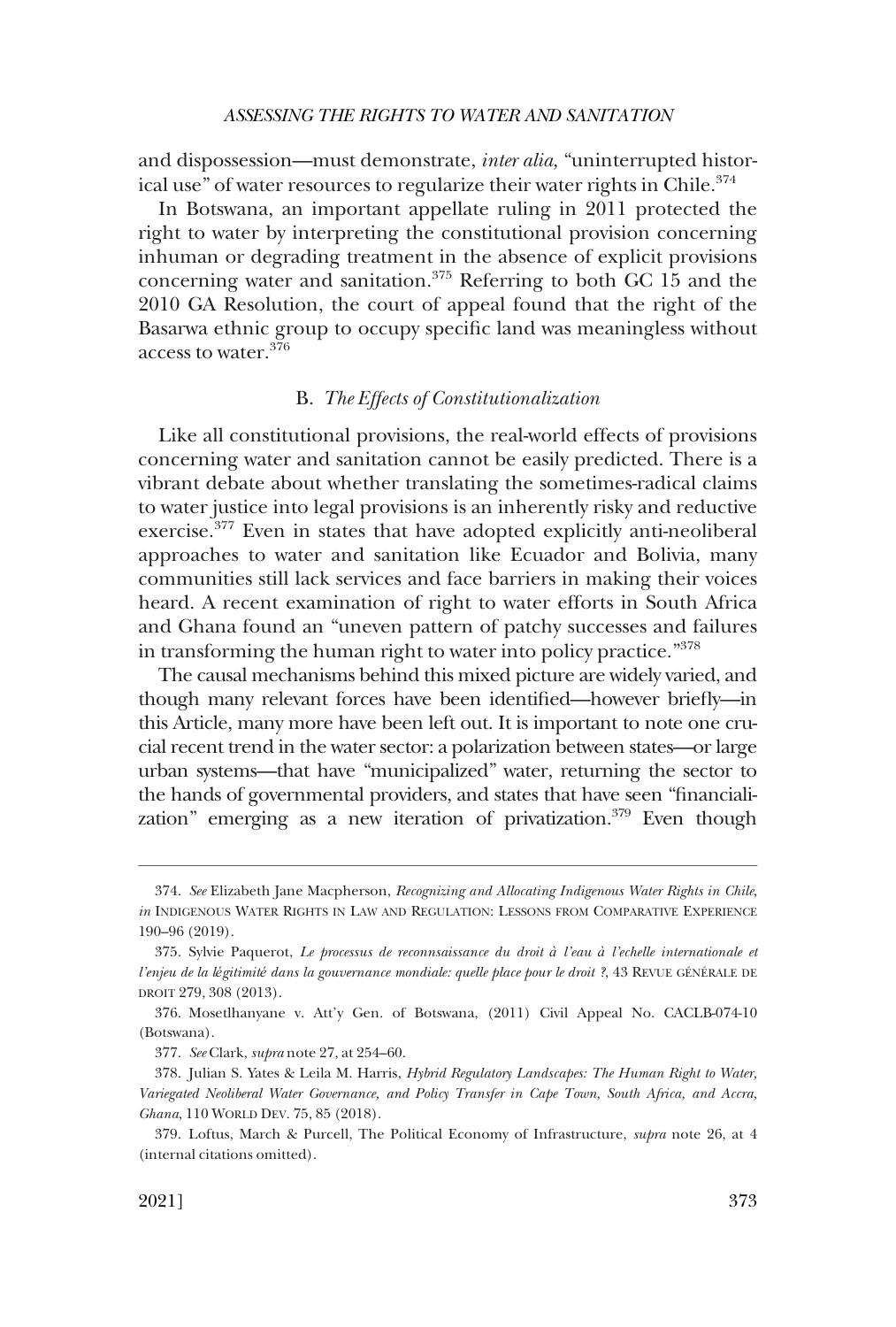privatization continues in many places,<sup>380</sup> Loftus et al. explain that it "now appears to have been outstripped by a process of remunicipalization," while "other geographies from Chile, to the United States, and the United Kingdom bear witness to the entrance of new private actors, such as equity and pension funds, targeting water infrastructure ownership for financial super-profits." These super-profits are siphoned off by global financial elites through a system of financialization "that increasingly loses sight of the needs of citizens" and other erstwhile rights-holders while advancing profits for owners of new financial instruments created for investors in the water sector.<sup>381</sup>

The good news is that aggregate studies have nonetheless found correlations between constitutionalized economic and social rights guarantees and government efforts to fulfill those promises.<sup>382</sup> In a recent article, Schiel, Langford and Wilson explore the question empirically, asking whether constitutionalization "matters" in practice for water.<sup>383</sup> Examining 123 countries, they find that "rights alone have little impact on realizing the human right to water" as measured by indicators for access to basic drinking water.<sup>384</sup> They conclude that "the concurrent existence of democratic governance is necessary to allow rights to be effective."385 These more procedural aspects of the rights to water and sanitation have not, until now, been a major focus of efforts to advance these rights. Movements seeking water justice may do well to reexamine the often-ignored rights-based principles of transparency and participation as they work to re-articulate claims in the context of global health crises, radical inequality, and climate change.

The widely varied experience with constitutionalization and rightsclaiming demonstrates that there is no easy or uniform answer to the effectiveness question in the water and sanitation arena. In part this is because rights claims, which may have helped individuals and

<sup>380.</sup> As Langford noted in 2017, "Multinationals continue to promote their role in the sector, particularly in middle-income countries. In developing countries, local private companies have emerged as the new face of privatisation while there has been a steady increase in privatisation in Asia, Europe and the Middle East." Malcolm Langford, *Privatisation and the Right to Water, in* THE HUMAN RIGHT TO WATER: THEORY, PRACTICE AND PROSPECTS, *supra* note 75, at 464.

<sup>381.</sup> Loftus, March & Purcell, The Political Economy of Infrastructure, *supra* note 26, at 4 (internal citations omitted); Kate Bayliss, *The Financialization of Water*, 46 REV. RADICAL POL. ECON. 292 (2013).

<sup>382.</sup> *See, e.g.*, SAKIKO FUKUDA-PARR, TERRA LAWSON-REMER & SUSAN RANDOLPH, FULFILLING SOCIAL AND ECONOMIC RIGHTS 128–64 (2015).

<sup>383.</sup> Rebecca Schiel, Malcolm Langford & Bruce M. Wilson, *Does It Matter? Constitutionalisation, Democratic Governance, and the Human Right to Water*, 12 WATER 1 (2020).

<sup>384.</sup> *Id.* at 2.

<sup>385.</sup> *Id.*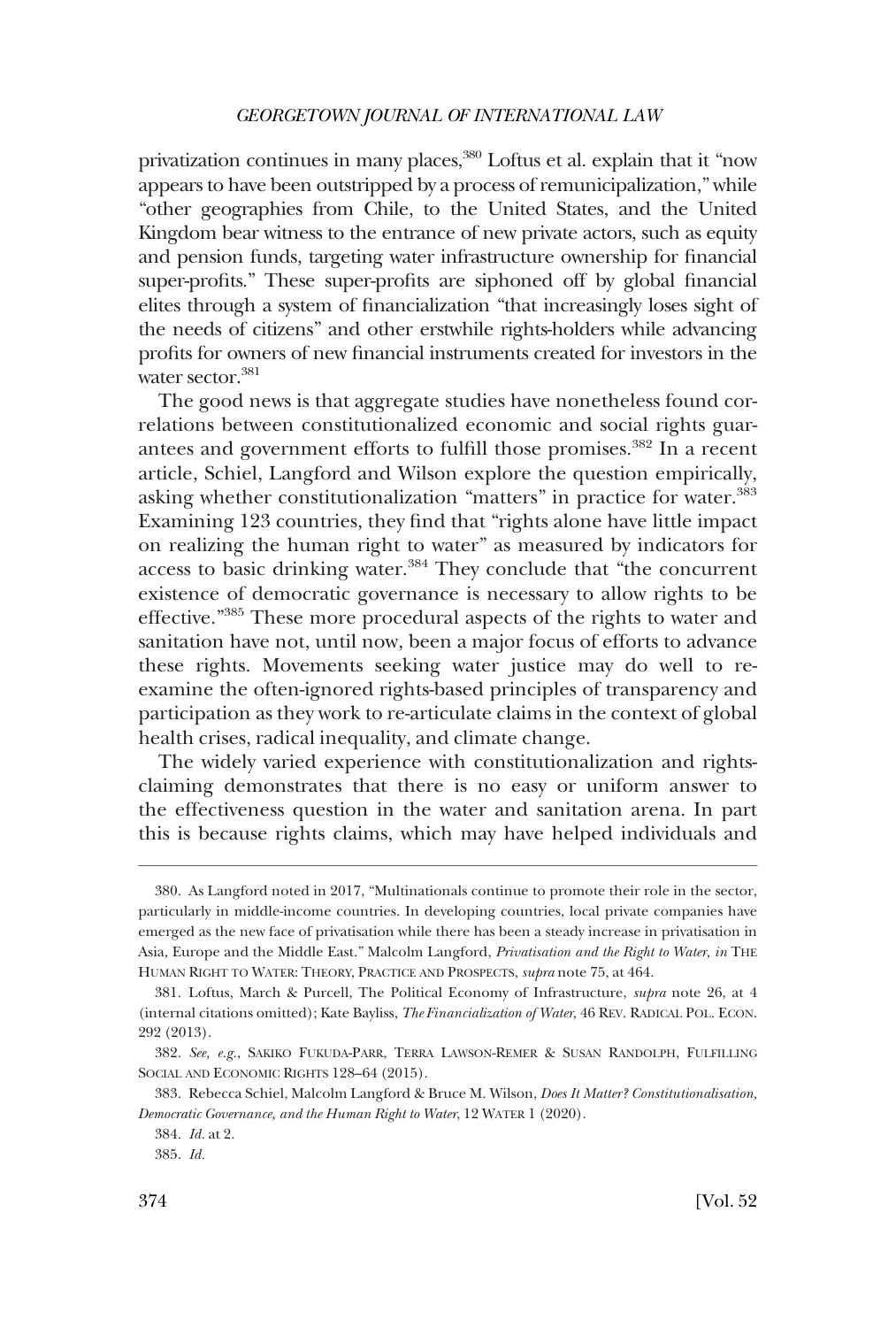<span id="page-60-0"></span>communities to articulate rights as against the (territorial) state, have not—on the whole—been effective enough in relation to transnational and international actors—be they private, public, or mixed. Nor have these claims sufficiently "bolster[ed] the ability of [territorial] states to manage the [national] economy in the face of pressure" from international financial institutions.<sup>386</sup> Far from being a problem limited to the IFIs, states remain caught in the broader web of the global neoliberalism and—more and more—financialization.

### IV. CONCLUSION: RE-EMERGING RADICALIZATION?

In a world of radical inequalities, the right to water may seem an impotent tool for the kinds of change needed. Certainly, transformation will not be planned through water and sanitation sector reforms. However, significant changes have been made through the integration of the rights to water and sanitation into global policy processes such as those driven by the Sustainable Development Goals (SDGs). In a major shift since the MDG era, the SDGs center inequalities, and the WASH goal, targets, and indicators require the elimination of inequalities in access through the achievement of "universal and equitable access" by 2030.387 This evolution was in part driven by close collaboration between human rights experts and development practitioners,<sup>388</sup> and this success—even if its promises remain out of reach—is suggestive of both the broader changes that are possible and the limits that remain when using rights frameworks. Such limits and possibilities are especially relevant as the rights to water and sanitation are placed in the context of radical inequalities, global health crises and climate change.

The elimination of inequalities carries with it the ideal of leveling up—in which communities without access to water and sanitation enjoy accelerated rates of progress toward enjoyment of the right as a result of redoubled efforts to focus on closing gaps between rich and poor, urban and rural, ethnic minorities and dominant groups. In some countries, however, it seems apparent that a kind of leveling down from overconsumption and use by rich elites—may also be necessary to achieve justice in water and sanitation. Despite this, the human rights

<sup>386.</sup> MADELINE BAER, STEMMING THE TIDE: HUMAN RIGHTS AND WATER POLICY IN A NEOLIBERAL WORLD 25 (2017).

*See* U.N. Development Programme, "Goal 6 Targets," [https://www.undp.org/content/](https://www.undp.org/content/undp/en/home/sustainable-development-goals/goal-6-clean-water-and-sanitation/targets.html)  387. [undp/en/home/sustainable-development-goals/goal-6-clean-water-and-sanitation/targets.html](https://www.undp.org/content/undp/en/home/sustainable-development-goals/goal-6-clean-water-and-sanitation/targets.html)  (last visited Nov. 17, 2020).

<sup>388.</sup> For a discussion, see Margaret Satterthwaite, *On Rights-Based Partnerships to Measure Progress in Water and Sanitation,* 20 SCI. & ENG'G ETHICS 887 (2014).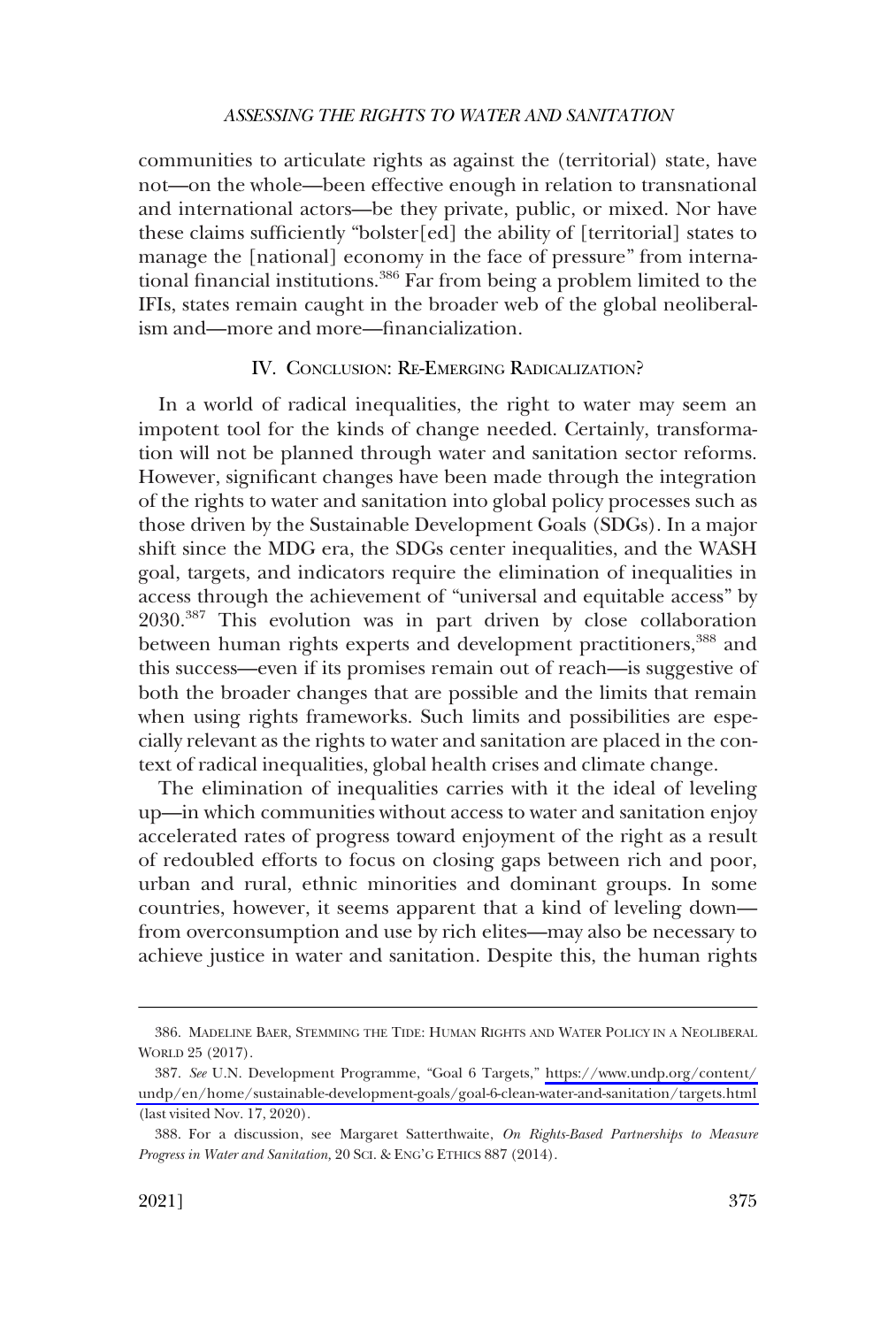community has assiduously avoided engaging in deep discussions about how rights advocates need to envisage not only "floors" below which enjoyment of the rights to water and sanitation may not fall, but also "ceilings" above which redistributive policies may be required. While it is true that the principle of non-retrogression bars simple adoption of measures that might result in clawing back progress on economic and social rights, that is not the end of the story. Governments may justify limits on water use beyond those protected by the rights regime, especially in efforts to ensure non-discrimination and enjoyment of rights by all. Perhaps the best examples of the fault lines in this area come from South Africa, where the possibility of limiting rich, white neighborhoods' access to water for their lawns, pools, and golf courses was untenable even during the water justice movement in the early 2000s, due in part to the successes of commodification.<sup>389</sup> However, the discussion has opened up again in the context of climate change, when Cape Town came perilously close to running out of water in 2017-2018. The government significantly increased water tariffs for "heavy users," prohibited the use of city water for luxuries such as lawns and swimming pools, and encouraged reduction and reuse. The resulting changes in well-off city dwellers' consumption and use patterns, in addition to government decisions to shift water allocated for agriculture toward urban residents, as well as needed rains, all averted the crisis—for now.390

Distributive justice is at the heart of broader debates over water in the climate change context, where populations most impacted by the climate crisis are often the ones with the least responsibility for its creation. Climate change is projected to have wide-ranging impacts on access to water and sanitation across the world. The processes now underway are expected to reduce availability and quality of water for many; increase overall water stress; make droughts more frequent and severe; increase aridity; and reduce the availability of freshwater.<sup>391</sup> Declining water availability is inextricably linked to food insecurity and broader wellbeing, and thus to global migration patterns.<sup>392</sup>

<sup>389.</sup> *See* Bond & Dugard, *supra* note 246.

*See* Christian Alexander, *Cape Town's 'Day Zero' Water Crisis, One Year Later*, BLOOMBERG: 390. CITY LAB (Apr. 12, 2019, 10:25 AM), [https://www.citylab.com/environment/2019/04/cape-town](https://www.citylab.com/environment/2019/04/cape-town-water-conservation-south-africa-drought/587011/)[water-conservation-south-africa-drought/587011/.](https://www.citylab.com/environment/2019/04/cape-town-water-conservation-south-africa-drought/587011/)

<sup>391.</sup> *See* Mac Darrow, *Climate Change and the Right to Water, in* THE HUMAN RIGHT TO WATER: THEORY, PRACTICE AND PROSPECTS, *supra* note 75, at 179–80.

<sup>392.</sup> INTERGOVERNMENTAL PANEL ON CLIMATE CHANGE [IPCC], GLOBAL WARMING OF 1.5˚C: AN IPCC SPECIAL REPORT ON THE IMPACTS OF GLOBAL WARMING OF 1.5˚C ABOVE PRE-INDUSTRIAL LEVELS AND RELATED GLOBAL GREENHOUSE GAS EMISSION PATHWAYS, IN THE CONTEXT OF STRENGTHENING THE GLOBAL RESPONSE TO THE THREAT OF CLIMATE CHANGE, SUSTAINABLE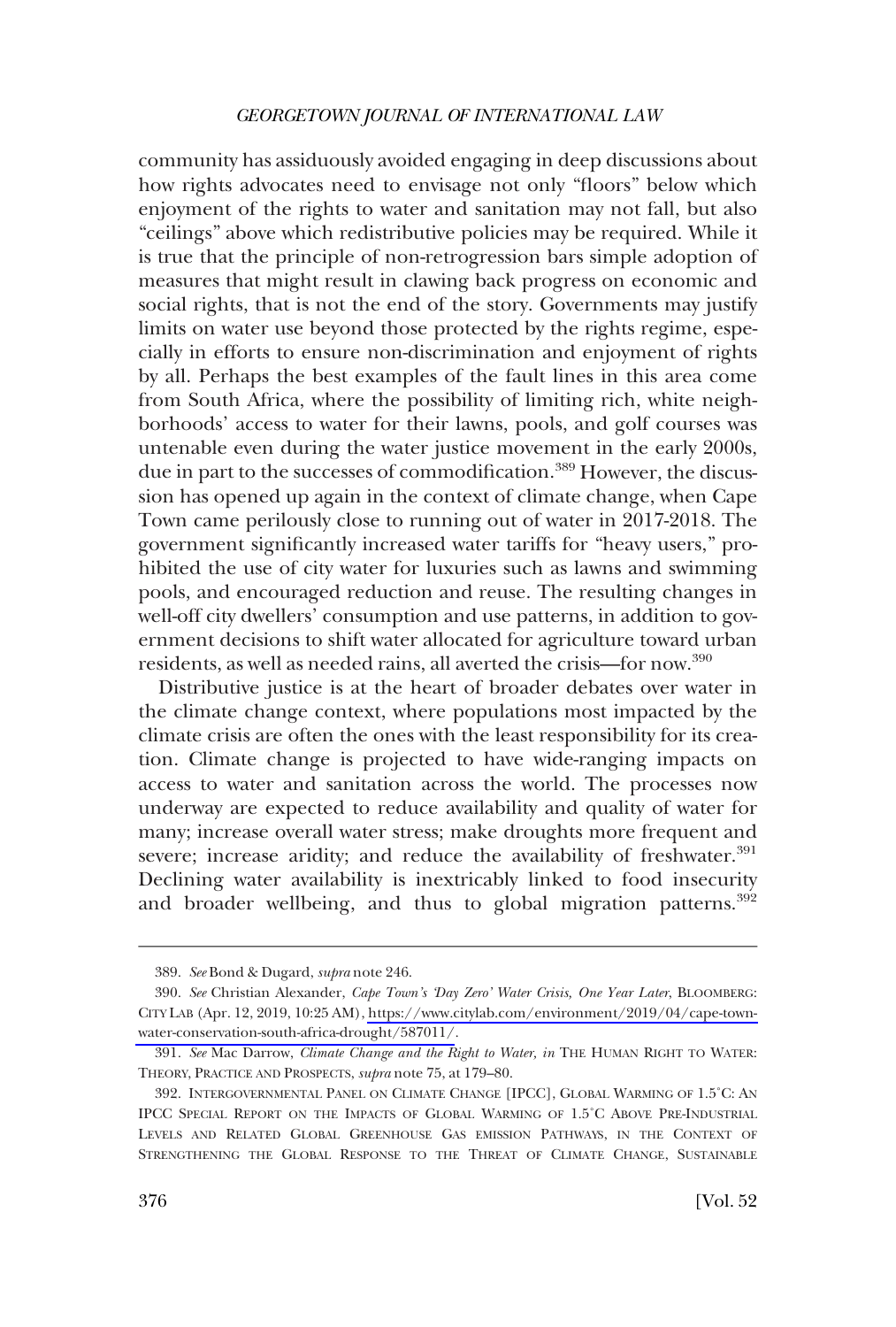Unpredictable changes in precipitation patterns and weather events are also underway, and may have strikingly different effects on populations' ability to obtain accessible, quality water.<sup>393</sup> In some cases, freshwater may become more abundant—but often be contaminated while in other places, the incidence and severity of droughts will increase.394 These impacts will of course not be evenly distributed. The Intergovernmental Panel on Climate Change (IPCC) has explained that those in low and middle income countries will be hardest hit, with "[s]mall islands, megacities, coastal regions, and high mountain ranges," as well as warm-water tropical reefs and Arctic ecosystems, bearing the brunt of the worst impacts.<sup>395</sup> Within these spaces and beyond, it will be those groups already marginalized by discrimination, exclusion, and stigma that experience the worst effects of climate upheaval: risk will differ by demographic group, and mitigation and adaptation will also impose disparate impacts.<sup>396</sup>

As impacts are experienced in the daily lives of marginalized and disempowered groups, those impacted are also often at the frontlines of creative solutions. Singh explains that "these responses generally represent context-based, simple, 'bottom-up' approaches which local communities can develop, control, and manage with ease," and which can be shared across contexts to ensure that "the human right to water can be realized in a climate change regime."397 However, these bottom-up approaches will only be effective if combined with aggressive redistributive efforts concerning the rights to water and sanitation at the macroeconomic and global levels. Indeed, if reinvigorated and integrated into national and global responses to climate change, the rights to water and sanitation could help blunt the worst impacts by providing substantive guidance, procedural imperatives, and mechanisms for monitoring government, private sector, and intergovernmental climate efforts. As Darrow explains, the human rights framework helps "enable the identification of duty bearers with ascertainable and enforceable duties to prevent, respond or remedy harms caused by Greenhouse Gas

DEVELOPMENT, AND EFFORTS TO ERADICATE POVERTY (V. Masson-Delmotte, P. Zhai, H.-O. Pörtner, D. Roberts, J. Skea, P.R. Shukla, A. Pirani, W. Moufouma-Okia, C. Péan, R. Pidcock, S. Connors, J. B.R. Matthews, Y. Chen, X. Zhou, M.I. Gomis, E. Lonnoy, T. Maycock, M. Tignor & T. Waterfield eds., 2019) [hereinafter IPCC, GLOBAL WARMING OF 1.5˚C].

<sup>393.</sup> *See* Darrow, *supra* note 391, at 179–80.

<sup>394.</sup> *See id*.

<sup>395.</sup> IPCC, GLOBAL WARMING OF 1.5˚C, *supra* note 392.

<sup>396.</sup> *See* Darrow, *supra* note 391, at 183–84.

<sup>397.</sup> Nandita Singh, *Climate Change and Human Right to Water: Problems and Prospects, in* THE HUMAN RIGHT TO WATER: FROM CONCEPT TO REALITY 83, 101–02 (Nandita Singh ed., 2016).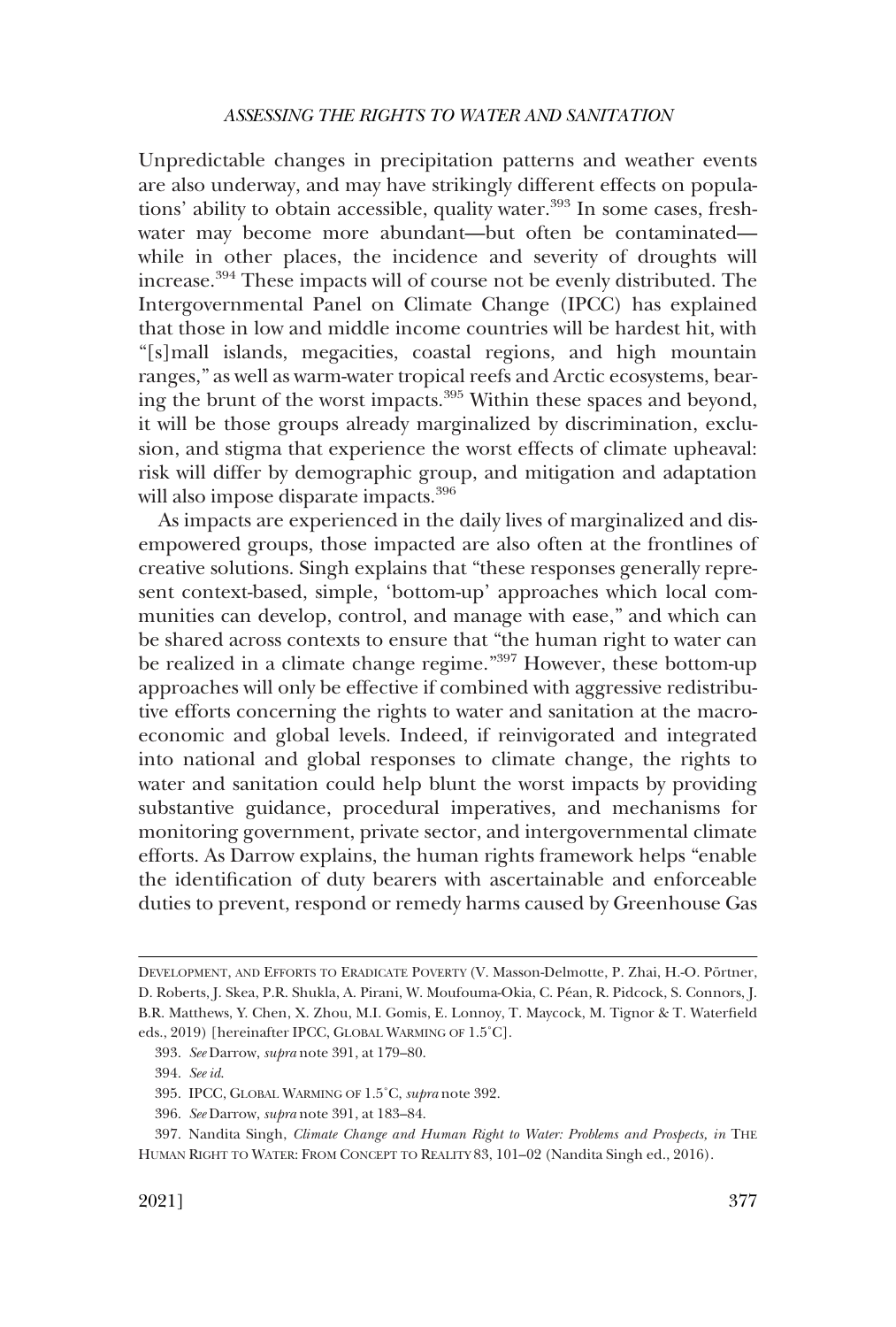(GHG) emissions," and is relevant to both mitigation and adaptation policies.398 Human rights are mentioned in the Paris Agreement, and the IPCC itself has recognized that rights analysis can help guide choices among possible actions that are "consonant with UNFCCC undertakings in the areas of mitigation, adaptation, finance, and technology transfer"399 as well as the Kyoto Protocol and the Paris Agreement. The "differentiated obligations" approach necessitated by the global process of climate change must be understood in light of the domestic, international, and extraterritorial obligations imposed by human rights law, which can give teeth to even disaggregated obligations through human rights claims before national, regional, and international courts and mechanisms.<sup>400</sup>

In late 2019, five of the U.N. human rights treaty bodies called on states to "adopt and implement policies aimed at reducing emissions, which reflect the highest possible ambition, foster climate resilience and ensure that public and private investments are consistent with a pathway towards low carbon emissions and climate resilient development."<sup>401</sup> Of course, human rights claims will not, by themselves, achieve climate action. Instead, advocates will do best when advancing both rights and climate action together, drawing on the substantive and procedural guarantees of human rights law in identifying the actions needed by governments, corporations, and international actors to halt calamitous climate processes.<sup>402</sup>

Ultimately, a technocratic approach to the right to water can make some changes possible by giving policy-makers tools to analyze needed government actions, regulatory imperatives and failures, and the limits of commodification and financialization. However, the kinds of thorough-going changes required in the face of radical inequality, global pandemics, and climate change require creative, contextually relevant, and dogged political action connected to broader social movements for global justice. Recent movements for water justice

<sup>398.</sup> *See* Darrow, *supra* note 391, at 178.

<sup>399.</sup> IPCC, GLOBAL WARMING OF 1.5˚C, *supra* note 392, at 340.

<sup>400.</sup> *See* Darrow, *supra* note 391, at 185–91. For a discussion of international and extraterritorial obligations, see *supra* text accompanying notes 53–58.

<sup>401.</sup> U.N. Comm. on the Elimination of Discrimination Against Women, Comm. on Econ., Soc. and Cultural Rts., Comm. on the Prot. of the Rts. of All Migrant Workers and Members of their Families & Comm. on the Rts. of the Child, Comm. on the Rts. of Persons with Disabilities, Joint Statement on "Human Rights and Climate Change" (Sept. 16, 2019), [https://www.ohchr.](https://www.ohchr.org/en/NewsEvents/Pages/DisplayNews.aspx?NewsID=24998&LangID=E)  [org/en/NewsEvents/Pages/DisplayNews.aspx?NewsID=24998&LangID=E.](https://www.ohchr.org/en/NewsEvents/Pages/DisplayNews.aspx?NewsID=24998&LangID=E)

<sup>402.</sup> Darrow points in particular to the need to insist on human rights impact assessments in the climate context.